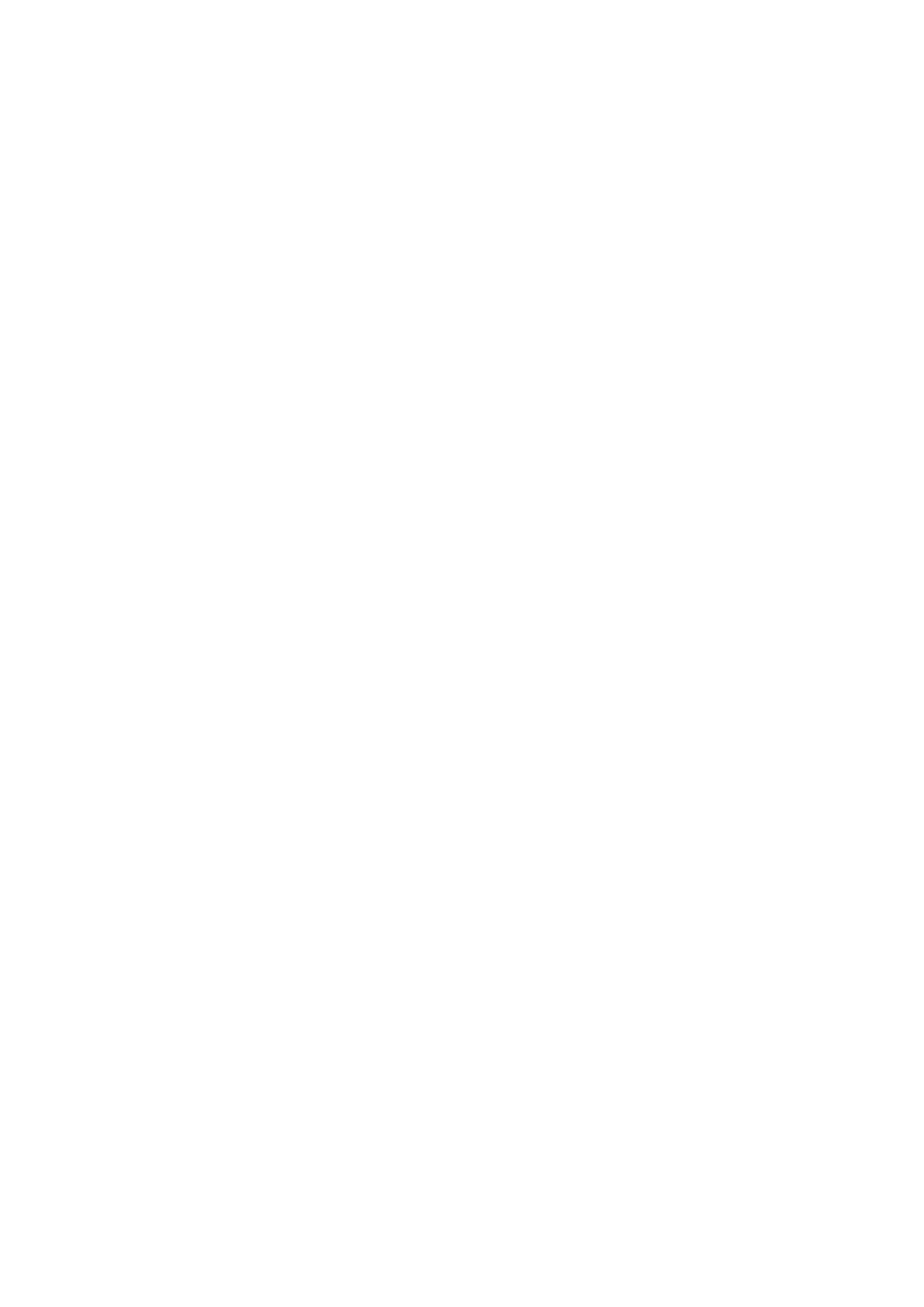# **CITY OF COCKBURN**

# **SUMMARY OF AGENDA TO BE PRESENTED TO THE ORDINARY COUNCIL MEETING TO BE HELD ON TUESDAY, 26 OCTOBER 1999 AT 7:30 P.M.**

# **Page**

 $\equiv$ 

| 1.              |                                                  |                                                                                                                                                                                                                                                   |                |
|-----------------|--------------------------------------------------|---------------------------------------------------------------------------------------------------------------------------------------------------------------------------------------------------------------------------------------------------|----------------|
| 2.              | APPOINTMENT OF PRESIDING MEMBER (IF REQUIRED)  1 |                                                                                                                                                                                                                                                   |                |
| 3.              |                                                  |                                                                                                                                                                                                                                                   |                |
| 4.              |                                                  | ACKNOWLEDGEMENT OF RECEIPT OF WRITTEN DECLARATIONS                                                                                                                                                                                                |                |
| 5.              |                                                  |                                                                                                                                                                                                                                                   |                |
| 6.              |                                                  | ACTION TAKEN ON PREVIOUS PUBLIC QUESTIONS TAKEN ON                                                                                                                                                                                                |                |
|                 | 6.1                                              | (OCM2_10_1999) - ACTION TAKEN ON PREVIOUS PUBLIC QUESTIONS<br><b>TAKEN ON NOTICE</b>                                                                                                                                                              | $\mathbf 1$    |
| 7 <sub>1</sub>  |                                                  |                                                                                                                                                                                                                                                   |                |
| 8.              |                                                  |                                                                                                                                                                                                                                                   |                |
|                 | 8.1                                              | (OCM2_10_1999) - ORDINARY COUNCIL MEETING - 12/10/1999                                                                                                                                                                                            | $\overline{2}$ |
| 9.              |                                                  |                                                                                                                                                                                                                                                   |                |
| 10.             |                                                  |                                                                                                                                                                                                                                                   |                |
| 11.             |                                                  | BUSINESS LEFT OVER FROM THE PREVIOUS MEETING (If                                                                                                                                                                                                  |                |
| 12 <sub>1</sub> |                                                  |                                                                                                                                                                                                                                                   |                |
|                 | 12.1                                             | (OCM2_10_1999) - FREQUENCY OF COUNCIL MEETINGS (1704) (DMG) 2                                                                                                                                                                                     |                |
| 13.             |                                                  |                                                                                                                                                                                                                                                   |                |
|                 | 13.1                                             | (OCM2_10_1999) - SOUTHERN SUBURBS DISTRICT STRUCTURE PLAN<br>(9638) (9640) (AJB) (EAST) (MAPS 15, 16, 20, 21) (ATTACH)                                                                                                                            | 5              |
|                 | 13.2                                             | (OCM2 10 1999) - PROPOSED AMENDMENT TO POLICY PD28 "AGED OR<br><b>DEPENDANT</b><br><b>PERSONS</b><br><b>DWELLINGS</b><br><b>AND</b><br><b>ANCILLARY</b><br>ACCOMMODATION ON RURAL OR SPECIAL RURAL LOTS" - FINAL<br>APPROVAL (9003) (MT) (ATTACH) | 8              |
|                 | 13.3                                             | (OCM2_10_1999) - PROPOSED SAND EXTRACTION - LOT 2 ARMADALE<br>ROAD, BANJUP - OWNER; PALMERINO RONCI - APPLICANT: DAVID<br>PORTER CONSULTING ENGINEERS (5513120) (CC) (EAST) (MAP 20)<br>(ATTACH)                                                  | 9              |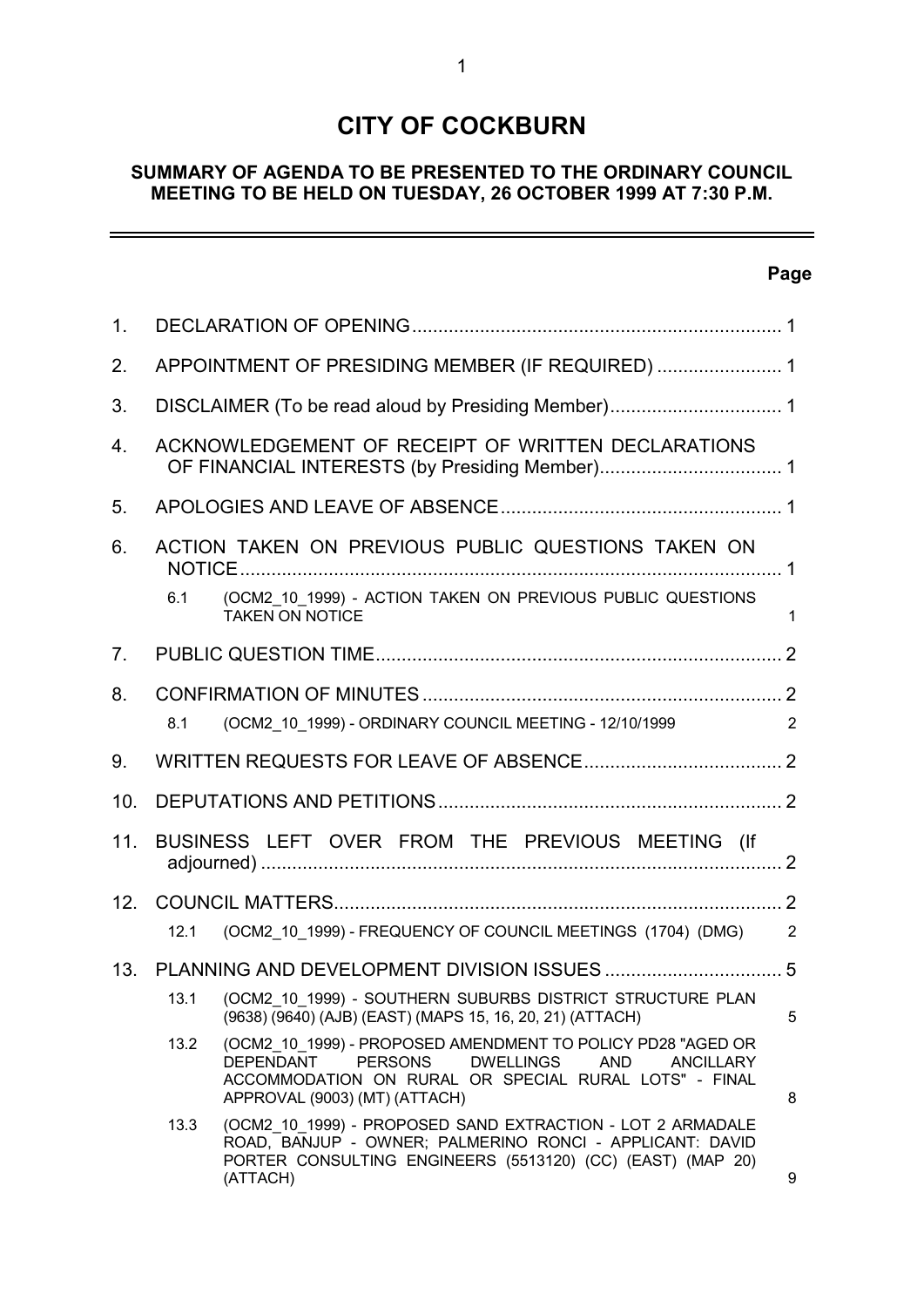|     | 13.4 | (OCM2 10 1999) - NON-COMPLIANCE WITH CONDITION<br>OF<br>DEVELOPMENT APPROVAL AND LOCAL LAW - LOTS 9 AND 20<br>ROCKINGHAM ROAD AND PT LOT 4 MUSSON ROAD, HENDERSON -                                                                        |    |
|-----|------|--------------------------------------------------------------------------------------------------------------------------------------------------------------------------------------------------------------------------------------------|----|
|     |      | OWNER: RCG PTY LTD (5513079) (CC) (COASTAL) (MAPS 10 & 11)<br>(ATTACH)                                                                                                                                                                     | 14 |
|     | 13.5 | (OCM2 10 1999) - PROPOSED CHANGE OF USE (HAY BALING PLANT) -<br>LOT 30; 42 HOWSON WAY, BIBRA LAKE - OWNER/APPLICANT: MILNE<br>FEEDS PTY LTD (4309104) (MT) (SOUTH) (MAP 8) (ATTACH)                                                        | 16 |
|     | 13.6 | (OCM2 10 1999) - FINAL ADOPTION OF AMENDMENT NO. 195 TO<br>DISTRICT ZONING SCHEME NO. 2 - PORTION OF LOT 9 COCKBURN<br>ROAD, HENDERSON - OWNER: WATER CORPORATION - APPLICANT:<br>CITY OF COCKBURN (92195) (SA) (COASTAL) (MAP 5) (ATTACH) | 19 |
| 14. |      | FINANCE AND CORPORATE SERVICES DIVISION ISSUES                                                                                                                                                                                             | 22 |
|     | 14.1 | (OCM2 10 1999) - LIST OF CREDITORS PAID (5605) (KL) (ATTACH)                                                                                                                                                                               | 22 |
|     | 14.2 | (OCM2 10 1999) - EASEMENTS - RESERVE 45224 - HATCH PLACE,<br>BIBRA LAKE (1117330) (KJS)                                                                                                                                                    | 23 |
|     | 14.3 | (OCM2 10 1999) - PURCHASE OF LOT 146 HAMMOND ROAD, JANDAKOT<br>- CONSTRUCTION OF BEELIAR DRIVE (4413888) (KJS)                                                                                                                             | 24 |
| 15. |      |                                                                                                                                                                                                                                            | 25 |
|     | 15.1 | (OCM2 10 1999) - TENDER NO. 42/99 - ENGINEERING CONSULTING                                                                                                                                                                                 |    |
|     |      | SERVICES FOR PLANNING AND DEVELOPMENT OF HENDERSON<br>LANDFILL SITE (BKG/RNJ) (ATTACH)                                                                                                                                                     | 25 |
| 16. |      |                                                                                                                                                                                                                                            | 28 |
|     | 16.1 | (OCM2_10_1999) - COMMUNITY BUS (8805) (RA)                                                                                                                                                                                                 | 28 |
|     | 16.2 | (OCM2 10 1999) - RESPITE HOUSE (8410) (JG)                                                                                                                                                                                                 | 32 |
|     | 16.3 | (OCM2_10_1999) - CRIME AND COMMUNITY SAFETY STUDY - FINAL<br>REPORT (8950) (DMG) (ATTACHED UNDER SEPARATE COVER)                                                                                                                           | 33 |
|     | 16.4 | (OCM2 10 1999) - RANGER REVIEW OUTCOME (1007) (RA)                                                                                                                                                                                         | 35 |
|     | 16.5 | (OCM2 10 1999) - NEW TELEPHONE SYSTEM (1060) (RA)                                                                                                                                                                                          | 38 |
|     |      |                                                                                                                                                                                                                                            |    |
|     | 17.1 | (OCM2_10_1999) - YEAR 2000 (Y2k) CONTINGENCY PLAN (1411) (RS)<br>(ATTACH)                                                                                                                                                                  | 41 |
| 18. |      | MOTIONS OF WHICH PREVIOUS NOTICE HAS BEEN GIVEN  43                                                                                                                                                                                        |    |
| 19. |      | NOTICES OF MOTION GIVEN AT THE MEETING FOR                                                                                                                                                                                                 |    |
|     |      | 20. NEW BUSINESS OF AN URGENT NATURE INTRODUCED BY                                                                                                                                                                                         |    |
|     |      | 21. MATTERS TO BE NOTED FOR INVESTIGATION, WITHOUT DEBATE  44                                                                                                                                                                              |    |
|     |      |                                                                                                                                                                                                                                            |    |
| 23. |      | RESOLUTION OF COMPLIANCE (Section 3.18(3), Local Government                                                                                                                                                                                |    |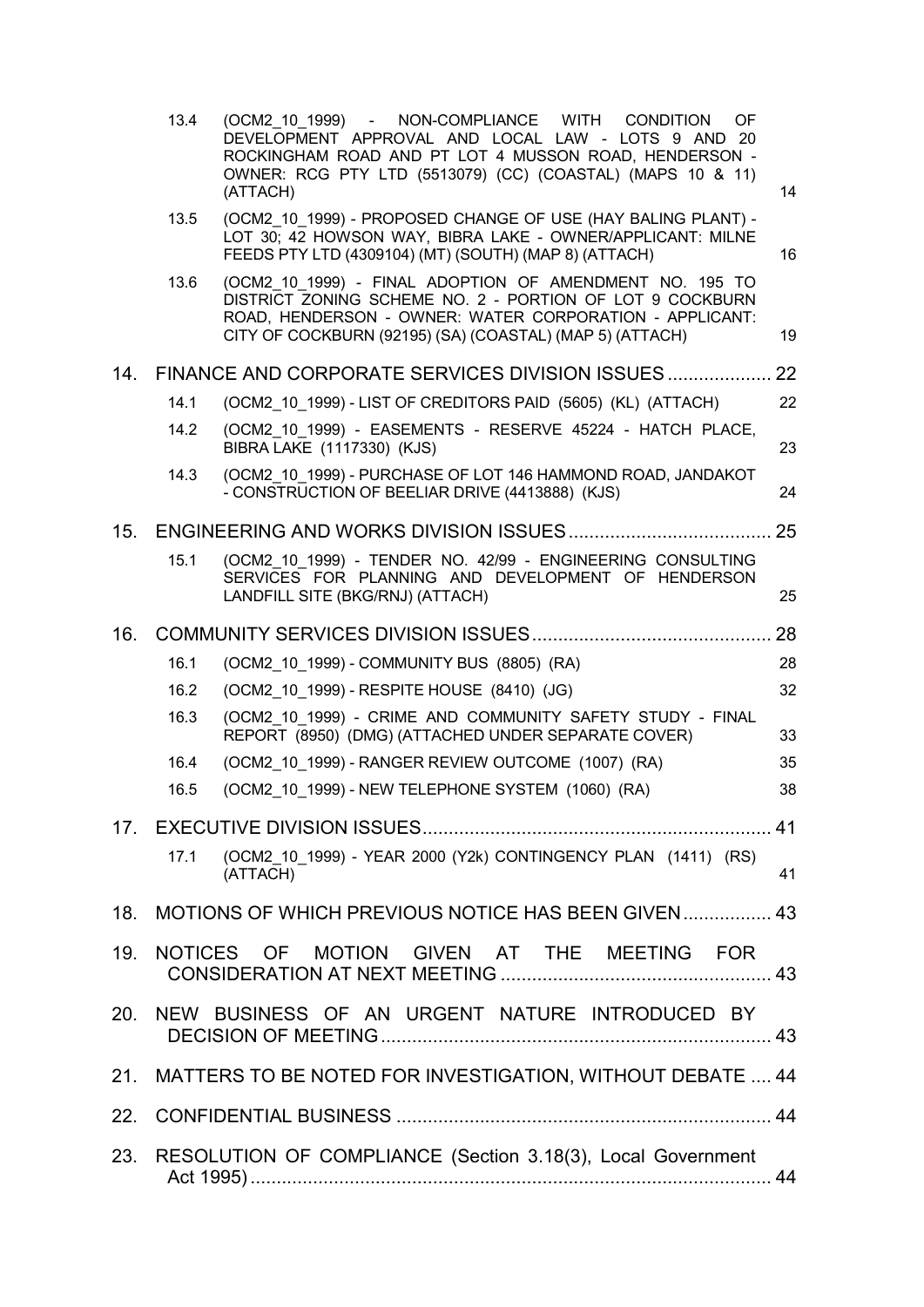| 23.1 | (OCM2 10 1999) - RESOLUTION OF COMPLIANCE (Section 3.18(3), Local<br>Government Act 1995) | 44 |
|------|-------------------------------------------------------------------------------------------|----|
|      |                                                                                           | 44 |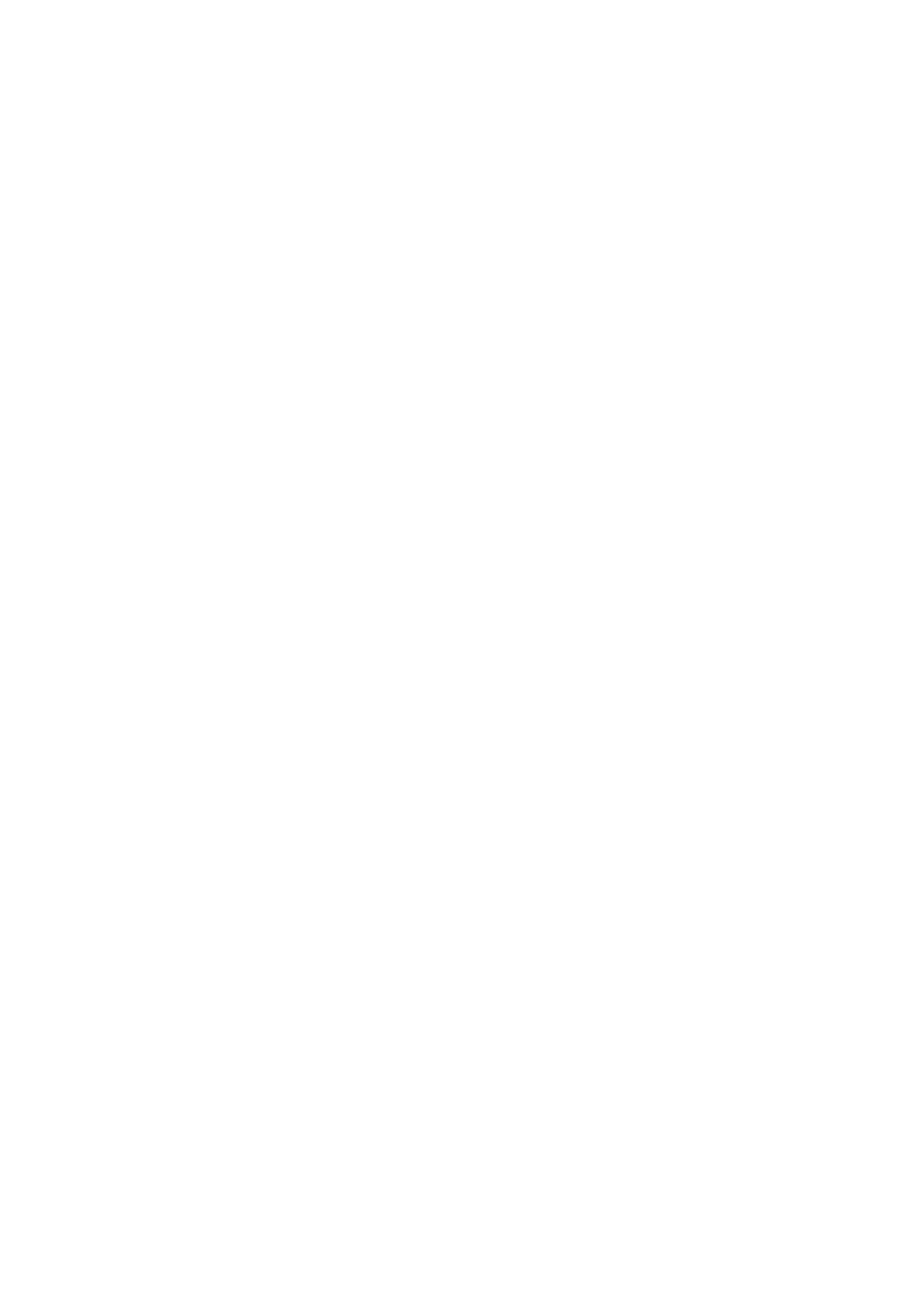# **CITY OF COCKBURN**

**AGENDA TO BE PRESENTED TO THE ORDINARY COUNCIL MEETING TO BE HELD ON TUESDAY, 26 OCTOBER 1999 AT 7:30 P.M.**

## **1. DECLARATION OF OPENING**

### **2. APPOINTMENT OF PRESIDING MEMBER** (IF REQUIRED)

Nil

#### **3. DISCLAIMER (To be read aloud by Presiding Member)**

Members of the public who attend Council Meetings, should not act immediately on anything they hear at the Meetings, without first seeking clarification of Council's position. Persons are advised to wait for written advice from the Council prior to taking action on any matter that they may have before Council.

### **4. ACKNOWLEDGEMENT OF RECEIPT OF WRITTEN DECLARATIONS OF FINANCIAL INTERESTS (by Presiding Member)**

**5. APOLOGIES AND LEAVE OF ABSENCE**

#### **6. ACTION TAKEN ON PREVIOUS PUBLIC QUESTIONS TAKEN ON NOTICE**

#### **6.1 (OCM2\_10\_1999) - ACTION TAKEN ON PREVIOUS PUBLIC QUESTIONS TAKEN ON NOTICE**

**Mr Michael Milos - Public Question Time - 14 September 1999** regarding property developments at Lot 111 Rockingham Road and the effect past developments have had on his property.

After discussions with a Planning Officer, a response dated 12th October 1999 was sent to Mr Milos giving a brief history of the approval of the site according to Council's records.

#### **Mrs Mary Jenkins - Public Question Time - 14 September 1999 -**

in relation to the Perth Metropolitan Regional Pedestrian Strategy. Mrs Jenkins felt it was important that Council put in a submission on the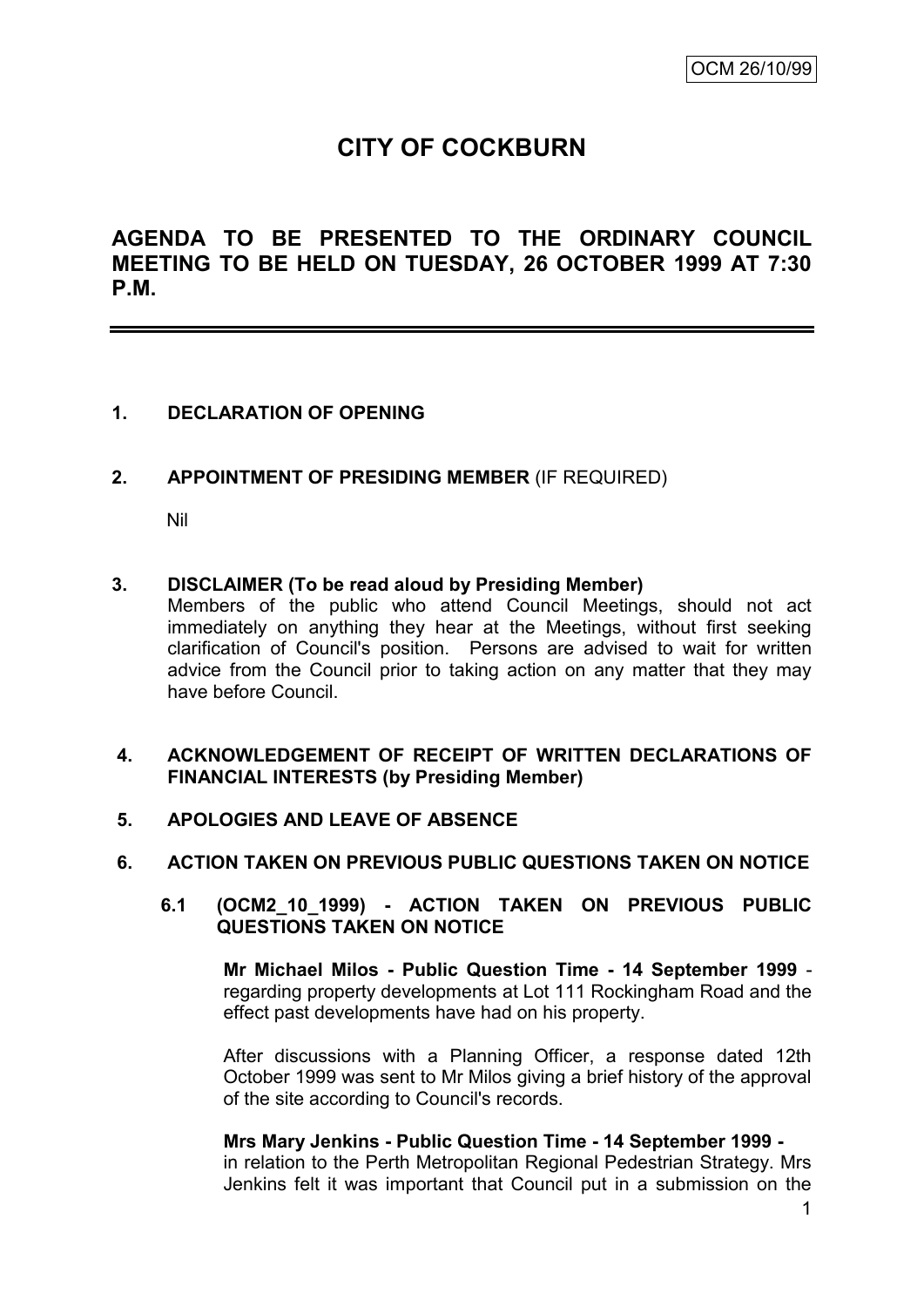Strategy. Commissioner Donaldson informed Mrs Jenkins that Planning Staff would look at the document.

A submission on the Strategy has been lodged by Council Staff.

#### **7. PUBLIC QUESTION TIME**

Nil

### **8. CONFIRMATION OF MINUTES**

**8.1 (OCM2\_10\_1999) - ORDINARY COUNCIL MEETING - 12/10/1999**

#### **9. WRITTEN REQUESTS FOR LEAVE OF ABSENCE**

Nil

#### **10. DEPUTATIONS AND PETITIONS**

Nil

### **11. BUSINESS LEFT OVER FROM THE PREVIOUS MEETING (If adjourned)**

Nil

### **12. COUNCIL MATTERS**

**12.1 (OCM2\_10\_1999) - FREQUENCY OF COUNCIL MEETINGS (1704) (DMG)**

#### **RECOMMENDATION**

That Council conduct its Ordinary Council Meetings on a monthly basis, on the third Tuesday of each month starting at 7:30 pm, commencing in November, 1999.

**COUNCIL DECISION**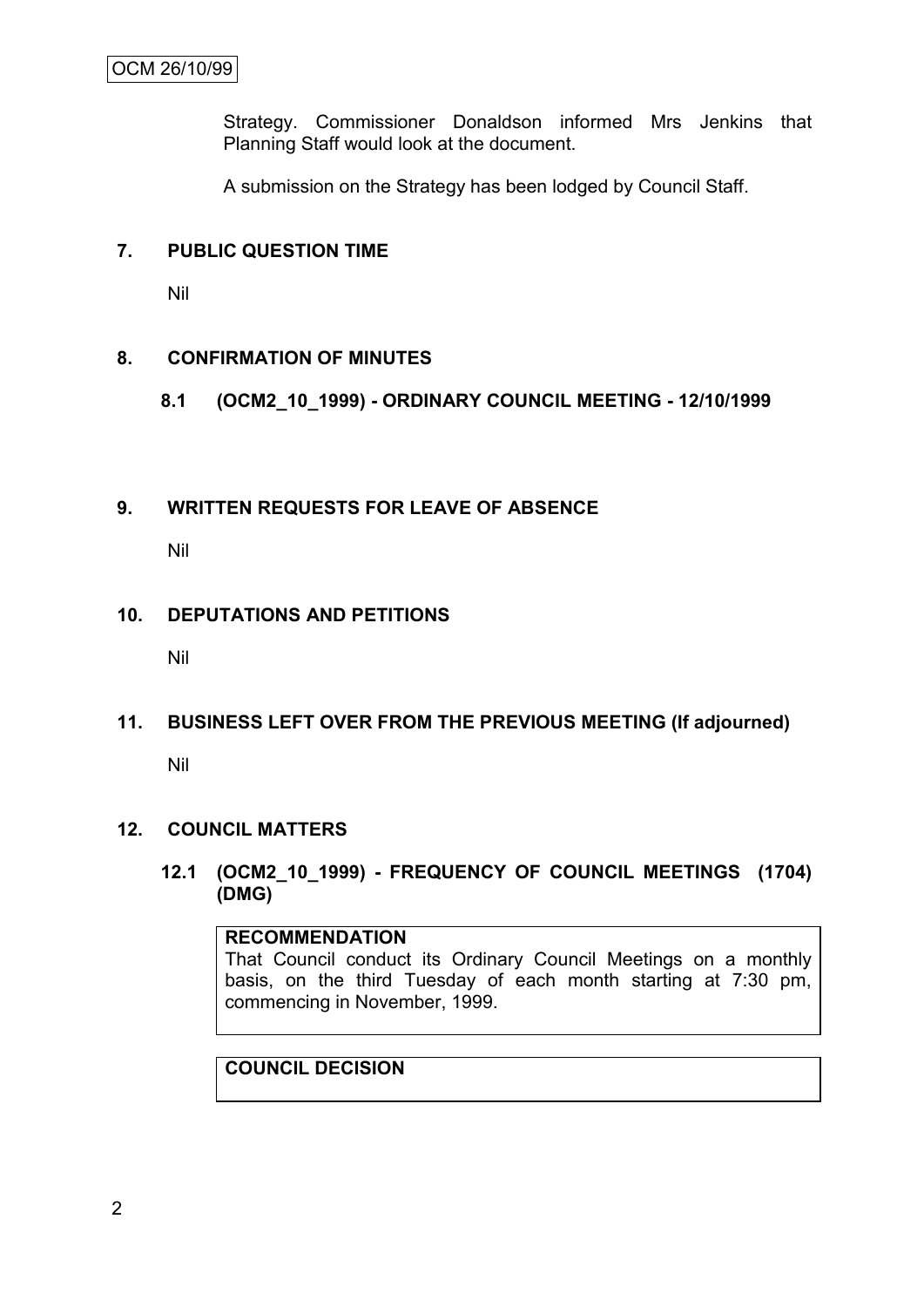# **Background**

Commissioners have requested a review of the frequency of Ordinary Council Meetings now that they have settled in to their role and are familiar with the majority of issues requiring their attention in the conduct of Cockburn Council business.

#### **Submission**

N/A

### **Report**

The Council Meeting structure was altered in May 1999, when the system of conducting two Standing Committee Meetings plus one Ordinary Council Meeting each month, was replaced by having all items requiring Council consideration placed before two Ordinary Council Meetings each month, conducted on the second and fourth Tuesdays.

It was always the intention to monitor the effectiveness of this system and review it after a six month period to ensure maximum benefit from the Council Meeting process is achieved.

An analysis of the current system reveals the following statistics:-

| Total number of Ordinary Council Meetings conducted |  |  |  |
|-----------------------------------------------------|--|--|--|
| Total number of items presented to Council          |  |  |  |
| Number of items unresolved and deferred pending the |  |  |  |
| provision of further information                    |  |  |  |
| Average length of Council Meetings<br>1 hour        |  |  |  |

These figures indicate the average number of items presented to each Council Meeting is 17. The most number of matters considered at any single meeting was 26 and the least 10. The figures also show that approximately 10% of all items presented, are deferred pending the provision of further information before being resolved. None of the items presented to Council for determination since the inception of the current system, remain unresolved at the present time.

Using this information, it is considered appropriate that the frequency of Ordinary Council Meetings could be extended to being held on a monthly basis, without reducing the efficiency of the decision making process.

Under such a scenario, it is likely that Council would be required to consider between 30 and 40 items each month. If the average number of deferred matters continues, it is likely that 3 or 4 items each month will not be resolved at the meeting.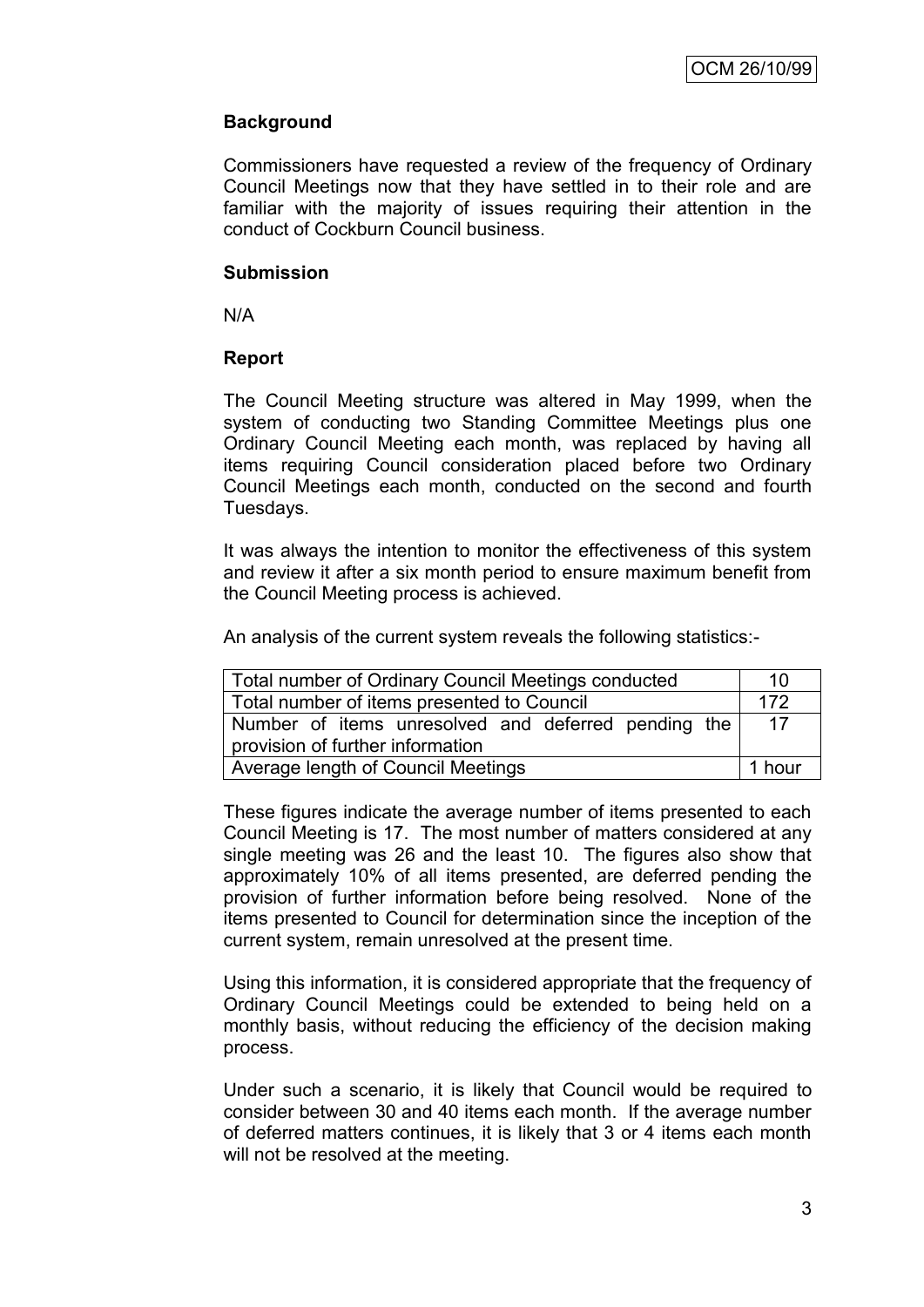The current system has the comfort of being able to quickly take the necessary steps to decide such matters at the next meeting within 2 or 3 weeks, if these are urgently required to be finalised. However, it is questionable whether all, or any, deferred matters are required to be determined within such a short space of time. Even in such urgent circumstances, a Special Meeting can be arranged to deal with these matters.

The time table for the preparation and settlement of Agenda items would remain intact, with the Agenda being circulated on the Thursday prior to each monthly meeting, as is presently the case.

Implications of the change for moving to the  $3<sup>rd</sup>$  week other than the fourth week is that the tri-annual Financial Report may not be ready on all occasions in the designated month and will be reported to the following month.

The only major amendment to current arrangements would be that involving meetings with community members and organisations. It is likely that some additional, less formal arrangements would need to be made between Commissioners and constituents to complement the formal meeting process, which is likely to fill up quite quickly on a monthly basis.

Provided Commissioners are prepared to accept that there will be some added requirement for them to have casual contact with ratepayers over some issues on an ad hoc basis, there is no reason why a monthly meeting system, operating under the same methodology as the current process, could not deal with Council business as efficiently and effectively as is currently the case.

### **Strategic Plan/Policy Implications**

Corporate Strategic Plan Item 1.7 "Council Administration" refers.

#### **Budget/Financial Implications**

Likely to involve less expenditure from the relevant Governance Accounts.

### **Implications of Section 3.18(3) Local Government Act, 1995**

Nil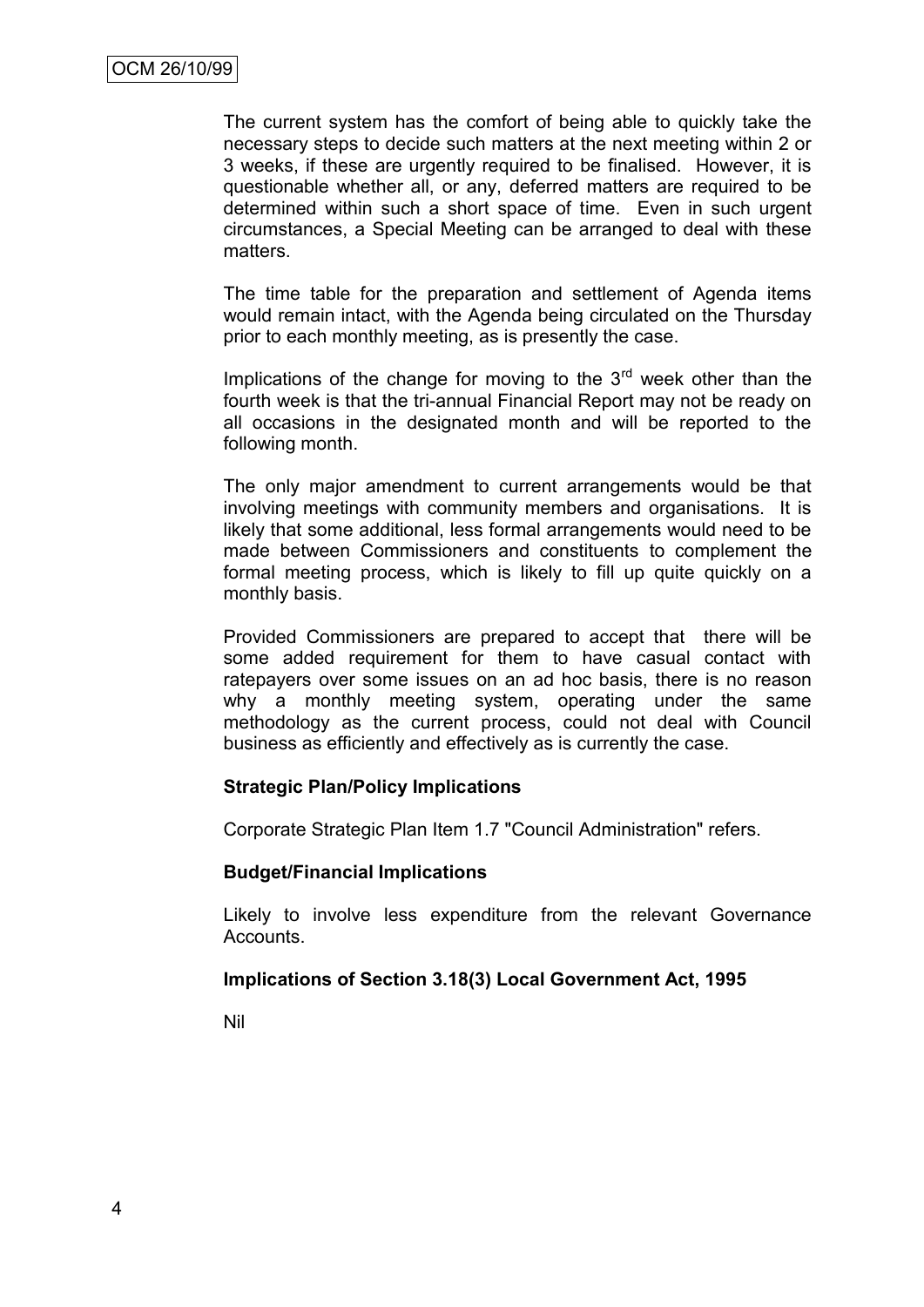## **13. PLANNING AND DEVELOPMENT DIVISION ISSUES**

### **13.1 (OCM2\_10\_1999) - SOUTHERN SUBURBS DISTRICT STRUCTURE PLAN (9638) (9640) (AJB) (EAST) (MAPS 15, 16, 20, 21) (ATTACH)**

# **RECOMMENDATION**

That Council:

- (1) adopt the modified Southern Suburbs District Structure Plan dated 26 October 1999;
- (2) forward the Southern Suburbs District Structure Plan to the Western Australian Planning Commission for endorsement; and
- (3) following endorsement by the Western Australian Planning Commission, provide a copy of the Southern Suburbs District Structure Plan to all owners of land within the structure plan area and their consultants and Government agencies that provided advice on the draft plan.

# **COUNCIL DECISION**

### **Background**

The draft Southern Suburbs District Structure Plan was advertised for public comment in July 1999. Council at its meeting held on 10 August 1999 (Item 14.11) considered the Schedule of Submissions and forwarded recommendations to the Ministry for Planning for determination.

### **Submission**

The Western Australian Planning Commission has advised by letter dated 28 September 1999 that it is prepared to endorse the Southern Suburbs District Structure Plan as the basis for the broad planning framework for the subject land, subject to the plan being modified in accordance with the Commission's determination on the submissions.

### **Report**

The Western Australian Planning Commission has advised that it is prepared to endorse the Southern Suburbs District Structure Plan as the basis for the broad planning framework of the localities of Atwell, Success and Banjup, subject to the documents being modified in accordance with the Commission's determination on the submissions lodged in respect to the advertised Draft Plan in July 1999 and Council's recommendation in August 1999.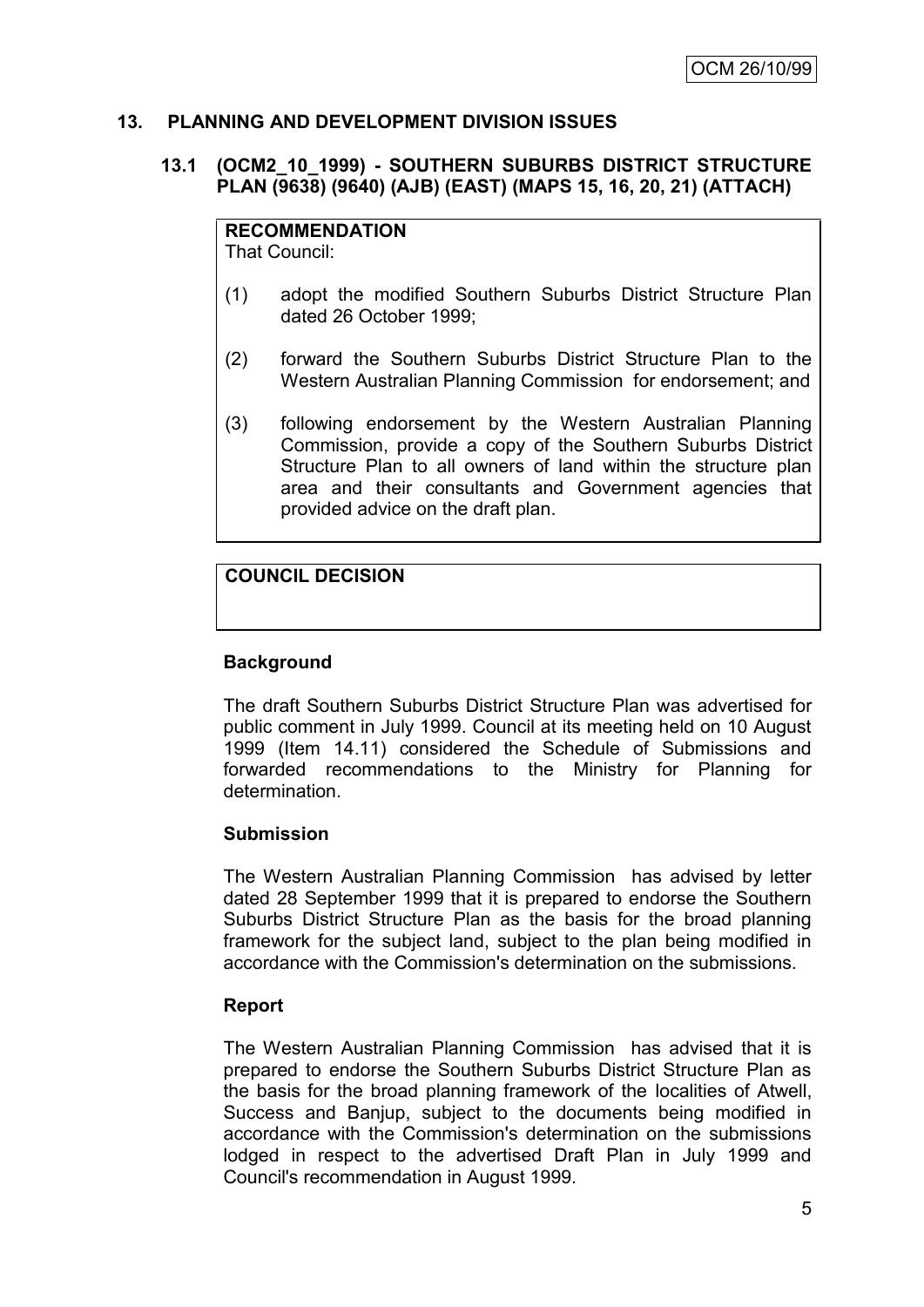The Commission's requirements and relevant comments on each are as follows:-

1. *The modifications recommended by the Ministry for Planning in its submissions to the City of Cockburn of 27 July 1999 being undertaken.*

#### **Comment**

The Ministry advised that the report should be modified to separate the outcomes from the 2 day workshop held to determine areas of environmental significance and Council's recommendations on Bushplan, include reference to Perth's Greenways Plan and its implications for three road corridors within the structure plan area and minor modifications to the text.

Council recommended that the modifications and corrections be made to the final report.

The required changes have been incorporated into the final report.

2. *The boundary of the Southern Suburbs District Structure Plan to be consistent throughout the structure plan report and generally to follow Bartram Road, Frankland Avenue, Gaebler Road, the proposed extension of Tapper Road and Gibbs Road; the area to the south of Gibbs Road the subject of the City's Bushplan to be excluded from the structure plan area; and the structure plan report/maps to be modified accordingly.*

### **Comment**

Council's submission on Bushplan and the recommendations in respect to the land south of Gibbs Road have been clearly enunciated in the report and accordingly the deletion of the notation from the Structure Plan does not significantly diminish Council's position.

The boundary of the Southern Suburbs District Structure Plan area has been modified accordingly.

3. *Section 5.4 "Public Open Space" of the structure plan report to be amended by: (i) noting that the Commission will consider public open space and drainage at the development plan and subdivision stages generally in accordance with relevant Commission policies and with due regard to the individual merits of future applications; and (ii) noting the Commission's policies regarding public open space and drainage.*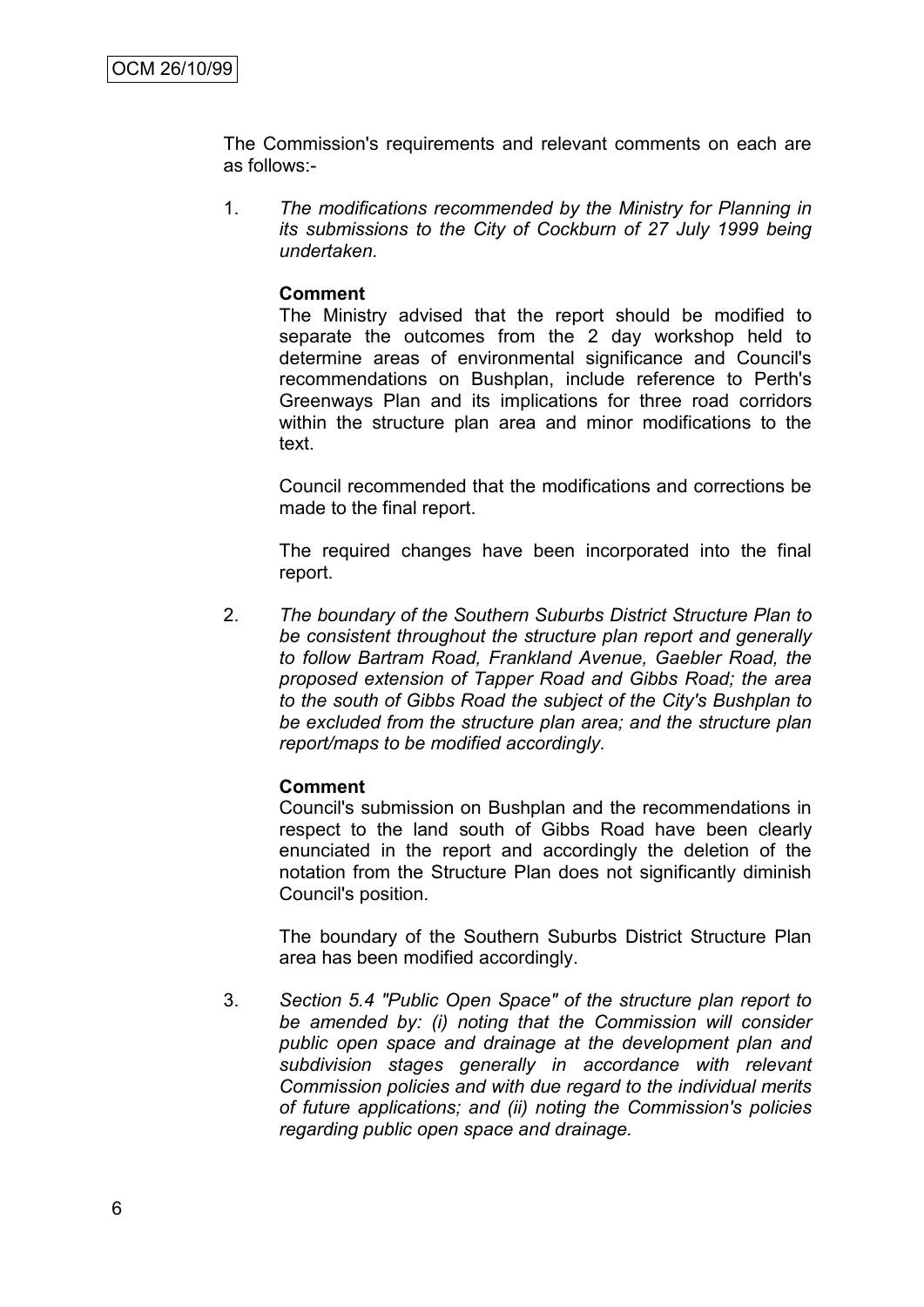#### **Comment**

Section 5.4 generally described the required function and distribution of open space within the structure plan area and outlined Council's requirements.

Submissions on this section argued that Council's requirements were inconsistent with Commission policies and that the structure plan report should not set the standards.

The Commission in its determination on this issue has agreed with the general thrust of submissions and accordingly all references to matters of detail are to be deleted.

It is noted that the Commission has a degree of discretion within the policies applying to open space and drainage and hence it will be necessary for both the developers and Council to document reasons for their respective positions at the time of submitting individual structure plans and subdivision applications.

Section 5.4 has been amended in accordance with the Commission's determinations.

4. *In respect to the primary school site depicted at Lot 19 Hammond Road, the Commission does not object to its relocation to the adjoining land to the east.*

#### **Comment**

The Commission's determination supports Council's recommendation on this issue.

The Structure Plan has been amended accordingly.

5. *In respect to Section 7.4 "Cost Sharing and Owner Development Areas" relating to the pedestrian bridge across the Kwinana Freeway at Gaebler Road and other matters the Commission will consider such at the development plan and subdivision stages.*

#### **Comment**

The need for the proposed pedestrian bridge is dependent on whether or not a high school site is included in the area south of Gibbs Road and east of the Freeway in the vicinity of Gaebler Road as shown on the 1993 South Jandakot Mandogalup District Structure Plan.

Requirements for a high school in this area are still being assessed by the Education Department and the requirement for the pedestrian bridge remains unresolved.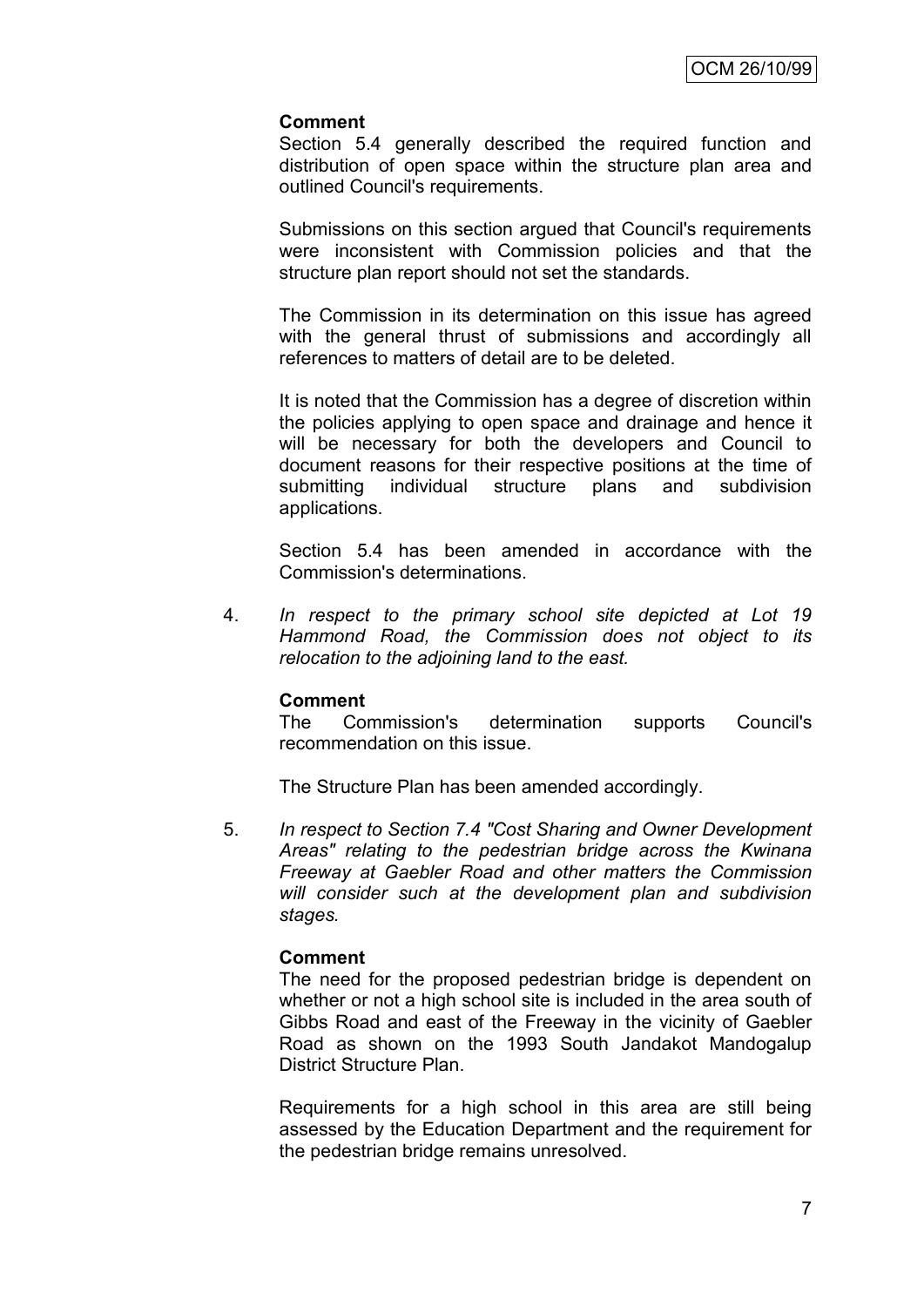The structure plan report has been modified in accordance with the Commission's determination.

The public consultation process on the Southern Suburbs District Structure Plan has resulted in minor changes to both the plan and the report. Given the nature of the required changes it is not considered necessary for the plan to be re-advertised for further public comment. Accordingly it is recommended that Council adopt the modified Southern Suburbs District Structure Plan dated 26 October 1999 which is included in the Agenda attachments.

### **Strategic Plan/Policy Implications**

PD8 Bushland Conservation

PD13 Public Open Space

PD23 Buffer Zones

PD25 Liveable Neighbourhoods - Community Design Codes

## **Budget/Financial Implications**

N/A

## **Implications of Section 3.18(3) Local Government Act, 1995**

Nil

**13.2 (OCM2\_10\_1999) - PROPOSED AMENDMENT TO POLICY PD28 "AGED OR DEPENDANT PERSONS DWELLINGS AND ANCILLARY ACCOMMODATION ON RURAL OR SPECIAL RURAL LOTS" - FINAL APPROVAL (9003) (MT) (ATTACH)**

# **RECOMMENDATION**

That Council:

- (1) adopt amendments to Council Policy PD 28 "Aged or Dependant Persons Dwellings and Ancillary Accommodation on Rural or Special Rural Lots", for final approval without modification in pursuance of Part 11 – "Policies" in the District Zoning Scheme No. 2.; and
- (2) place notification of final adoption of the amendment to the Policy in a newspaper circulating the Scheme area, in accordance with 11.1.1 of District Zoning Scheme No. 2.

**COUNCIL DECISION**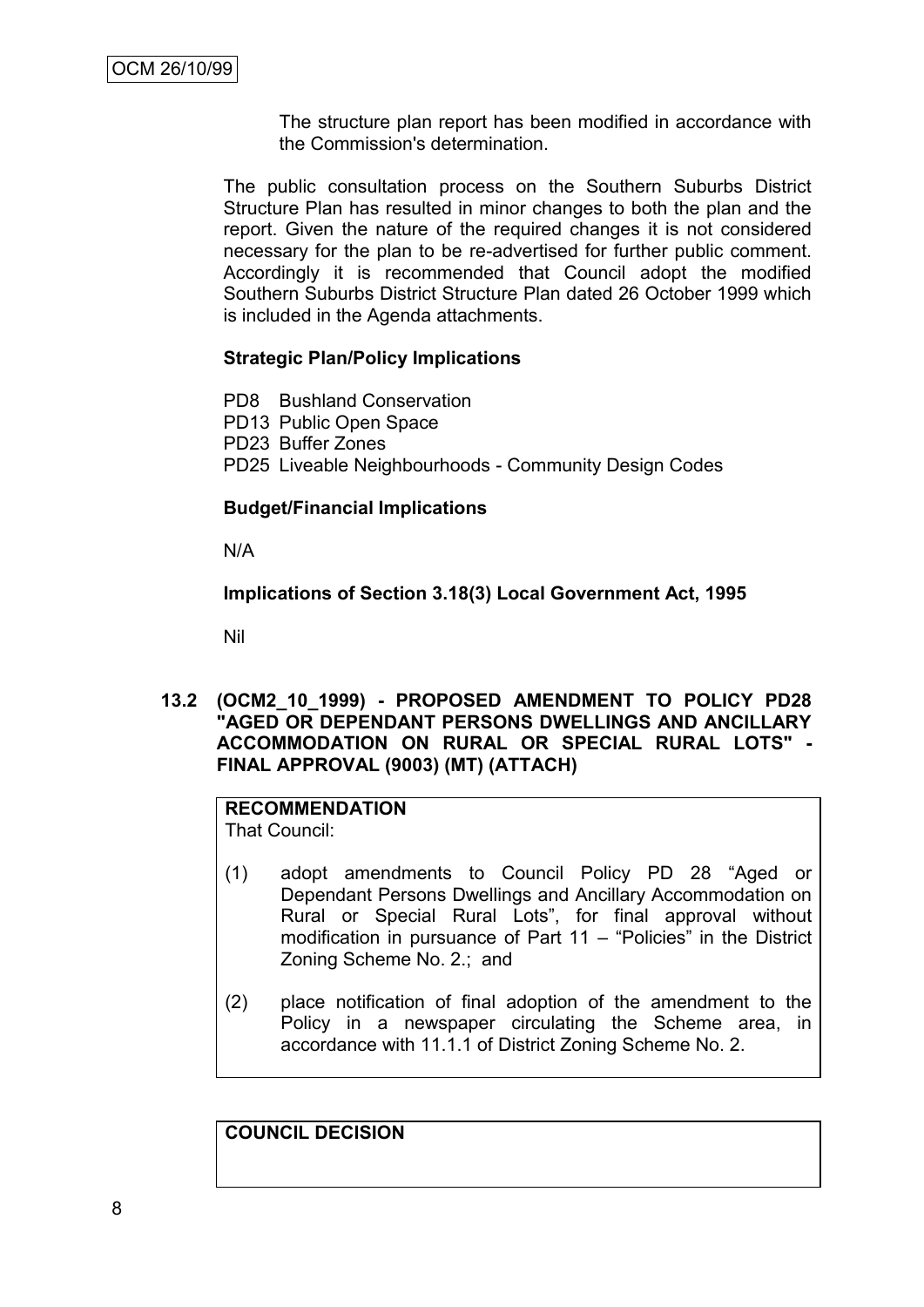# **Background**

At its meeting held on 10 August 1999 Council resolved to initiate amendments to Council Policy PD28. A copy of Draft Policy is attached to the Agenda.

The policy amendment was advertised in a local paper for 2 consecutive weeks.

## **Report**

No submissions were received during the advertising period. It is recommended the amendments to the Policy be adopted without modification.

### **Strategic Plan/Policy Implications**

In accordance with Part 11 "Policies" of Council's Scheme, added by recently gazetted Amendment 191, notification of final adoption of the policy amendment must be published once in a newspaper circulating in the area.

# **Budget/Financial Implications**

N/A

# **Implications of Section 3.18(3) Local Government Act, 1995**

Nil

### **13.3 (OCM2\_10\_1999) - PROPOSED SAND EXTRACTION - LOT 2 ARMADALE ROAD, BANJUP - OWNER; PALMERINO RONCI - APPLICANT: DAVID PORTER CONSULTING ENGINEERS (5513120) (CC) (EAST) (MAP 20) (ATTACH)**

# **RECOMMENDATION**

That Council:

(1) Approve the application subject to the following conditions:

**CONDITIONS** 

1. Nothing in this approval shall exclude compliance with all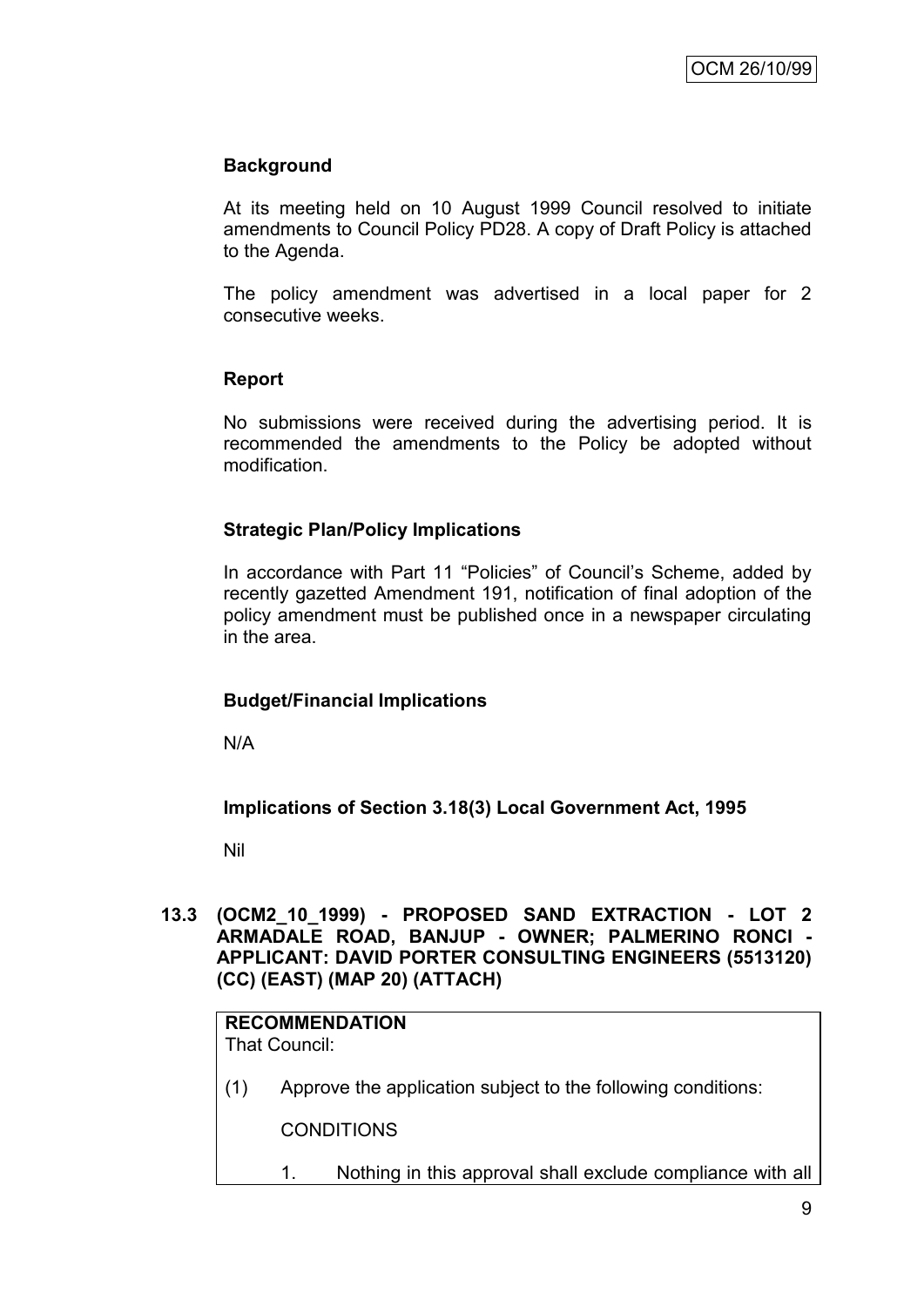relevant laws in the commencement and carrying out of development.

- 2. Development being carried out in accordance with the commitments and plans contained within report "Development Proposal Extractive Industry Lot 2 Banjup Road Armadale for Naval Base Contractors" dated 20 May 1999 and the document titled 'Quarry Rehabilitation Lot 2 Armadale Road, Banjup' prepared for David Porter Consulting Engineer by Quality Environmental September 1999 as amended by Council (see attachment), unless superseded by conditions of this approval.
- 3. Excavation works being restricted to between the hours of 7AM to 6PM Monday to Saturday and not at all on Sunday or Public Holidays.
- 4. All stormwater to be contained on site.
- 5. An annual report being prepared and submitted to Council by 30 September each year detailing excavation and rehabilitation activity undertaken over the past 12 months period and proposed excavation and rehabilitation for the following 12 month period.
- 6. Safety fencing and warning signs being placed around the perimeter of the site to the satisfaction of Council.
- 7. No burning of stockpiled vegetation or any other material to occur on site.
- 8. This approval remains valid for a period of five (5) years only. If development is not completed within this time the approval shall lapse. Where an approval has lapsed, no development shall be carried out without the further approval of Council having been first sought and obtained.
- 9. The minimum excavation level being not less than 2 meters above the water table as defined by the Waters and Rivers Commission.
- 10. No stockpiling of materials other than materials associated with sand excavation occurring on site and rehabilitation of the site.
- 11. Dust suppression to be carried out in accordance with the commitments contained within the report 'Dust Management Plan Proposed Extractive Industry Lot 2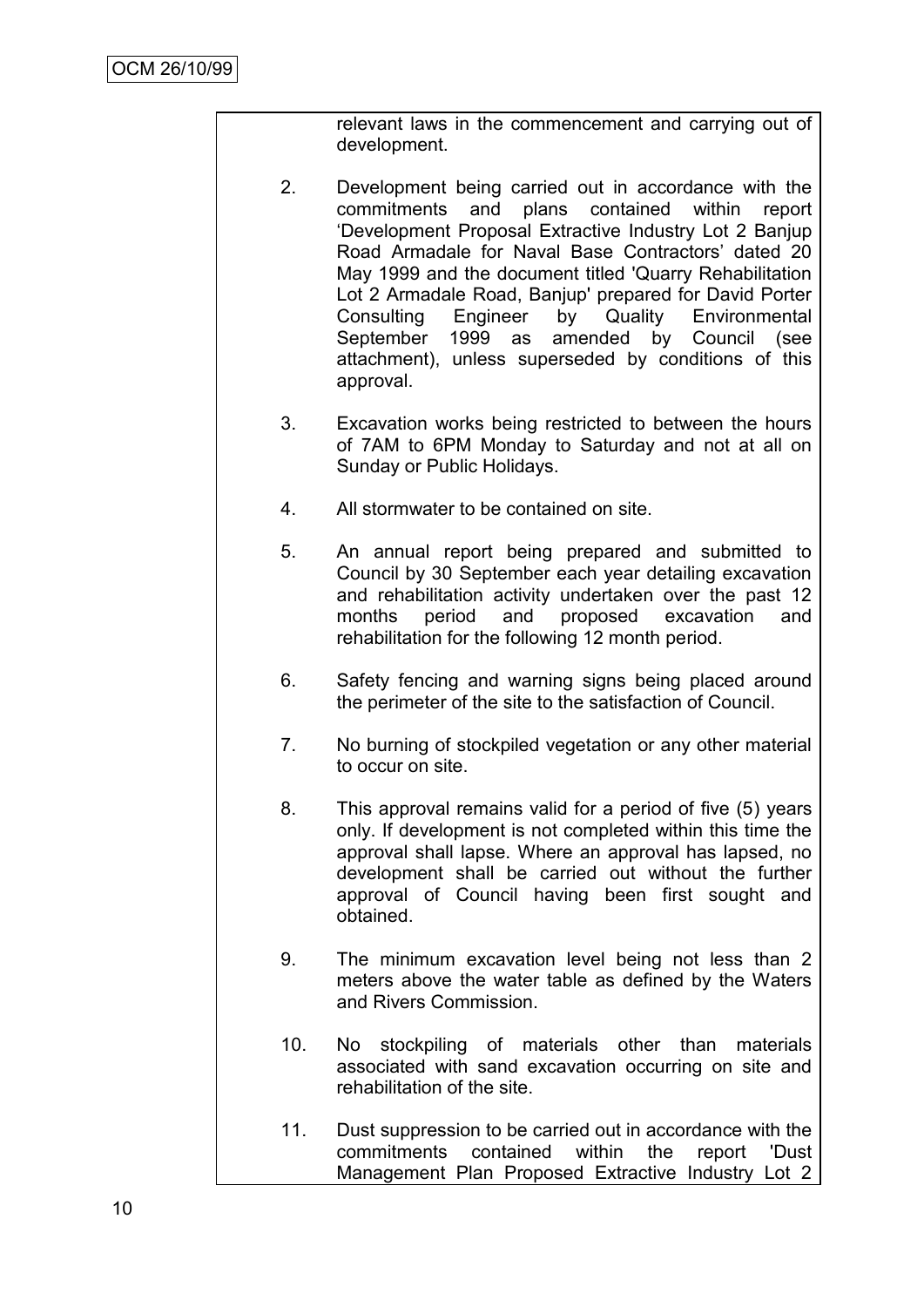Armadale Road, Banjup received by Council 13 September 1999.

## **CONDITIONS TO BE COMPLIED WITH PRIOR TO THE ISSUE OF AN EXCAVATION LICENCE**

- 12. The owner(s) of the land entering into an agreement with the City covenanting to excavate and rehabilitate the land in accordance with this approval and conditions. Such Deed shall create a caveatable interest in the land in favour of the City and allow the City powers to effect rehabilitation of the land in the event of default by the operator, using the bond/guarantee held in trust by the City, by twenty one (21) days notice in writing and the deed shall contain such matters as are relevant to the conditions herein mentioned. The Deed is to be prepared by the City"s solicitors at the cost of the applicant.
- 13. A bank guarantee or bond for the rehabilitation of the site in a form acceptable to and from a bank approved by the City, in the sum of \$10,000 to be lodged with the City. If demand is made under the guarantee and the money paid by the guarantor to the City, the applicant shall, within twenty one (21) working days of such payment by the guarantor restore the amount of the guarantee to \$10,000.
- 14. Maintenance of a 40 metre buffer (including bunds where necessary) to Armadale Road. All existing vegetation within the buffers to be retained and additional tree and shrub planting to be completed in the buffer to Armadale Road to the satisfaction of Council.
- 15. No excavation to occur within 20 metres of site boundaries other than the boundary to Armadale Road without the written consent of adjoining landowners being submitted to Council.

# 1.1.1. FOOTNOTES

- 1. The operator shall comply with all environmental standards as specified in any works approval, licences or conditions of approval applied under the Environmental Protection Act.
- 2. The applicant is advised to liase with the Waters and Rivers Commission regarding its licensing requirements for fuel storage and water bores and its draft policy on Construction and Silica Sand Mining in Public Drinking Water Source Areas.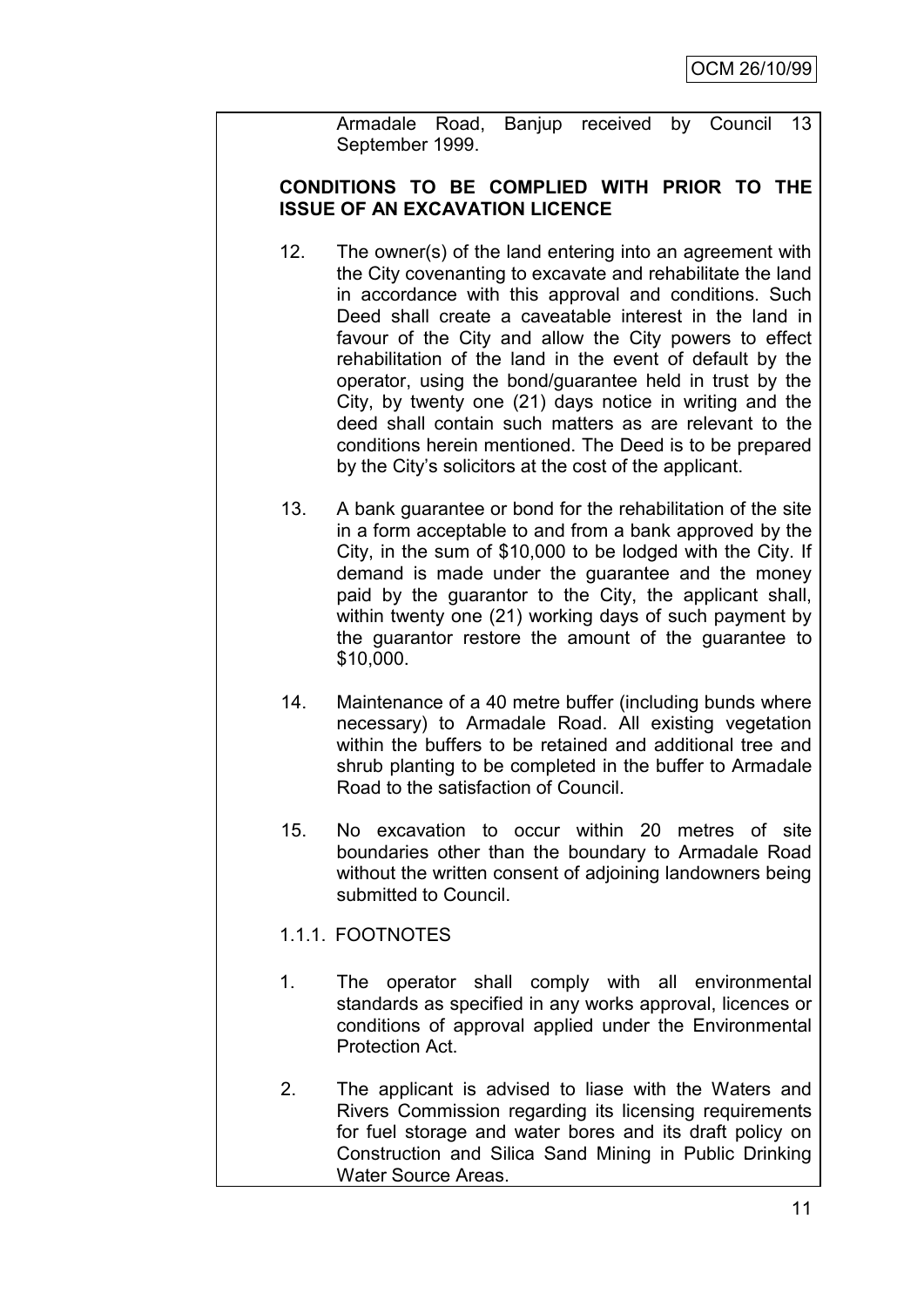(2) Advise the applicant, and referral authorities of the Council"s decision.

## **COUNCIL DECISION**

#### **Background**

| ZONING:          | MRS:                   | <b>RURAL-WATER PROTECTION ABUTS</b> |  |
|------------------|------------------------|-------------------------------------|--|
|                  |                        | <b>PARKS AND RECREATION</b>         |  |
|                  | DZS:                   | <b>RURAL</b>                        |  |
| <b>LAND USE:</b> | UNDEVELOPED RURAL LAND |                                     |  |
| LOT SIZE:        | 3.1515HA               |                                     |  |
| AREA:            | N/A                    |                                     |  |
| USE CLASS:       | <b>SA USE</b>          |                                     |  |
|                  |                        |                                     |  |

Lot 2 is undeveloped Rural zone land situated in MRS Rural-Water Protection zone and is identified in the Western Australian Planning Commission"s document "Perth"s Bush Plan" as having "Regionally Significant Bushland-Recommended for Protection".

Submissions on Perth"s Bushplan are currently under consideration and the final document is scheduled for release at the end of 1999.

Lot 2 is bounded by Boral Besser Masonry"s sand quarry to the west and north, and Rocla Quarry Products sand quarry on Reserve R1820 to the east, which was approved by the Departments of Minerals and Energy.

Unapproved clearing of Lot 2 took place in the first week of June 1999 without Planning Consent having been obtained from Council.

The landowner by letter of 28 June 1999 has advised the clearing took place without his knowledge or consent by individuals unknown. He further advised that he was in the process of making application to excavate sand from the site.

Council's solicitors (McLeod & Co) have verbally advised that a successful prosecution for the unapproved clearing may be difficult to achieve as there are no witnesses and the owner has denied knowledge of the incident. It is still open to Council to pursue the matter if it desires, however, this course of action is not recommended because of the solicitor's advice.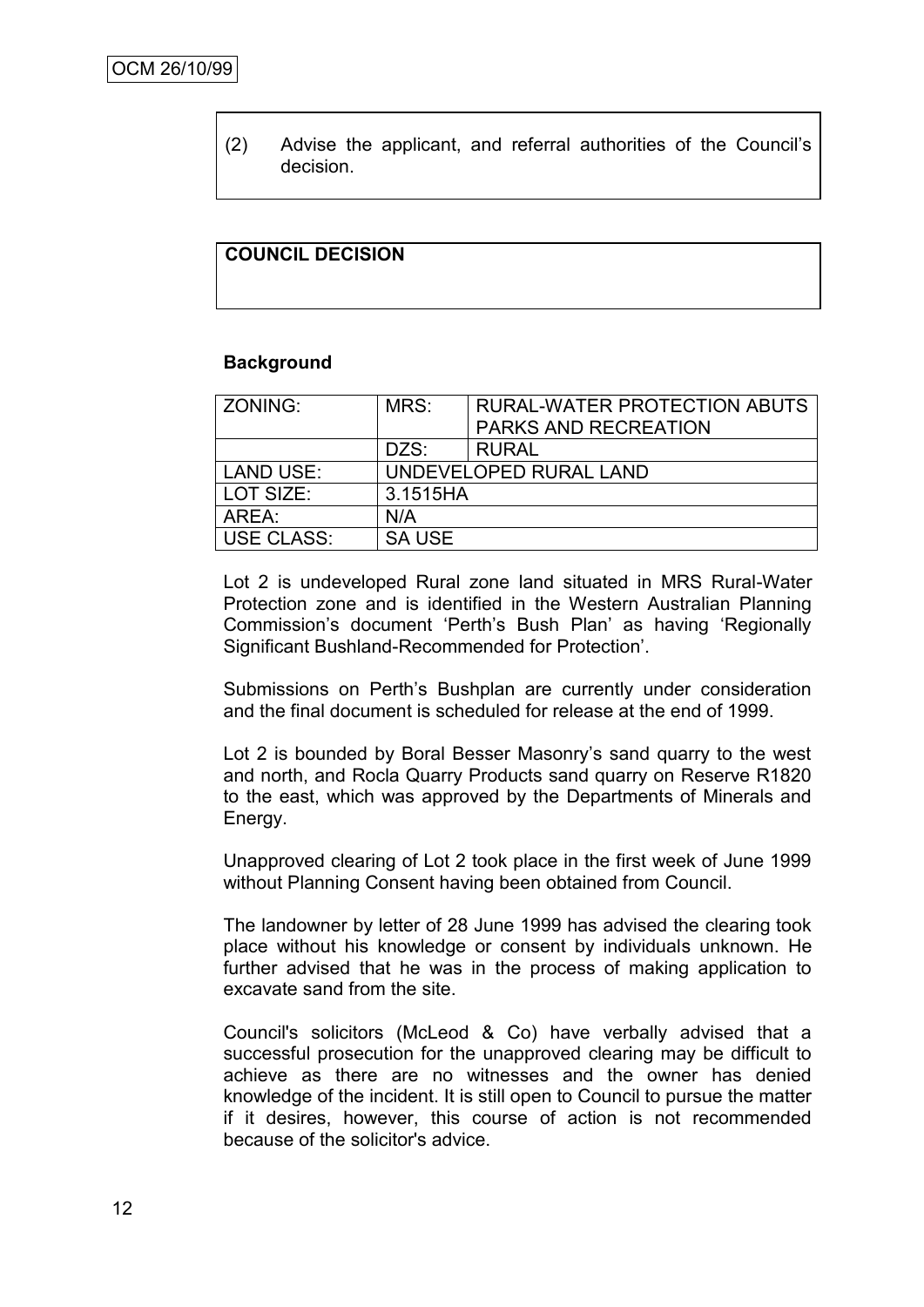# **Submission**

Application has been made to extract the sand resource from Lot 2.

The main operation characteristics of the proposal are as follows.

Excavation of sand to site boundaries to tie in with excavation operations on adjacent lots R1820 and Lot 4 to a minimum level of 2 metres above the water table approximately RL29.5 to RL30.

Maintenance of a 40 metre buffer zone to Armadale Road.

A maximum of 50 two way vehicle movements per day.

The stage rehabilitation of the site and dust suppression measures.

### **Report**

As part of advertising, a sign was placed on site and nearby residents were notified of the proposal. No objections were received.

The Ministry for Planning has advised that although Lot 2 is identified in Perth's Bush Plan, its small size does not provide for an adequate Bushplan site. The Ministry raises no objections the excavation of Lot 2 subject to the retention of a 40 metre buffer to Armadale Road.

MRWA has no objections subject to the its crossover requirements onto Armadale Road, which the applicant has committed to do in the excavation/rehabilitation report.

The Water and Rivers Commission advises that the proposal should be subject to its draft policy on Construction and Silica Sand Mining in Public Drinking Water Source Areas. This will be footnoted to the applicant.

The applicant has submitted an adequate Rehabilitation Plan and Dust Management Plan to Council.

The extraction of sand from Lot 2 is a logical extension of extractive industry on adjacent land and will allow for a consistent landform in the locality.

### **Strategic Plan/Policy Implications**

PD 21 Extractive Industries

### **Budget/Financial Implications**

N/A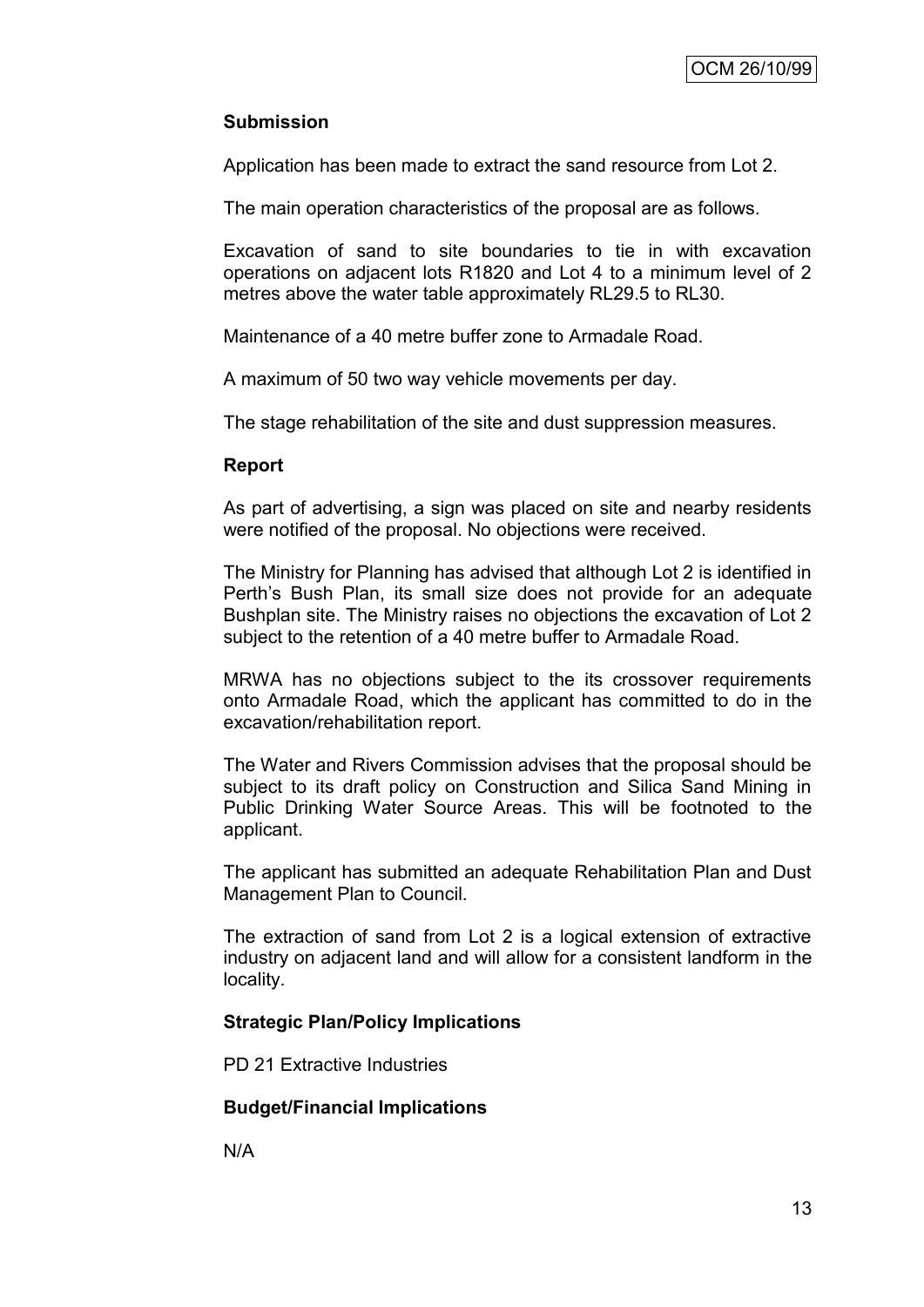## **Implications of Section 3.18(3) Local Government Act, 1995**

Nil

**13.4 (OCM2\_10\_1999) - NON-COMPLIANCE WITH CONDITION OF DEVELOPMENT APPROVAL AND LOCAL LAW - LOTS 9 AND 20 ROCKINGHAM ROAD AND PT LOT 4 MUSSON ROAD, HENDERSON - OWNER: RCG PTY LTD (5513079) (CC) (COASTAL) (MAPS 10 & 11) (ATTACH)**

#### **RECOMMENDATION**

That Council advise the owner/occupier of the land, RCG Pty Ltd that:-

- (1) Use of Lots 9 & 20 Rockingham Road and portion of Pt Lot 4 Musson Road, Henderson is in breach of clause 7.2 of the City of Cockburn Town Planning Scheme No. 2 by reason of failure to comply with the following condition of Council"s development approval of 18 June 1997:
	- 1. Condition 14 requiring the owner of the land to enter into a deed with the City of Cockburn to excavate and rehabilitate the land in accordance with the approval.
- (2) The excavation of sand without the owner having first obtained an excavation licence is a breach of the City of Cockburn Local Law.
- (3) In the event that the above matters are not rectified to the satisfaction of the Council officers within 28 days of the date of this notice, a prosecution action will be initiated by Council"s solicitors against the owner/occupier, RCG Pty Ltd for a breach of the City of Cockburn Town Planning Scheme No.2 and the Local Law.
- (4) The carriage and conduct of any proceeding be delegated to the Manager of Development Services.

# **COUNCIL DECISION**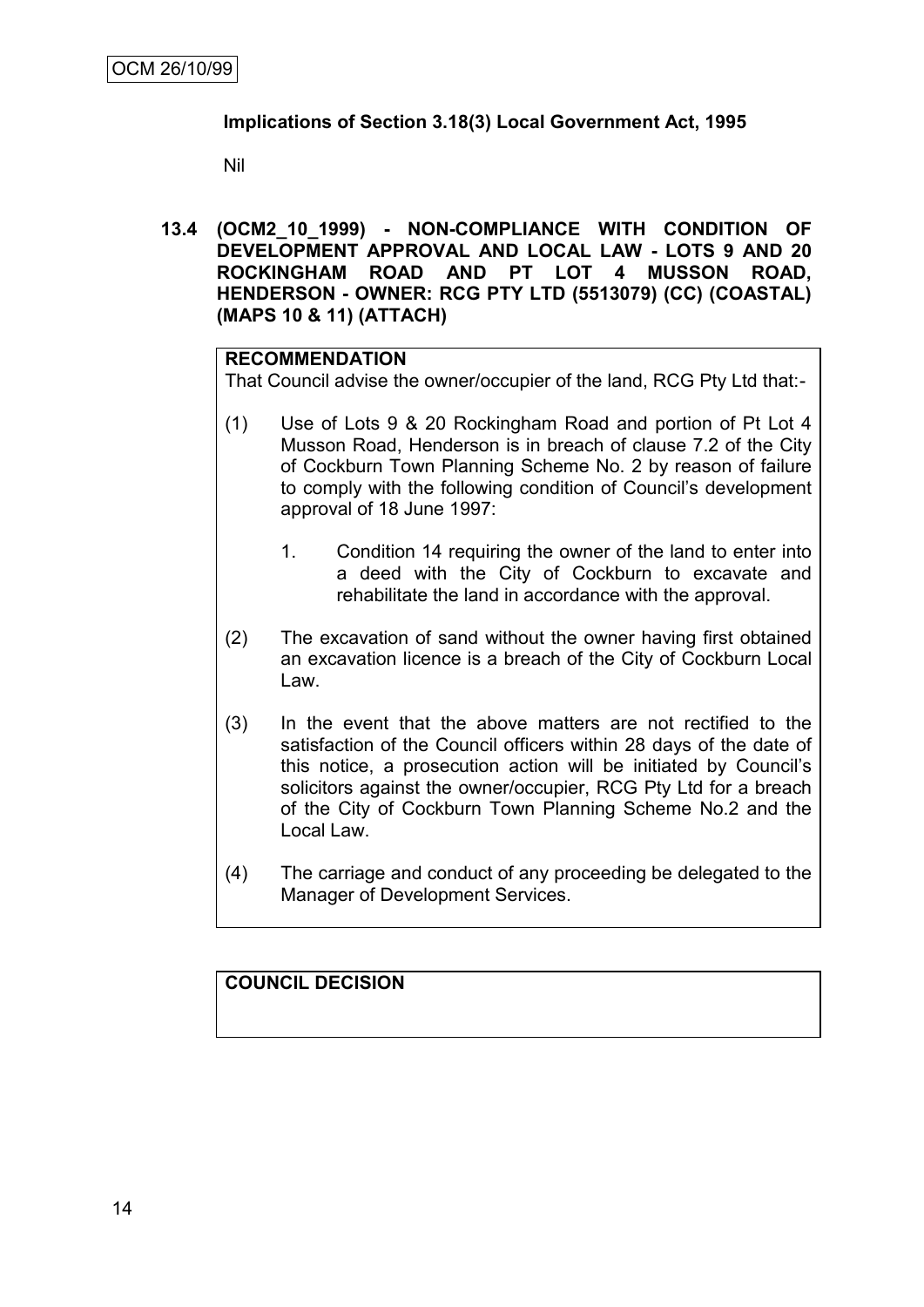## **Background**

| l ZONING:                          | MRS: | I RURAL                       |  |
|------------------------------------|------|-------------------------------|--|
|                                    | DZS: | I RURAI.                      |  |
| LAND USE:                          |      | EXTRACTIVE INDUSTRY LIMESTONE |  |
| LOT SIZE:                          | N/A  |                               |  |
| AREA:                              | N/A  |                               |  |
| <b>USE CLASS:</b><br><b>SA USE</b> |      |                               |  |

Lots 9 and 20 Rockingham Road have been used for limestone extraction over the past 20 years. The current development approval issued on 18 June 1997 allowed for the continuation of limestone extraction on these lots and expansion of activity into a portion of Pt Lot 4 Musson Road. *See Agenda Attachments for Location Plan*

A recent application to use the land as a land-fill site was refused by Council and rejected by the Minister of Planning on Appeal.

## **Report**

Condition 14 of the current Development Approval, which requires the owner/operator to enter into a deed of agreement with the Council to excavate and rehabilitate the land in accordance with conditions of the approval, has yet to be satisfied by the owner. *See Agenda Attachments for Condition 14.*

Condition 14 also allows Council to place a caveat over the site and power of entry to effect rehabilitation in the event of default.

The owner has been advised by Council in writing six times that Condition 14 is outstanding. The most recent occasions being the 2 June 1998 and the 5 March 1999. The most recent version of a draft deed of agreement was sent to the owner on the 25 January 1999 by Council's solicitors - McLeod & Co. Finalisation of the Deed has become protracted due to lack of initiative by the owner.

Limestone extraction is also being undertaken in the absence of an excavation licence, as its issue is contingent upon finalisation of Planning Conditions. The operator is therefore in breach of the City of Cockburn Local Laws.

In order to bring the Extractive Industry on the land into compliance with the City of Cockburn Town Planning Scheme No. 2 and Local Law, it is appropriate that notice to the owner be given through Council's solicitors, advising that legal action will be initiated in the event that the matters are not resolved within 28 days of the notice.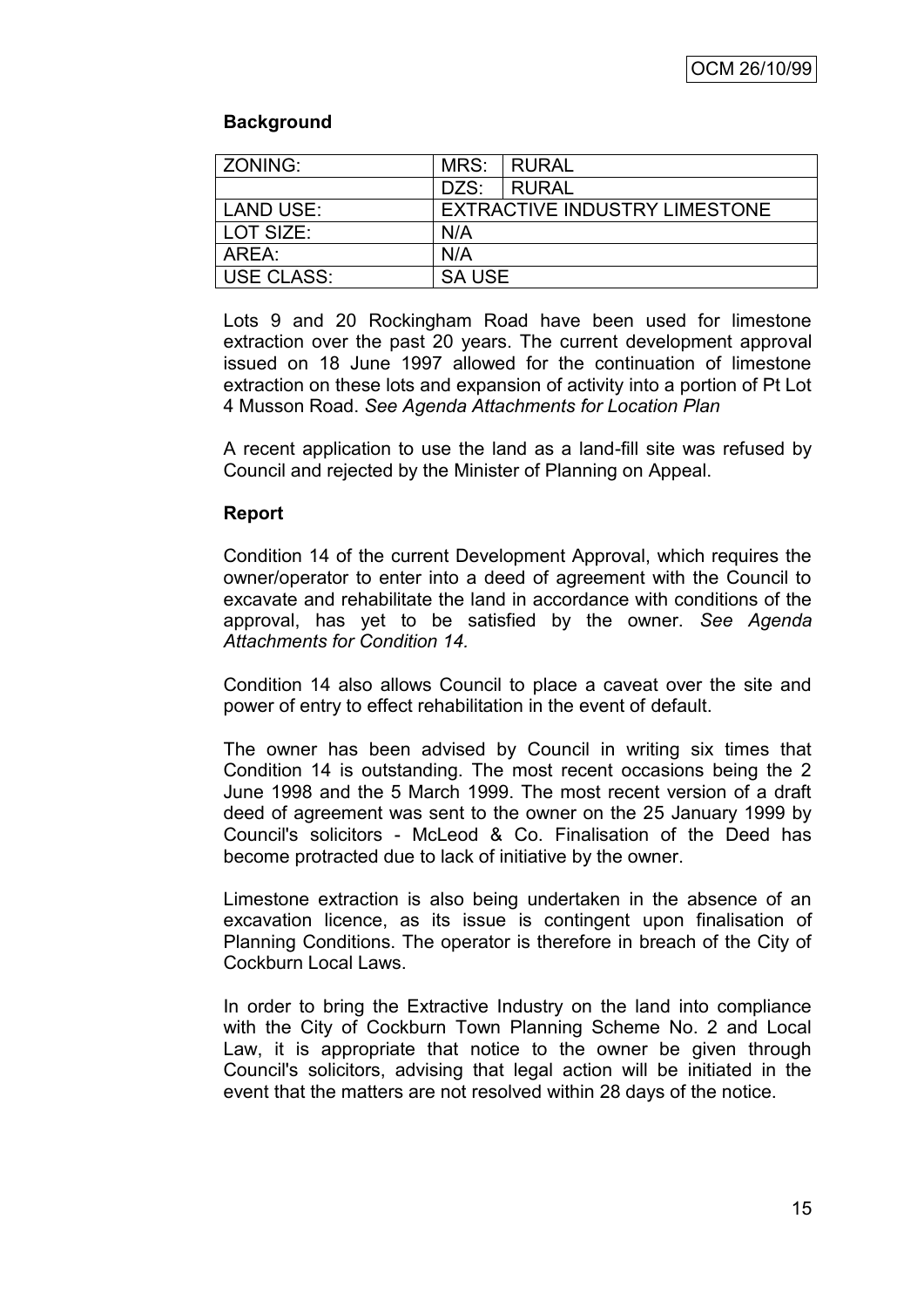## **Strategic Plan/Policy Implications**

PD21 Extractive Industries and PD1 Compliance with Conditions of Planning Approval, apply

#### **Budget/Financial Implications**

Potential revenue gain from successful prosecution or potential cost from unsuccessful prosecution.

#### **Implications of Section 3.18(3) Local Government Act, 1995**

Nil

### **13.5 (OCM2\_10\_1999) - PROPOSED CHANGE OF USE (HAY BALING**  PLANT) - LOT 30; 42 HOWSON WAY, BIBRA LAKE **OWNER/APPLICANT: MILNE FEEDS PTY LTD (4309104) (MT) (SOUTH) (MAP 8) (ATTACH)**

# **RECOMMENDATION**

That Council:

- (1) refuse the application for a hay baling plant on Lot 30; 42 Howson Way, Bibra Lake for the following reason:
	- 1. the use is classed as a Noxious Industry under Council"s District Zoning Scheme No.2 and is not a permitted use in the General Industry Zone.
- (2) in the event the use has not ceased on the site after 30 days, refer the matter to Council"s solicitors to commence legal proceedings against the owners of the property for breach of Council"s Scheme by undertaking development without planning consent and for breaching the Health Act by continuing an Offensive Trade without approval.
- (3) issue a MRS Form 2 Notice of Refusal to the applicant and advise them that the use is to cease within 30 days.

# **COUNCIL DECISION**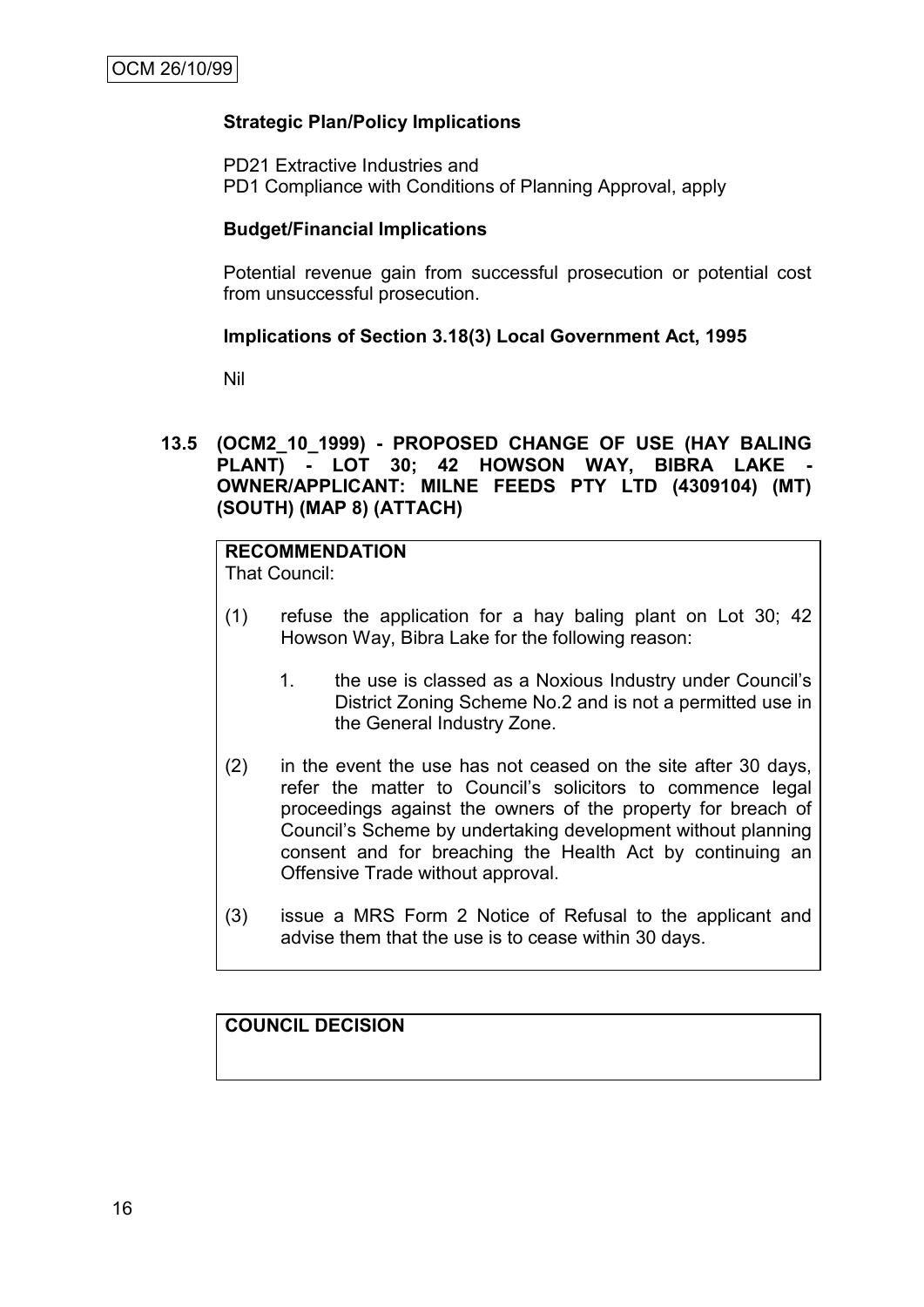# **Background**

| ZONING:                          | MRS: | <b>INDUSTRIAL</b>       |
|----------------------------------|------|-------------------------|
|                                  | DZS: | <b>GENERAL INDUSTRY</b> |
| <b>LAND USE:</b><br><b>SHEDS</b> |      |                         |
| $3.0326m^2$<br>LOT SIZE:         |      |                         |
| AREA:                            | N/A  |                         |
| <b>USE CLASS:</b>                | "Х"  |                         |

Council"s Health Department have received complaints about hay dust emanating from the subject property since March 1998. Problems with dust have been reported by 5 properties over the one and half year period. A map detailing the locations of the complaints is attached to this agenda. Officer investigations and sampling has confirmed the dust is coming from the operations of Milne Feeds.

In February 1999 it was discovered the operations on Lot 30, which had been operating for approximately 4 years, had not received planning consent. The previously approved use was for warehousing. In a letter to Milne Feeds, dated 3 March 1999, Council advised them of this and advised to cease the use or apply for planning consent. They were advised that Council may view the operation as a Noxious Industry and refuse the application.

Milne Feeds took their own legal advice, which seemingly confirmed Council"s position. They communicated to Council in a letter of 26 March 1999 they had made "a firm decision to relocate" and asked for 6 months to do so. An extension to relocate till the end of September 1999 was agreed to.

In a letter dated 13 August 1999 Milne Feeds stated that as a result of a merger with another company they had not proceeded any further with the relocation. Council officers responded by way of letter that the relocation was to be complete by the end of September.

### **Submission**

A letter from Milne Feeds, dated 16 September explains the company has decided against relocation and to apply for the hay baling use on the site. A MRS Form 1 application was submitted on 24 September. It proposes to continue to use the site for the pressing of oaten hay for export to Japan and other countries. The submitted site plan is attached to this agenda.

# **Report**

It is open to Council to determine the proposed use a "Noxious Industry". If it is a Noxious Industry, it is not a permitted use on the subject lot, which is zoned "General Industry". The determining factor is whether the use constitutes an "Offensive Trade" under the definition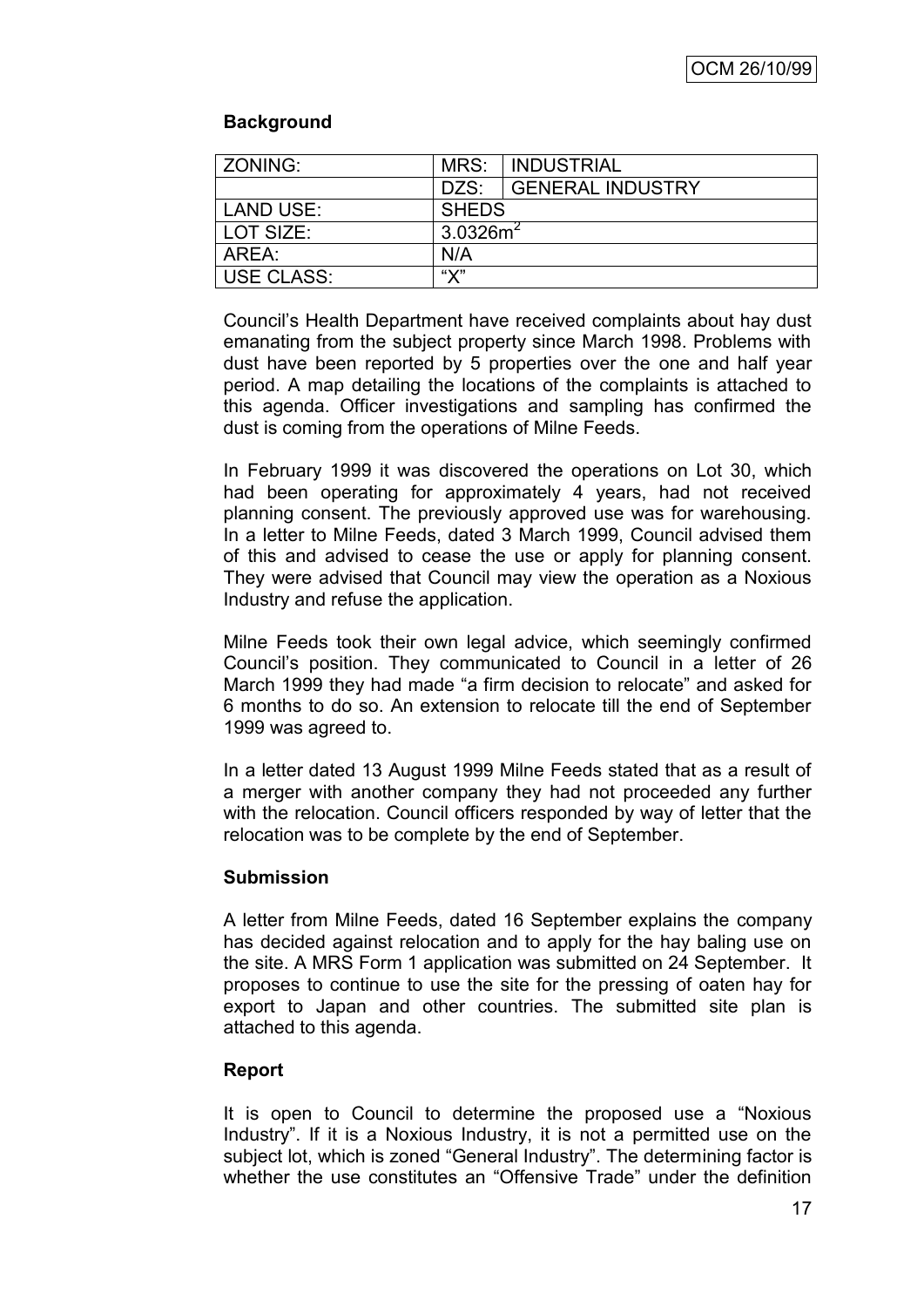given in the Second Schedule of the Health Act. Noxious Industry is defined in Council"s Scheme as:

*"means an industry in which the processes involved constitute an offensive trade within the meaning of the Health Act 1911…"*

The relevant section of the Offensive Trade definition is:

"…*any trade that, unless preventive measures are adopted, may become a nuisance to the health of the inhabitants of the district."* 

A legal opinion was sought in March this year in relation to these matters and the operations on the Milne Feeds" site and has been circulated under separate cover.

In this case, the Council does not need to guess at the possible nuisance to the health. The baling plant has been operating for some time and the impact on the inhabitants has been established. The process on the site involves receiving large bales or rolls of hay, breaking them up, and feeding the hay into a machine designed to compact it and wrap it into smaller bales. An outcome of the process is the release of hay dust, which on windy days becomes airborne and settles on surrounding properties. At such times a dust cloud is visible over the property. Council Health officers have worked with Milne Feeds on measures to limit the release of dust, but these have not been successful. As well as the problems caused by dust settling on the operations of neighbouring businesses, complaints have been received from workers on surrounding lots suffering from irritation to the eyes and hay fever. This would seem to constitute a nuisance to the health of the inhabitants of the district.

The only way to prevent the dust from becoming airborne is to totally enclose the operation. For financial reasons, the applicant is not prepared to undertake this. Even if they were, it is likely this enclosure, with the necessary inclusion of dust collectors, would constitute a preventative measure and the use would still be deemed an offensive trade.

It is the officer"s opinion that the proposed use will continue to cause a nuisance to the health of the inhabitants and is therefore an Offensive Trade. As such, the use is a Noxious Industry under Council"s Scheme and not a permitted use in the General Industry zone. Milne Feeds established the business without planning consent and have been given ample time to consider relocation to alternative premises. It is recommended that if Council resolves to refuse the application, the applicant be given a further 30 days to cease the use or relocate. Should the use continue, Council has the options of prosecution: for a breach of Council"s Scheme for undertaking development without Council approval; and for breaching the Health Act for continuing an Offensive Trade without approval.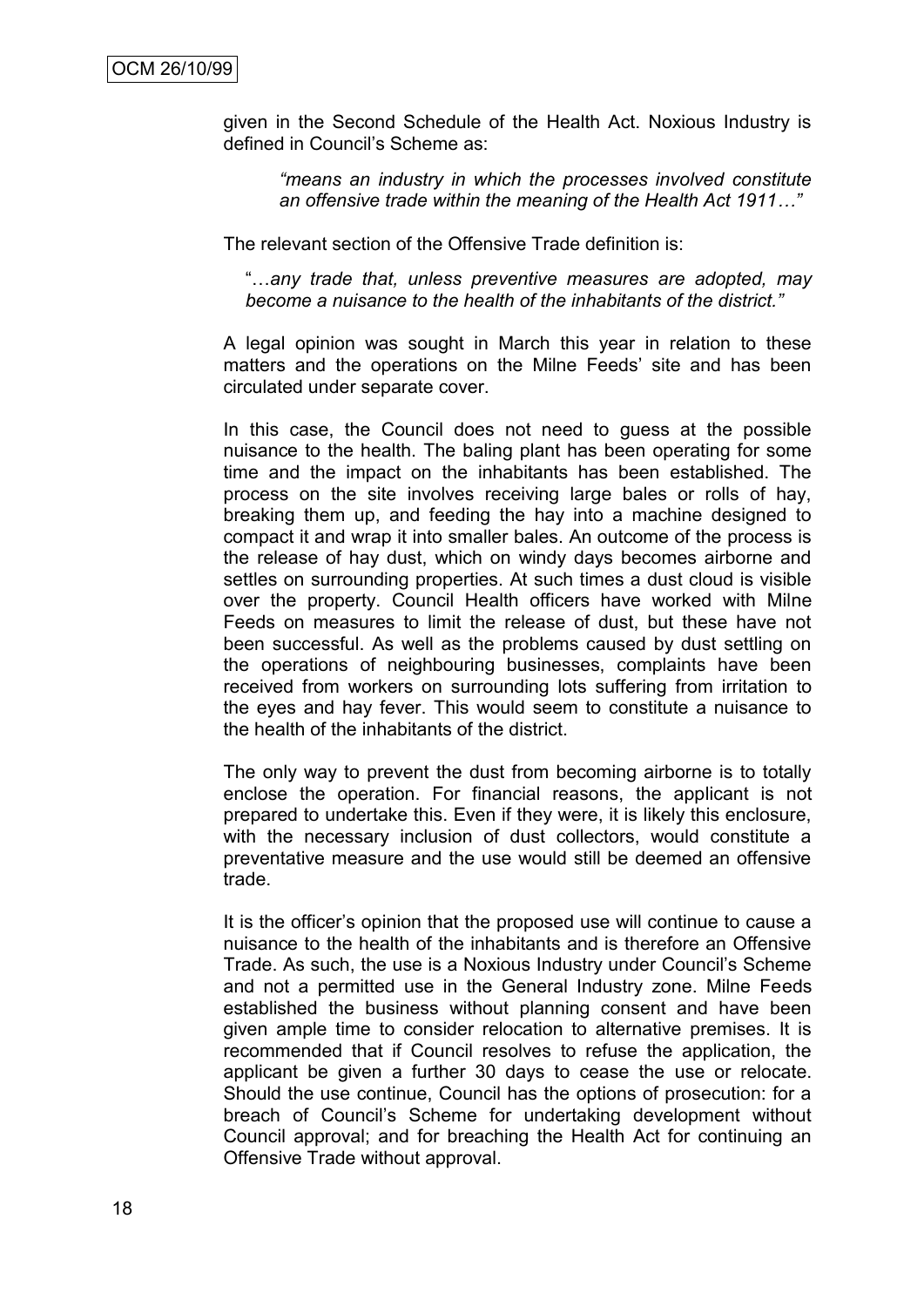## **Strategic Plan/Policy Implications**

N/A

# **Budget/Financial Implications**

In the event of prosecution action being required, legal costs are funded from Account on existing budget.

## **Implications of Section 3.18(3) Local Government Act, 1995**

Nil

**13.6 (OCM2\_10\_1999) - FINAL ADOPTION OF AMENDMENT NO. 195 TO DISTRICT ZONING SCHEME NO. 2 - PORTION OF LOT 9 COCKBURN ROAD, HENDERSON - OWNER: WATER CORPORATION - APPLICANT: CITY OF COCKBURN (92195) (SA) (COASTAL) (MAP 5) (ATTACH)**

# **RECOMMENDATION**

That Council:

- (1) adopt the amendment for final approval with the following modifications to the amendment document:
	- 1. remove the existing Council resolution in the amendment document and replace it with the following:
		- "1. Rezoning Portion of Lot 9 Cockburn Road, Munster from "Unzoned Land" to "General Industry" in accordance with the Scheme Amendment Map;
		- 2. Rezoning Portion of Lot 5 Russell Road, Munster and portion of Russell Road road reserve from "Unzoned Land" to "General Industry" in accordance with the Scheme Amendment Map;
		- 3. Rezoning portion of Cockburn Road road reserve from "Unzoned land" to "General Industry" in accordance with the Scheme Amendment Map; and
		- 4. Amend the Scheme Maps accordingly."
	- 2. Amending the amendment map to reflect the current DZS No. 2 Scheme Map.
- (2) in anticipation of the Hon. Ministers advice that final approval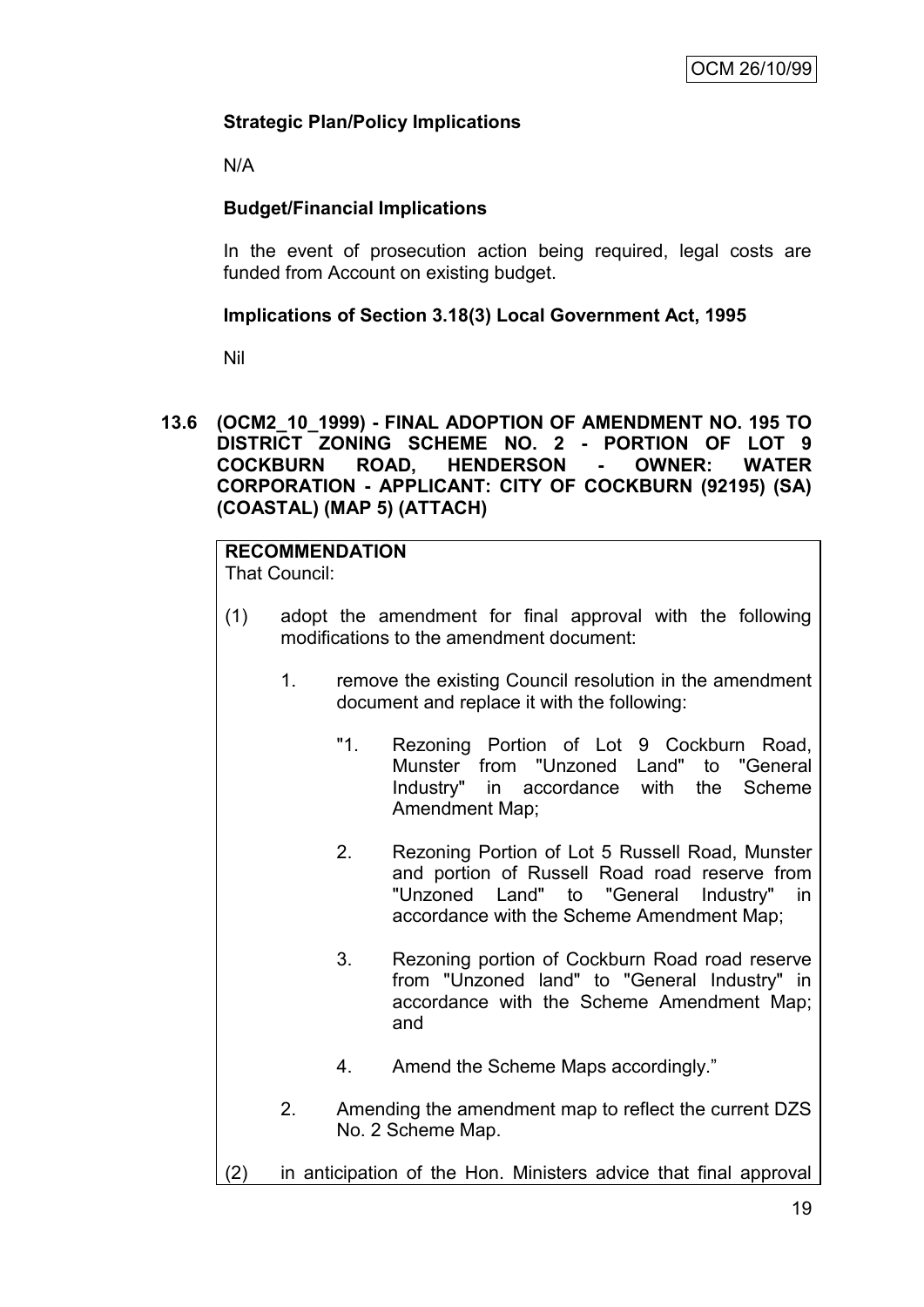will be granted, the modified amendment documents be signed, sealed and forwarded to the Western Australian Planning Commission;

(3) advise the Water Corporation of Council's decision accordingly.

# **COUNCIL DECISION**

### **Background**

The Western Australian Planning Commission has recently updated the Metropolitan Region Scheme (MRS) for the proposed Jervoise Bay Infrastructure Project. The MRS Amendment No. 1001/33, which is subject to Section 38 Assessment by the Environmental Protection Authority, was finalised earlier this year.

The purpose of the MRS Omnibus Amendment is to incorporate changes to zones and reservations arising from decisions made by the WAPC or Government proposals for the use of land, more detailed studies of specific proposals, and generally to ensure the MRS is kept up to date as the statutory regional plan for Perth.

Council resolved on the 25 May 1999, to initiate the Amendment No. 195, which will rezone:

- portion of Lot 9 Cockburn Road, Munster from "Public Purpose (WSD)" and "Important Regional Road Reserve" to "General Industry",
- portion of Lot 5 Russell Road, Munster and portion of Russell Road road reserve from "Important Regional Road Reserve" to "General Industry", and
- rezoning portion of Cockburn Road road reserve from "Local Reserve - Local Road" to "General Industry"

#### **Submission**

The amendment was advertised for public comment, with the advertising period ending on the 29 September 1999. One submission was received from the Water Corporation, which made no significant comments. Refer to the Schedule of Submissions in the Agenda Attachments for further details.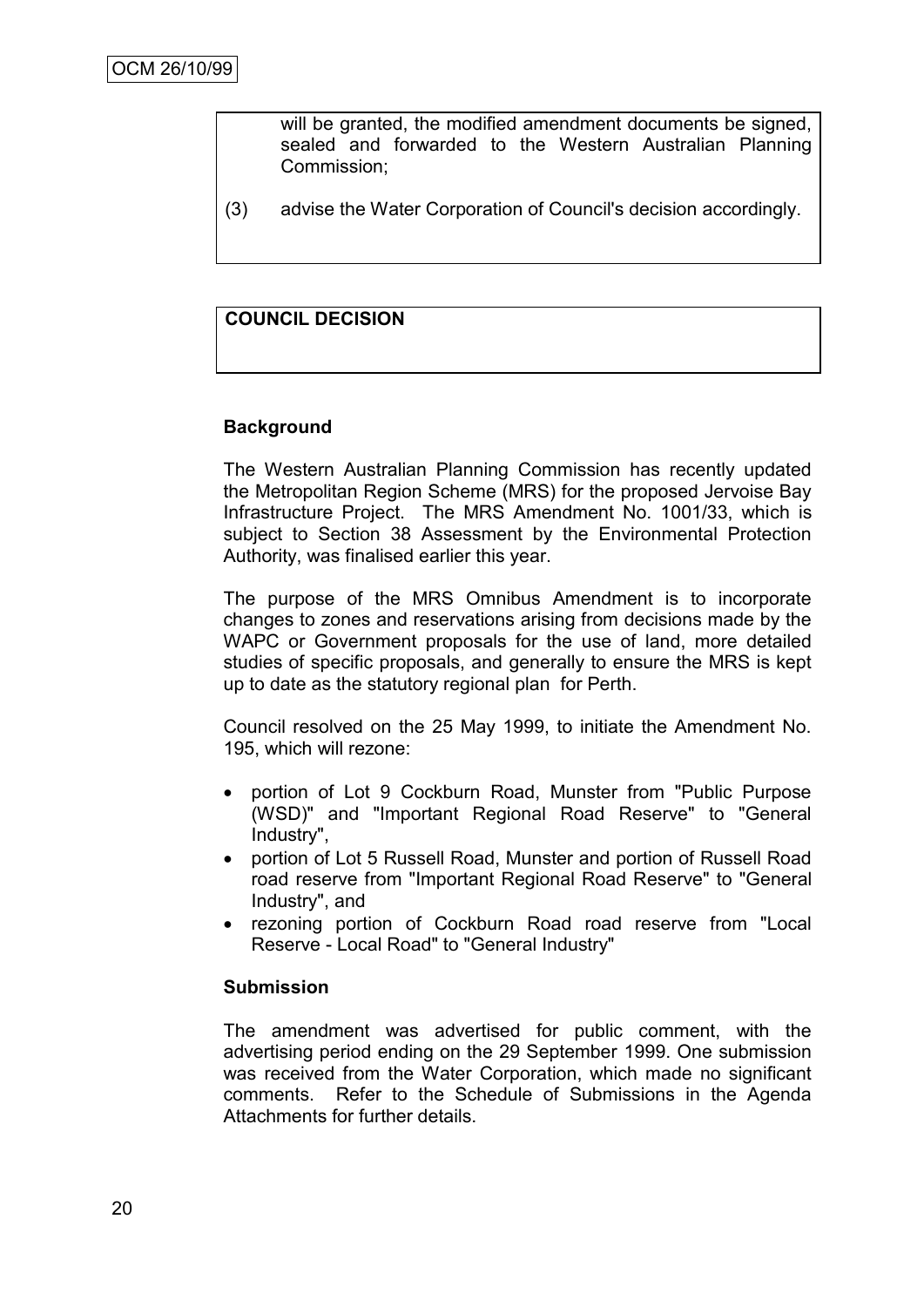## **Report**

The purpose of this proposal is to facilitate the realignment of the intersection of Russell and Cockburn Road with the intention of redirecting local traffic onto the Fremantle-Rockingham Highway. The modification to the intersection will discourage through-traffic into the Jervoise Bay Industrial Estate and facilitate the rationalisation of car parking and access to the ship building precinct.

The proposal provides for a road reservation of up to 70 metre width (to accommodate excavation batter slopes) along a 300 metre radius curve which traverses Lot 9 Cockburn Road. This land is owned by the Water Corporation and is currently reserved for Public Purposes (WSD). In order to facilitate this proposal the subject land would need to be transferred to "Important Regional Road reserve".

The existing area of land currently designated Important Regional Road reservation would no longer be required and is to be rezoned to Local Road Reserve and together with the remaining superfluous area of land south of the new intersection alignment will be transferred to General Industry zone.

No significant submissions were received, however minor modification to the amendment documents are required as MRS Amendment 1001/33 (No. 3A) has been gazetted since initiating the Amendment 195, resulting in changes to Council's current DZS No.2 scheme map and the MRS.

The modifications that are required include:

- 1. rewording the Council resolution to read as:
	- "1. Rezoning Portion of Lot 9 Cockburn Road, Munster from "Unzoned Land" to "General Industry" in accordance with the Scheme Amendment Map;
	- 2. Rezoning Portion of Lot 5 Russell Road, Munster and portion of Russell Road road reserve from "Unzoned Land" to "General Industry" in accordance with the Scheme Amendment Map;
	- 3. Rezoning portion of Cockburn Road road reserve from "Unzoned land" to "General Industry" in accordance with the Scheme Amendment Map; and
	- 4. Amend the Scheme Maps accordingly."
- 2. Amending the amendment map to reflect the current DZS No. 2 Scheme Map.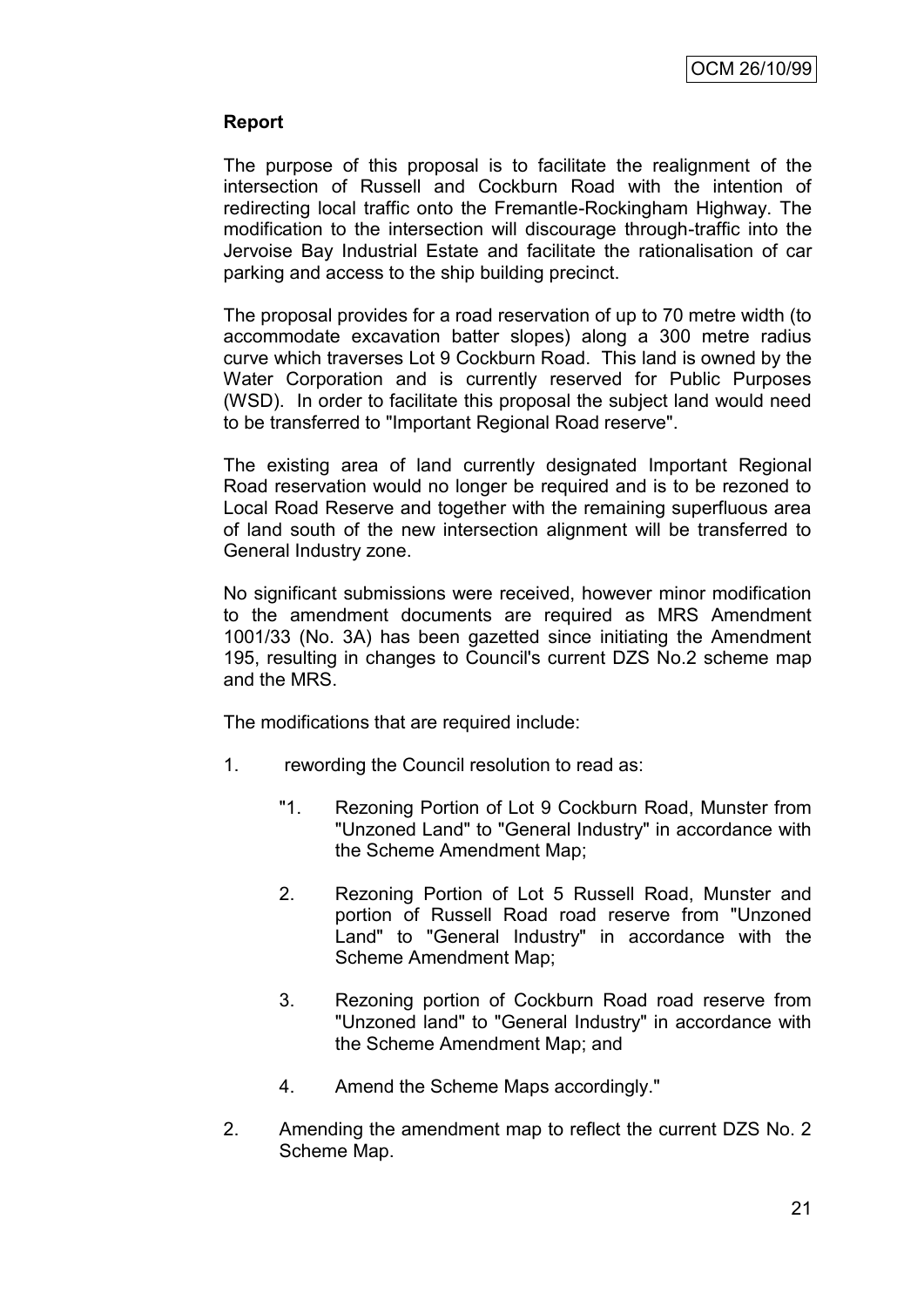The modifications are only technical changes, and ensure that the amendment documents reflect the current Council DZS No. 2 scheme map and the current MRS. They do not alter the intention or meaning of Amendment 195, therefore it is recommended that the Amendment be adopted for final approval, with minor modifications.

### **Strategic Plan/Policy Implications:**

Corporate Strategic Plan Strategy - Clause 2.1 - Promotion of Henderson Ship building area.

#### **Budget/Financial Implications:**

Council to pay costs associated with the Amendment.

#### **Implications of Section 3.18(3) Local Government Act, 1995**

Nil

## **14. FINANCE AND CORPORATE SERVICES DIVISION ISSUES**

**14.1 (OCM2\_10\_1999) - LIST OF CREDITORS PAID (5605) (KL) (ATTACH)**

## **RECOMMENDATION**

That Council receive the List of Creditors Paid for September 1999, as attached to the Agenda.

# **COUNCIL DECISION**

#### **Background**

It is a requirement of the Local Government (Financial Management) Regulations 1996 that a List of Creditors be compiled each month and provided to Council.

#### **Submission**

N/A

**Report**

N/A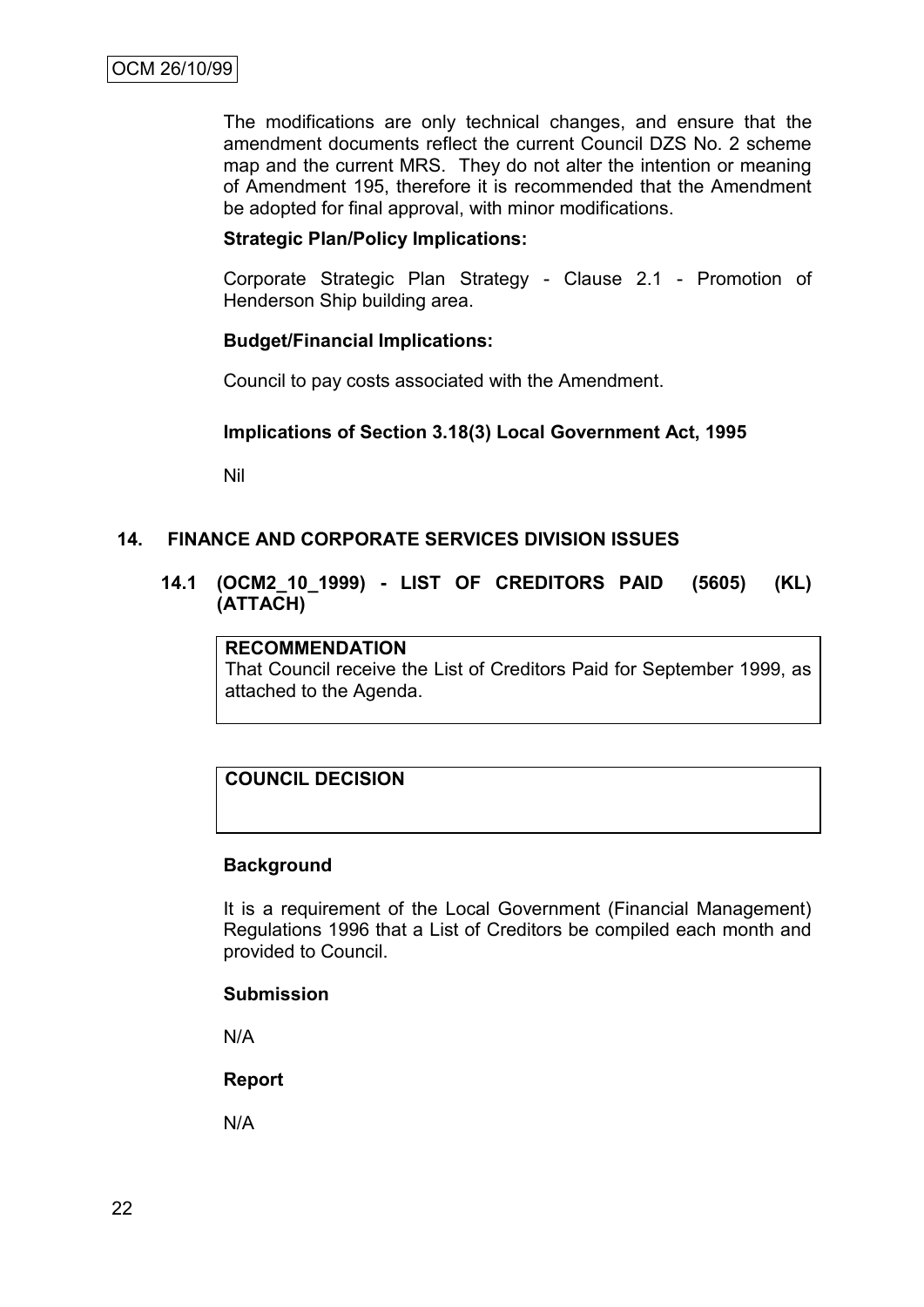# **Strategic Plan/Policy Implications**

N/A

# **Budget/Financial Implications**

N/A

**Implications of Section 3.18(3) Local Government Act, 1995**

N/A

# **14.2 (OCM2\_10\_1999) - EASEMENTS - RESERVE 45224 - HATCH PLACE, BIBRA LAKE (1117330) (KJS)**

### **RECOMMENDATION**

That Council endorse the creation of Crown Easements in favour of Water Corporation and Western Power, over Reserve 45224 subject to all costs being borne by Peet and Company.

# **COUNCIL DECISION**

# **Background**

Reserve 45224 is a reserve for public recreation created in Stage 3A of the development known as Bramly Waters. Stage 3B of the development is now under construction. Manager, Engineering has no objections to the laying of services through the Reserve conditional on the creation of appropriate Easements.

### **Submission**

A facsimile transmission has been forwarded to Council from Wood and Grieve Engineers on behalf of the Subdivider seeking Council's endorsement to the creation of the Easements.

### **Report**

The Crown Easements are created on the Reserve by the Department of Land Administration. The Reserve is managed by the City of Cockburn so an endorsement to the creation of the Easements by the City is required by the Department of Land Administration.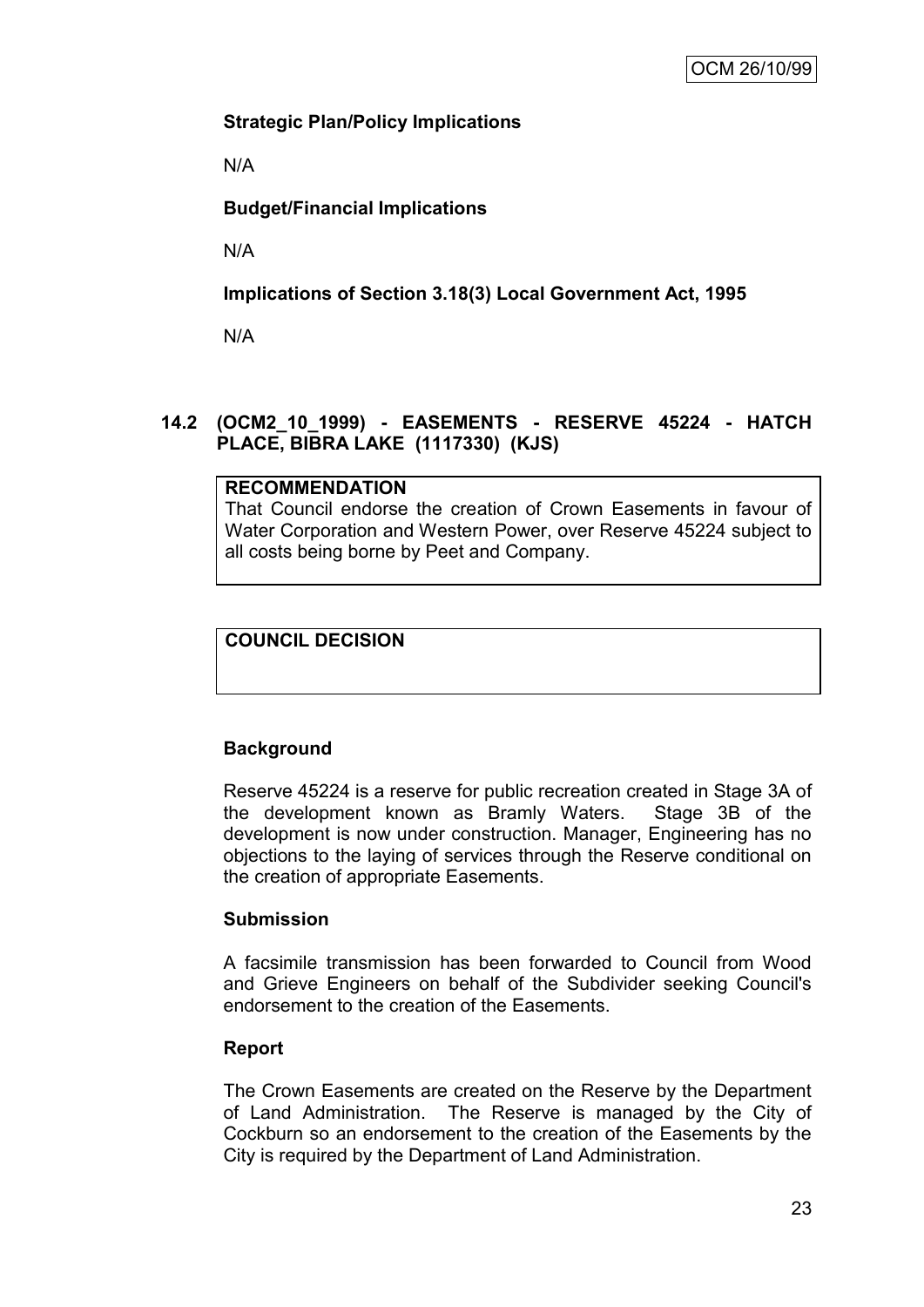## **Strategic Plan/Policy Implications**

N/A

**Budget/Financial Implications**

N/A

**Implications of Section 3.18(3) Local Government Act, 1995**

N/A

## **14.3 (OCM2\_10\_1999) - PURCHASE OF LOT 146 HAMMOND ROAD, JANDAKOT - CONSTRUCTION OF BEELIAR DRIVE (4413888) (KJS)**

**RECOMMENDATION** That Council:

- (1) offer A Scolaro \$67,000 for the purchase of Lot 146 Hammond Road, Jandakot; and
- (2) draw funds from Land Development Reserve Fund for the purhase of the above lot, and the Budget be amended accordingly.

# **TO BE PASSED BY ABSOLUTE MAJORITY OF COUNCIL**

# **COUNCIL DECISION**

### **Background**

Council at its Meeting held on 14 September 1999 resolved to offer A. Scolaro \$64,000 for Lot 146 Hammond Road, Jandakot.

The offer was based on a valuation report by Licensed Valuer, Brian Handcock of Independent Fremantle Valuers.

### **Submission**

N/A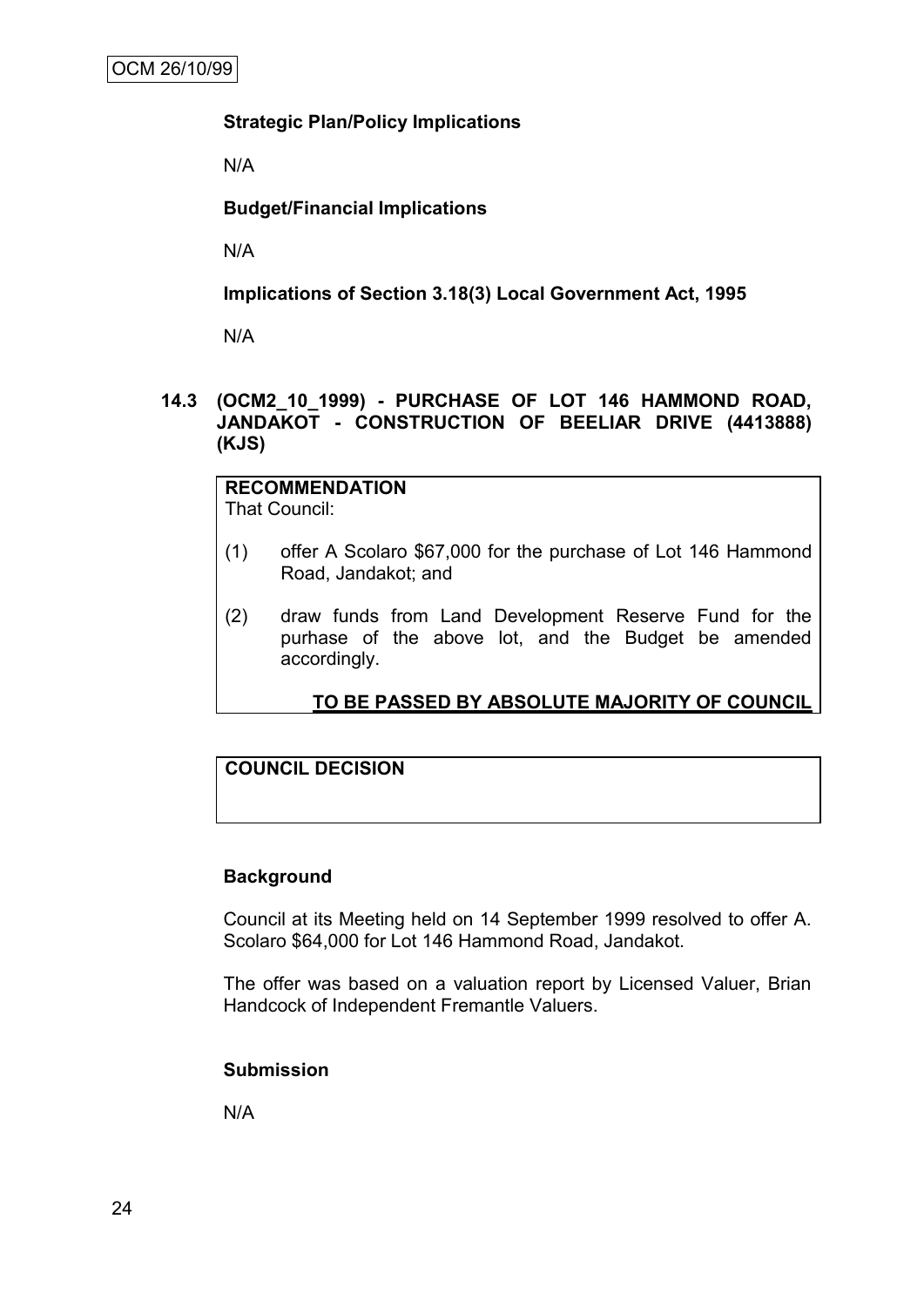## **Report**

The offer of \$64,000 previously recommended and adopted by Council was forwarded to A. Scolaro via his representative Licensed Valuer, Jeff Spencer.

The offer was rejected and a counter offer of \$67,000 tendered. The counter offer raised the following points.

Initially, A. Scolaro offered the land for \$70,000. Then the figure was adjusted to \$67,000 plus reimbursement of rates and taxes paid over the past couple of years. Mr. Scolaro initially sold portion of the main landholding in Hammond Road to enable the City to construct Beeliar Drive in 1996. A notation on the Diagram of Survey prevented the sale at that time of Lot 146. Mr. Scolaro feels that he has been prevented from the dealing with his land generally. The figure of \$67,000 with no claim for reimbursement of Rates and Taxes, represents a compromise position and should be supported.

### **Strategic Plan/Policy Implications**

Business Strategy 5.1.1 refers. (Ensure the safety of the Road System improves).

### **Budget/Financial Implications**

This will require a Budget transfer from the Land Development Reserve Fund.

### **Implications of Section 3.18(3) Local Government Act, 1995**

N/A

### **15. ENGINEERING AND WORKS DIVISION ISSUES**

### **15.1 (OCM2\_10\_1999) - TENDER NO. 42/99 - ENGINEERING CONSULTING SERVICES FOR PLANNING AND DEVELOPMENT OF HENDERSON LANDFILL SITE (BKG/RNJ) (ATTACH)**

### **RECOMMENDATION**

That Council accept the tender from Halpern Glick Maunsell for the provision of Engineering Consulting Services for Planning and Development of Henderson Landfill Site, for the lump sum price of \$96,795 less the allowance for supervision of construction of Cell 4 (\$47,648), giving a net lump sum price of \$49,147.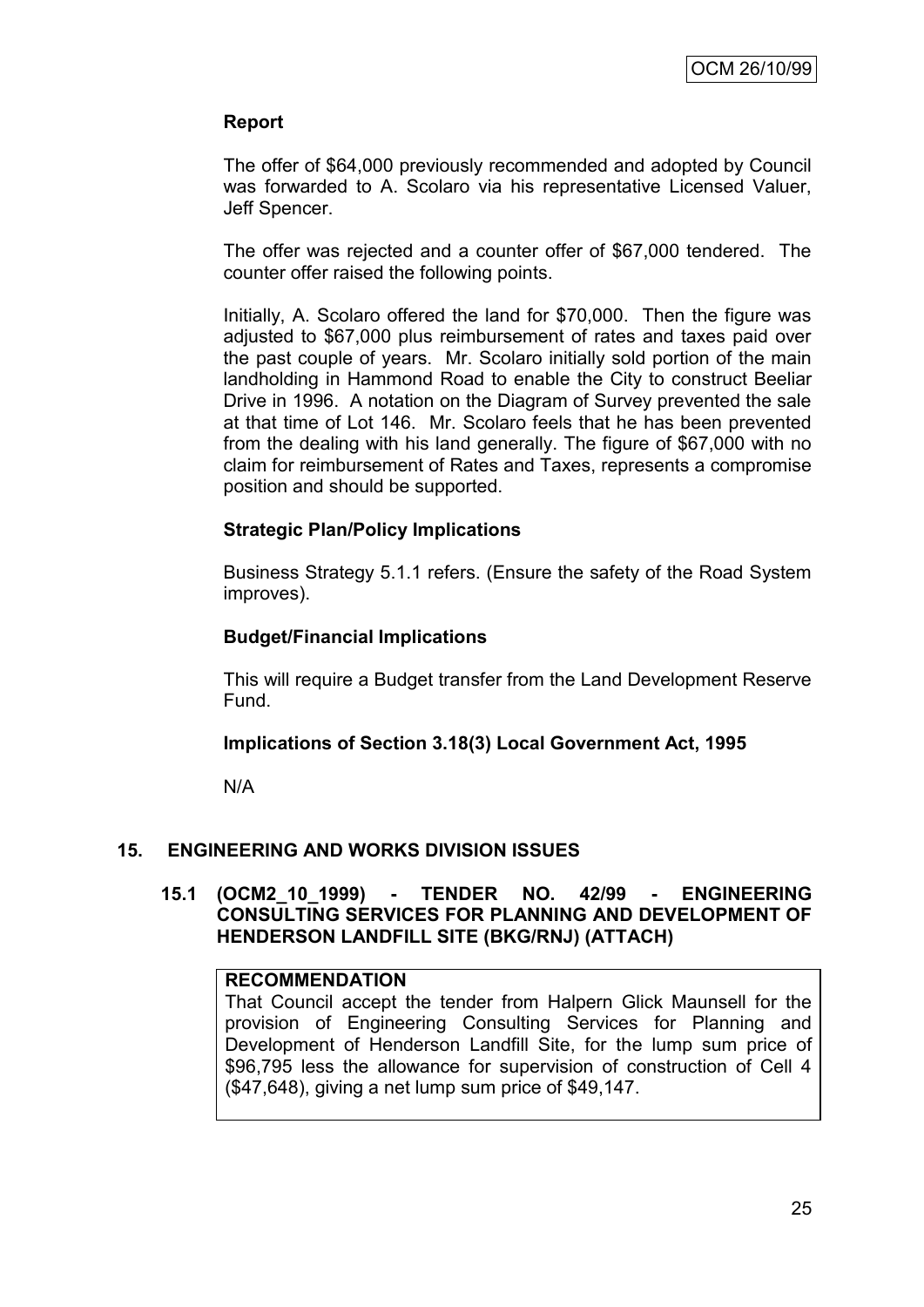# **COUNCIL DECISION**

#### **Background**

At the Council meeting held on 12 October 1999 it was resolved that consideration of the tenders be deferred to the next Council meeting.

#### **Submission**

N/A

#### **Report**

Tenders were called and closed on 21 September 1999 for the engineering consulting services for planning and development of the Henderson Landfill Site.

The specific services required are:

- Review of existing master plan for Henderson Landfill Site drafted in 1991
- Recommendations on the design of Cell 4
- Obtain D.E.P. approved for the design
- Prepare tender and contract documentation for Cell 4 and associated works
- Supervision of the construction of Cell 4
- Prepare concept designs of on site Waste Transfer Station

The following three submissions were received:

- Halpern Glick Maunsell
- BSD Consultants
- Sinclair Knight Merz

The tenders were assessed under the following criteria as outlined in the tender documents.

|                                             | Weighting |
|---------------------------------------------|-----------|
| Interpretation, Methodology, Implementation | 40%       |
|                                             |           |

- 2. Experience, Qualifications of Management 25%
- 3. Total Cost 20%
- 4. Experience of firm in this type of work 15%

Using this criteria to assess the tender it is recommended that Halpern Glick Maunsell be awarded the contract.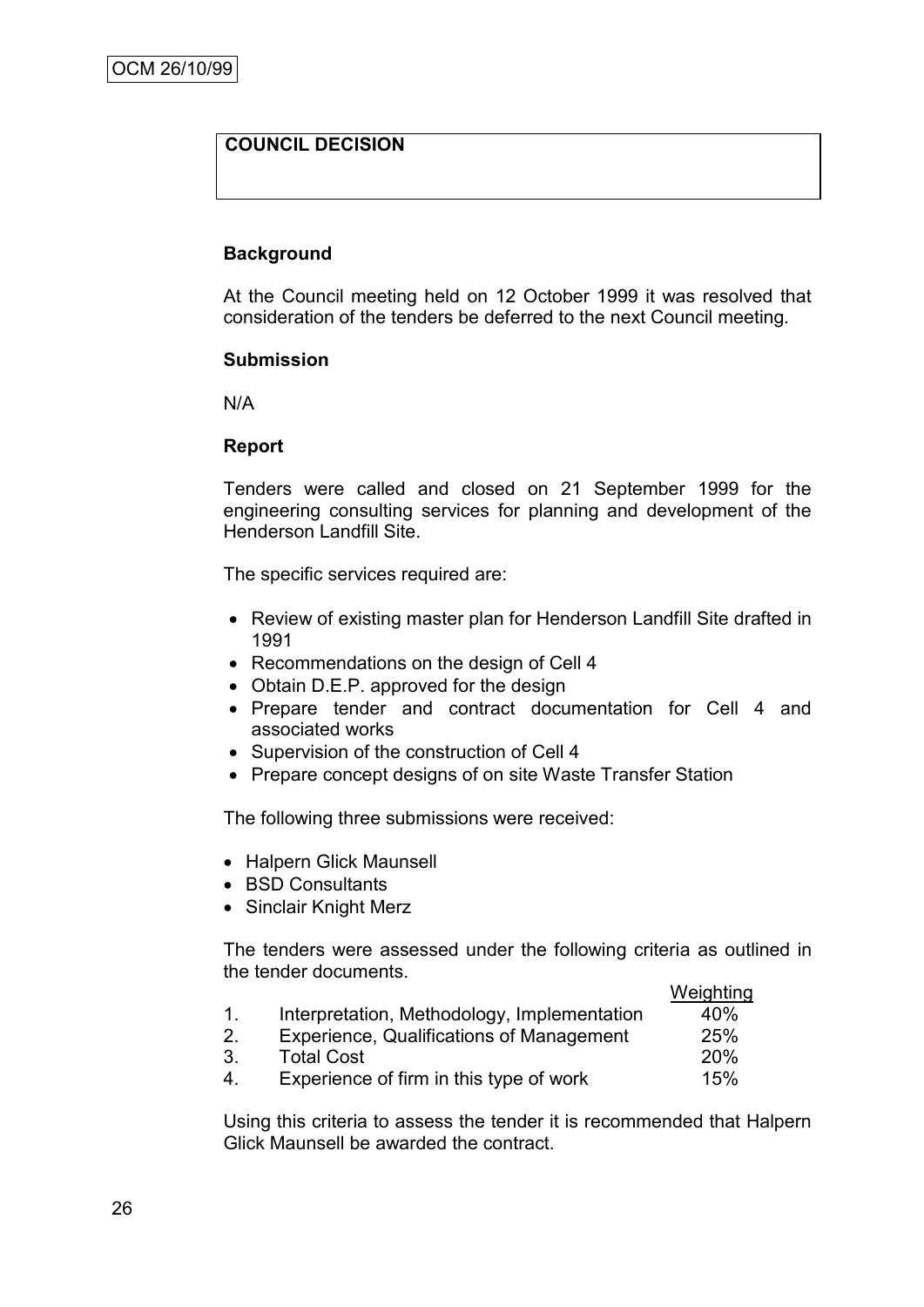A summary of the information requested on the tender form is attached to the agenda.

For the separable part of the tender titled *Supervision*, Halpern Glick Maunsell allowed for a person to be on site for the total time of the construction phase. Council staff have determined that this is an expensive option. They have requested, and Halpern Glick Maunsell have agreed in writing, that this provision of \$47,648 be excluded from the contract.

Condition 1(l) of the tender states *"The City reserves the right to accept all or part of the tender."*

Council staff will investigate options for the supervision of construction of Cell 4 to minimise the cost without compromising quality and decide on the best way of this occurring before construction commences in April 2000.

An analysis of the tender submissions showed that Sinclair Knight Merz had not had extensive experience in the construction of synthetic liners for large projects. Halpern Glick Maunsell have had experience in the construction and lining with synthetic material, of the 3 previous cells at Henderson. They have also had experience with installing clay liners at Kalamunda and Gosnells. Halpern Glick Maunsell have also had experience in the systems for the collection of landfill leachate and installation of a landfill leachate treatment plant.

Further analysis showed:

- the 3 firms had achieved Quality Assurance Certification
- 3 firms had qualified environmentalists in their organisation
- 3 firms could do the work within the requested timeframe.

In Council staff's view Halpern Glick Maunsell demonstrated in their submission they had a better understanding of the project and services required and more clearly outlined their strategies.

The estimated expenditure for development of the site over the next 10 years is \$25 million.

The consultant's fees will be about 5% of the cost but their recommendations and designs will have significant impact on the end cost of the project.

#### **Strategic Plan/Policy Implications**

The further development of the landfill site is in accordance with the previous corporate plan objective of *"provide long-term security for disposal of putrescible waste for all property users."*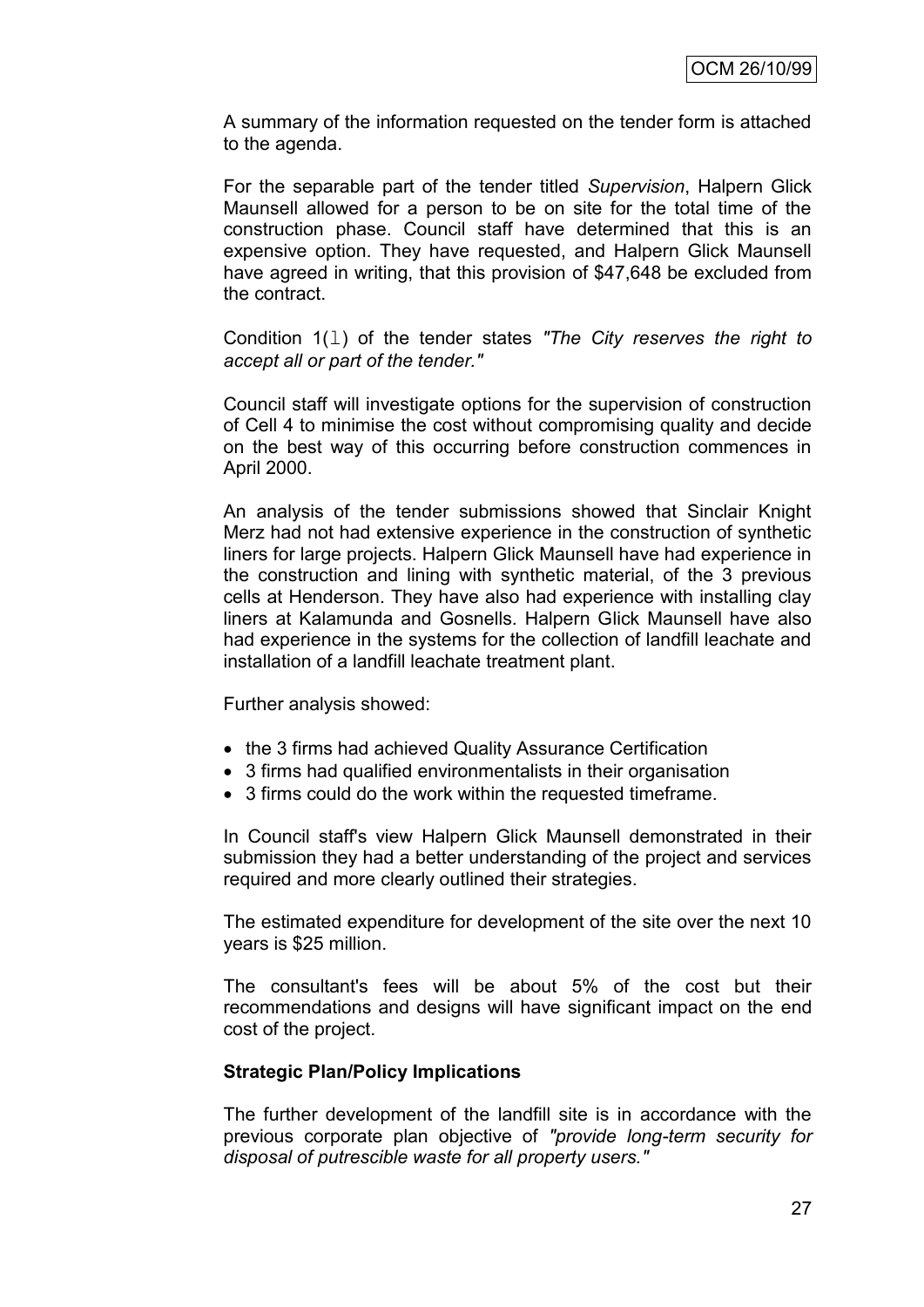However, as the strategies and actions have evolved over the past 4 years from this objective, all of the general household waste will be recycled at a regional processing plant in Canning Vale. The need for a landfill site by residents of Cockburn will decrease.

After this proposal is implemented in June 2001 the project will be covered by the corporate plan objective of:

- 1.1.2 To maximise the City's revenue sources
- 3.2.5 Ensure the Henderson Landfill Site is managed in accordance with EPA licence conditions.

These objectives will be achieved by attracting large volumes of commercial waste resulting in the closure of other Landfill sites in the metropolitan region. Commercial waste will not be received at the regional waste recycling site.

## **Budget/Financial Implications**

\$75,000 has been provided in the 1999/00 budget for the design of Cell 4 and associated works.

## **Implications of Section 3.18(3) Local Government Act, 1995**

Nil.

# **16. COMMUNITY SERVICES DIVISION ISSUES**

### **16.1 (OCM2\_10\_1999) - COMMUNITY BUS (8805) (RA)**

# **RECOMMENDATION**

That Council:-

- (1) commit to providing up to \$21,000 for the purchase of a Bus for the Out of School Hours Care Program subject to a contribution from the Lotteries Commission of \$28,000; and
- (2) require a review of the hire charges on an annual basis to ensure all operating costs of the bus are recovered on an ongoing basis.

# **TO BE PASSED BY AN ABSOLUTE MAJORITY OF Council**

## **COUNCIL DECISION**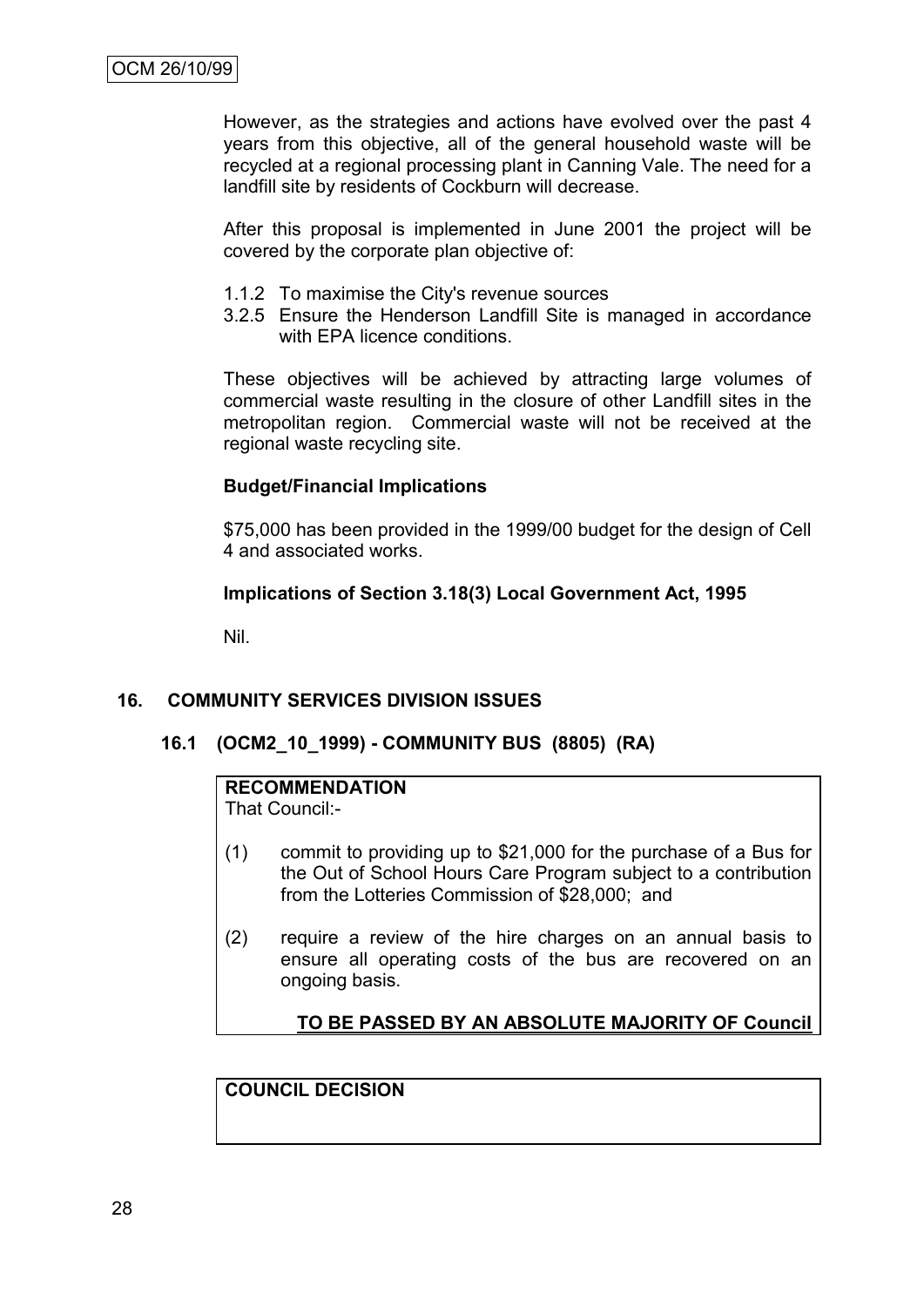# **Background**

The Out of School Hours Care Services operated by the City of Cockburn have been hiring a bus at a very competitive rate for 5 years for the Before and After School Hours service. The service has for at least ten (10) years also hired buses for its vacation care program. It has been a long term concern, particularly for the before and after school care service, that the current hire arrangement could discontinue. The bus presently being used is for sale and hence it is possible that it will become unavailable, a critical issue. The Department of Health and Family Services has recently advised that \$21,000 is available to the Council's Out of School Hours Care Service for a bus purchase. Council has for a number of years investigated the need for a community bus.

### **Submission**

N/A

### **Report**

The Out of School Programs operate 52 weeks of the year and now include Before School, After School, Vacation and Pupil Free Day Programs. Since the service has lost the subsidised use of the Villa Dalmatia bus, private buses have been hired at great expense to the services. The growing community, with a new service in Atwell, has also increased the demand on the existing bus service.

The bus would be used by Out of School Programs from 7.00am and 9.30am and 2.30pm and 6.00pm on school days and between 8.00am and 6.00pm during Vacation Programs and Pupil Free Days.

The Before School Program averages 30 children and services 5 schools and After School averages 45 children and services 4 schools. Vacation Care operates 4 programs and averages 30 children per centre daily. All programs are well utilised and are financially viable. Vacation programs presently hire 1 (52 seater) bus and 1 (22 seater) bus. The average cost is \$1.40 per kilometre inclusive of fuel.

At the remaining times the bus would be available for hire by other Council Programs, Schools and Community Groups.

The cost of running the bus would be offset against a mileage charge which would also include fuel. On current figures the Out of School Hours program would generate \$14,500 p.a. of guaranteed income. The bus would only be available for hire in the metropolitan area and a deposit would also be required by community groups. The anticipated charge would be \$1.00 kilometre.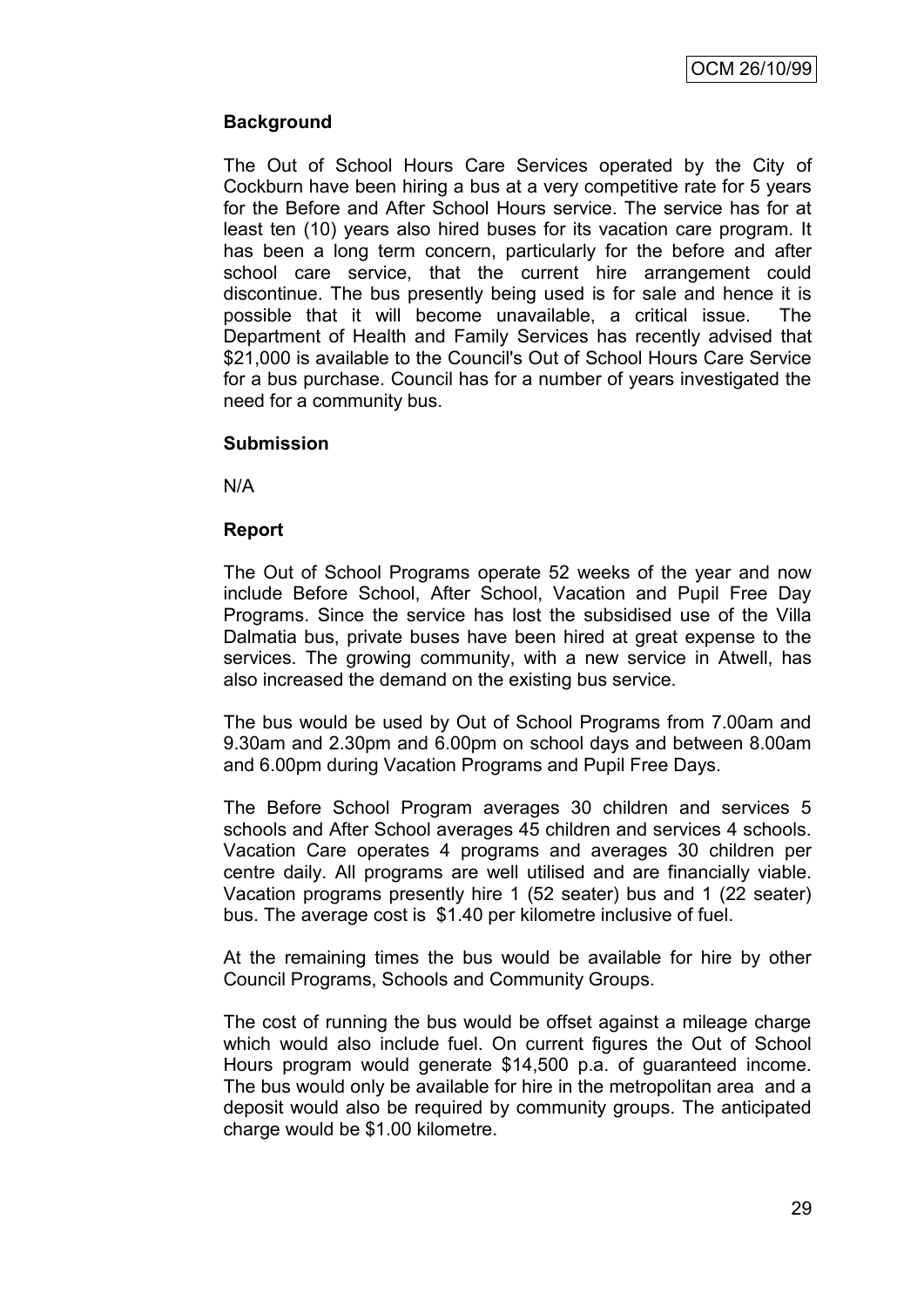The bus could be maintained at the Council depot with costs allocated against the bus account. Alternatively the work could be performed at a local garage.

#### **Strategic Plan/Policy Implications**

Strategic Plan Item 5.2 "Human and Community Services" refers.

## **Budget/Financial Implications**

| <b>Budget</b><br>Purchase<br>price for a 22 seater Nissan<br>Bus                                                                                                                          |             |
|-------------------------------------------------------------------------------------------------------------------------------------------------------------------------------------------|-------------|
| airconditioned without sales tax.                                                                                                                                                         | \$70,000    |
| <b>Income</b>                                                                                                                                                                             |             |
| <b>Health &amp; Family Services Grant</b>                                                                                                                                                 | \$21,000.00 |
| <b>Lotteries Grant</b>                                                                                                                                                                    | \$28,000.00 |
| <b>Council Contribution</b>                                                                                                                                                               | \$21,000.00 |
|                                                                                                                                                                                           | \$70,000.00 |
| <b>Operating Expenditure</b>                                                                                                                                                              |             |
|                                                                                                                                                                                           |             |
| <b>Fuel and Maintenance</b>                                                                                                                                                               | \$5,000.00  |
| Insurance                                                                                                                                                                                 | \$1,700.00  |
| Road Tax                                                                                                                                                                                  | \$300.00    |
|                                                                                                                                                                                           | \$7,000.00  |
| Depreciation (11.2% P.A.)                                                                                                                                                                 | \$7.840.00  |
|                                                                                                                                                                                           | \$14,840.00 |
| <b>Operating Income</b>                                                                                                                                                                   |             |
| Casual Hire 340 km @ \$1.00/km<br>×,<br>Several Community Groups and Council Programs<br>including Seniors, Cockburn Family Support, Bingo<br>and some Schools have expressed interest in | \$340.00    |
| casual hire.<br>Before and After School Care<br>200 days x 60km = 12,000 x \$1.00/km<br><b>Vacation Care</b>                                                                              | \$12,000.00 |
| 50 days x 50km = 2,500 x \$1.00/km                                                                                                                                                        | \$2,500.00  |
|                                                                                                                                                                                           | \$14,840.00 |

With guaranteed income of \$14,500 per annum a shortfall of \$340 would need to be raised by hiring the bus to other Council Programs or Community Groups. It is proposed that \$7,840 p.a. be set aside to replace the vehicle. Council currently has \$2,000 on budget as a bus subsidy for community groups and schools to hire buses privately. This could be used to subsidise the cost of community groups using the bus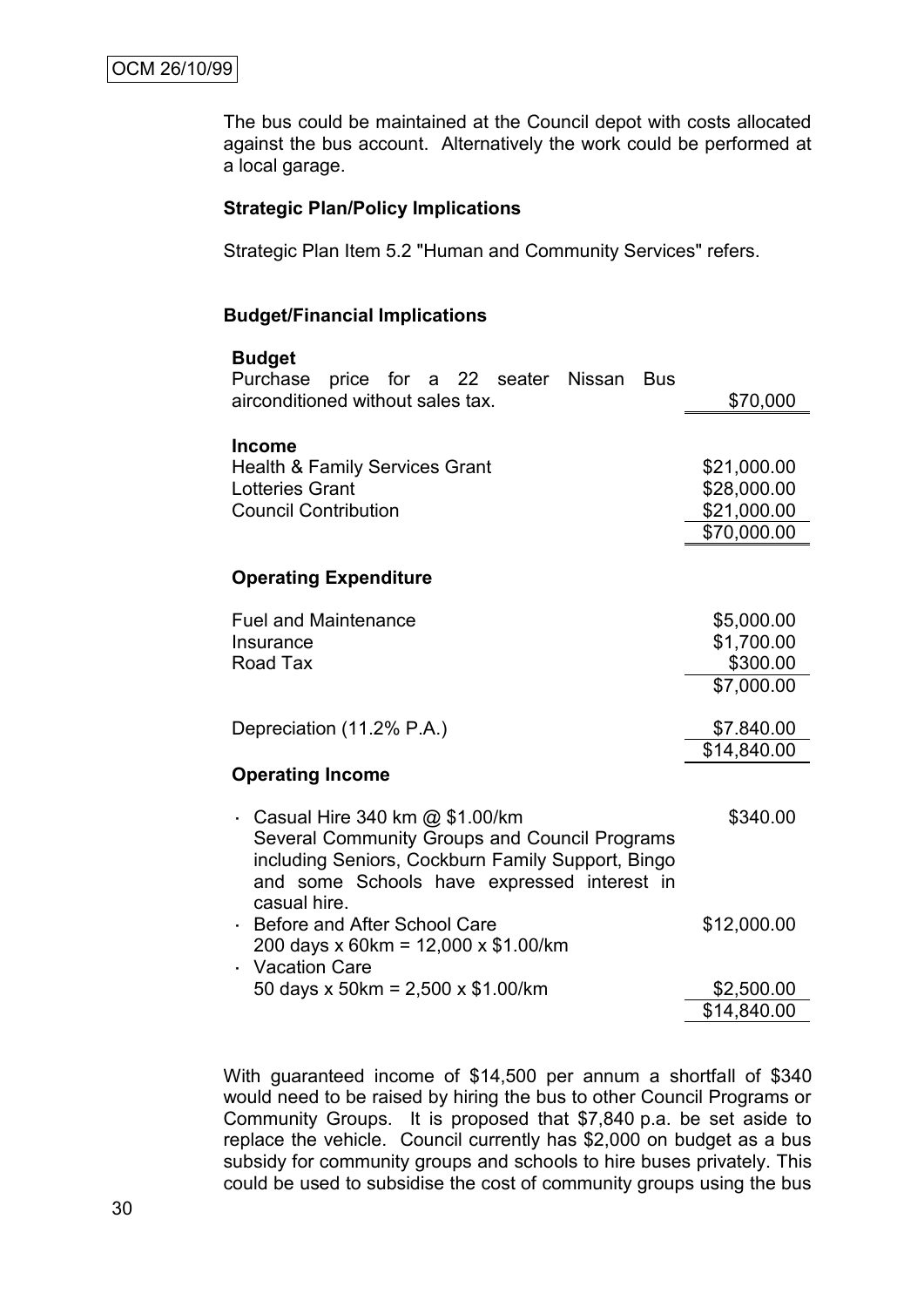and hence be a form of income. A hire charge of \$1.00 per kilometre with no base fee will be affordable for school and community groups.

The possibility of leasing a bus has been investigated and found to be not viable for the following reasons:

- Funds available from the Department of Health and Family Services and Lotteries Commission are for capital purpose only and not for operational matters. To lease a vehicle would result in the lost opportunity to create an asset for Council two thirds of the cost of which would be covered from external sources.
- The cost of leasing a similar vehicle to that being proposed to purchase is \$17,100 per year which includes maintenance but not fuel.

The cost of hire from a cheap reputable company for a bus is \$100/day for the Before and After School Care and \$140/day approximately for Vacation Care. These costs are obviously far in excess of the costs associated with operating a bus purchased by Council.

Within Council's 1999/2000 budget the following sums have been identified as available to go toward the Council contribution for the purchase of a bus.

- A/C 315516 \$5,000 Quest International Program
- There has been applications made to the Lotteries Commission for a total of \$23,000 as a contribution toward a Youth Services Van (Fleet No. 290) and C.V.E.S. 4WD (fleet No. 271). Indications are that at least \$10,000 will be available from surplus funds generated in this area.
- It is proposed that Council make a commitment to contribute up to \$21,000 toward a bus for the Children's Services Out of School Hours Care subject to a Lotteries Commission contribution of at least \$28,000 with adjustment to be made in the November 1999 budget review for the re-allocation of funds from the Quest International Program (\$5,000) with \$10,000 to be drawn from the small vehicle replacement account and the balance identified in the budget review.

# **Implications of Section 3.18(3) Local Government Act, 1995**

The bus will be utilised by a service provided by Council for many years. Other than a small number of child care centres offering after school care for young children this service is not provided by any other organisation in the City.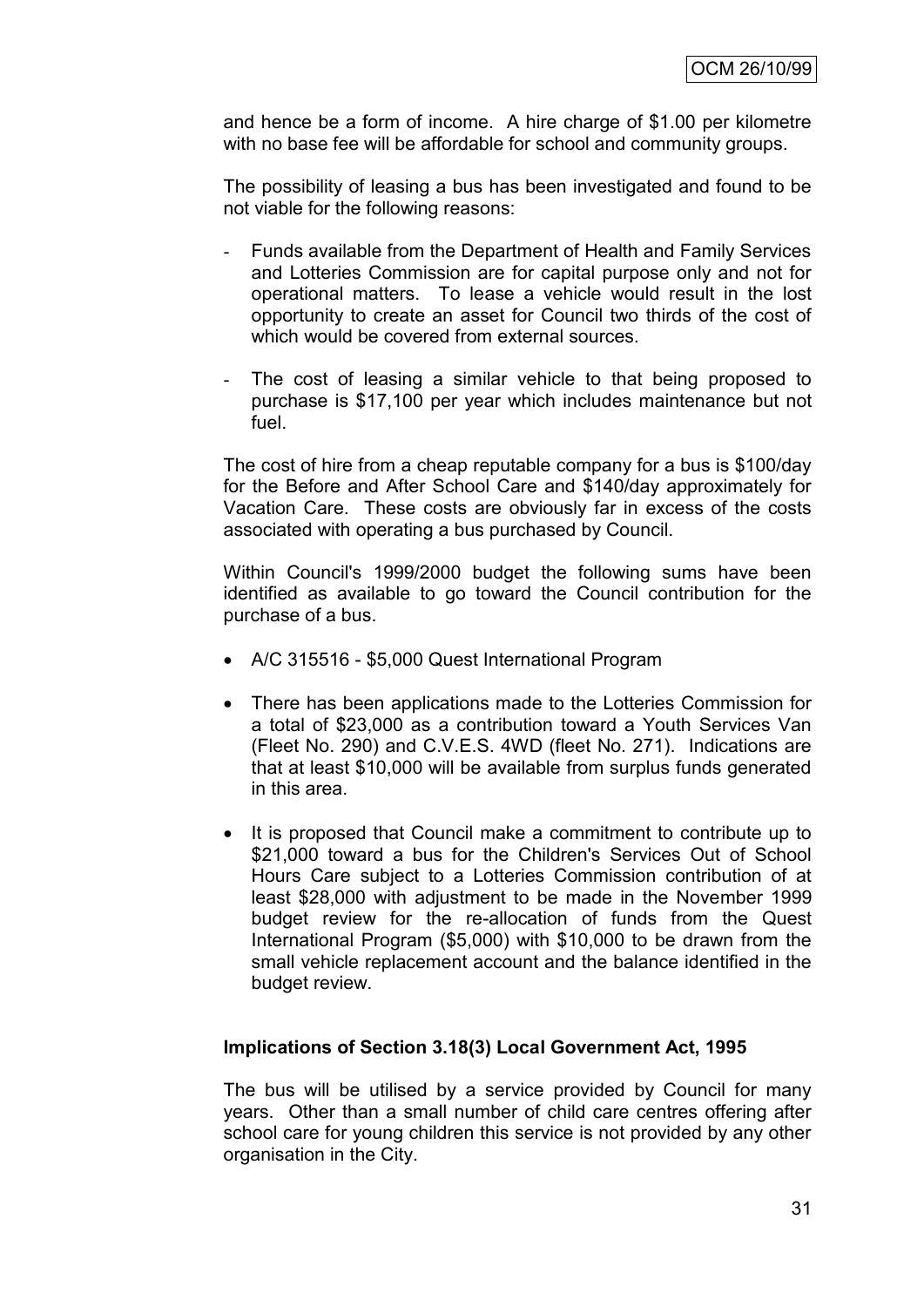# **16.2 (OCM2\_10\_1999) - RESPITE HOUSE (8410) (JG)**

#### **RECOMMENDATION**

That Council, pursuant to the provisions of Sections 3.58(3) and (4) of the Local Government Act 1995, give notice of Council's intention to enter into a lease agreement with Care Options (Inc.) for the use of the Ngalla Maya Respite House for a period of 1 year at \$998/month with Care Options (Inc.) having the option to extend the lease annually for up to 5 years.

# **COUNCIL DECISION**

### **Background**

Council as part of its development and upgrade of the Jean Willis centre constructed a 5-bedroom respite cottage for those clients requiring emergency or short term respite. Funds for the respite centre (\$135,000) was raised by a self supporting loan to be repaid over five years.

The City entered into a lease arrangement with a private for profit provider to use the respite cottage. Guidelines for many of the funding programs made the use of the facility difficult as the funds were for a for profit agency. The previous lessee was unable to have sufficient referrals to make the project viable and the lease was subsequently terminated following Council agreement.

#### **Submission**

Alternative arrangements have been investigated and a range of options explored. The most viable was to allow for a community-based agency to lease the property for a significantly reduced rent. Care Options has presented a coordinated care proposal that would allow the facility to be utilised for its original purpose and an agreement has been reached to charge \$998 per month. This lessor figure will require the original loan repayments period to be extended from 5 to 10 years.

The new arrangements would allow for a greater use of the facility by those frail aged and disabled residents than could be the case if a for profit provider maintained tenure of the facility. Greater flexibility will be achieved by incorporating current HACC service users and part of the care package trials. The lower rental costs will also enhance success of the community sector to maintain the service and allow for greater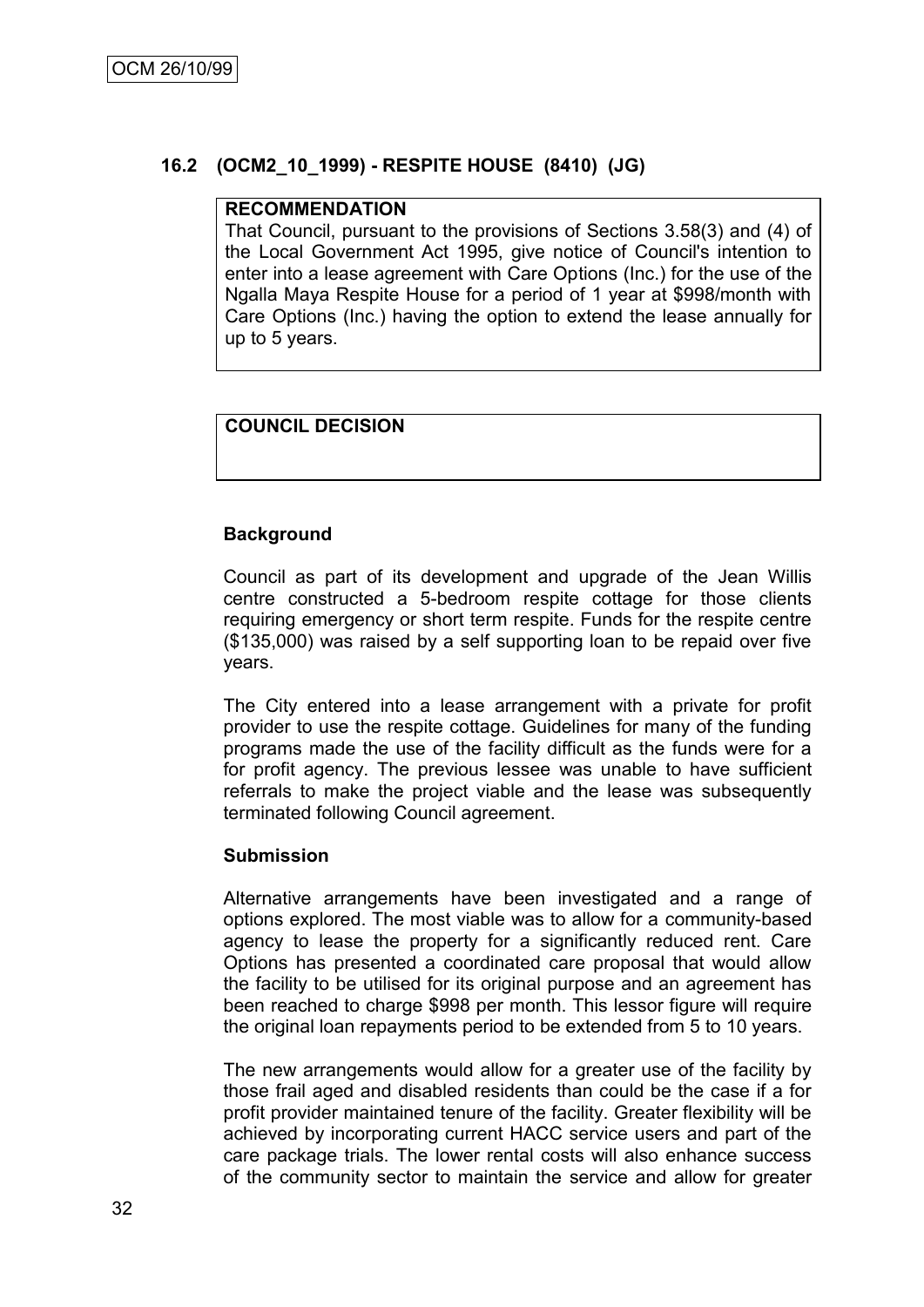use of existing funds from the Health departments ACAT services. The City's HACC services would also be able to utilise the service on a fee for service basis which is in line with their funding guidelines.

# **Report**

N/A

## **Strategic Plan/Policy Implications**

Strategic Plan Item 5.2 "Human and Community Services" refers. Maintenance of this facility meets identified community need.

### **Budget/Financial Implications**

The extension of the loan repayment period makes the facility viable for community based services to rent. Maintaining the current loan repayments would make it unlikely that a tenant for this facility could be found.

### **Implications of Section 3.18(3) Local Government Act, 1995**

Nil.

# **16.3 (OCM2\_10\_1999) - CRIME AND COMMUNITY SAFETY STUDY - FINAL REPORT (8950) (DMG) (ATTACHED UNDER SEPARATE COVER)**

# **RECOMMENDATION**

That Council:

- (1) receive the Study Report;
- (2) provide copies of the Report (excluding Offences Location Data) to Cockburn Neighbourhood Watch Committee and any other interested stakeholders and request feedback from such organisations on the Report and its recommendations; and
- (3) require Council staff to provide a Report to Council by December, 1999, which provides specific strategies to address priorities highlighted in the Report.

**COUNCIL DECISION**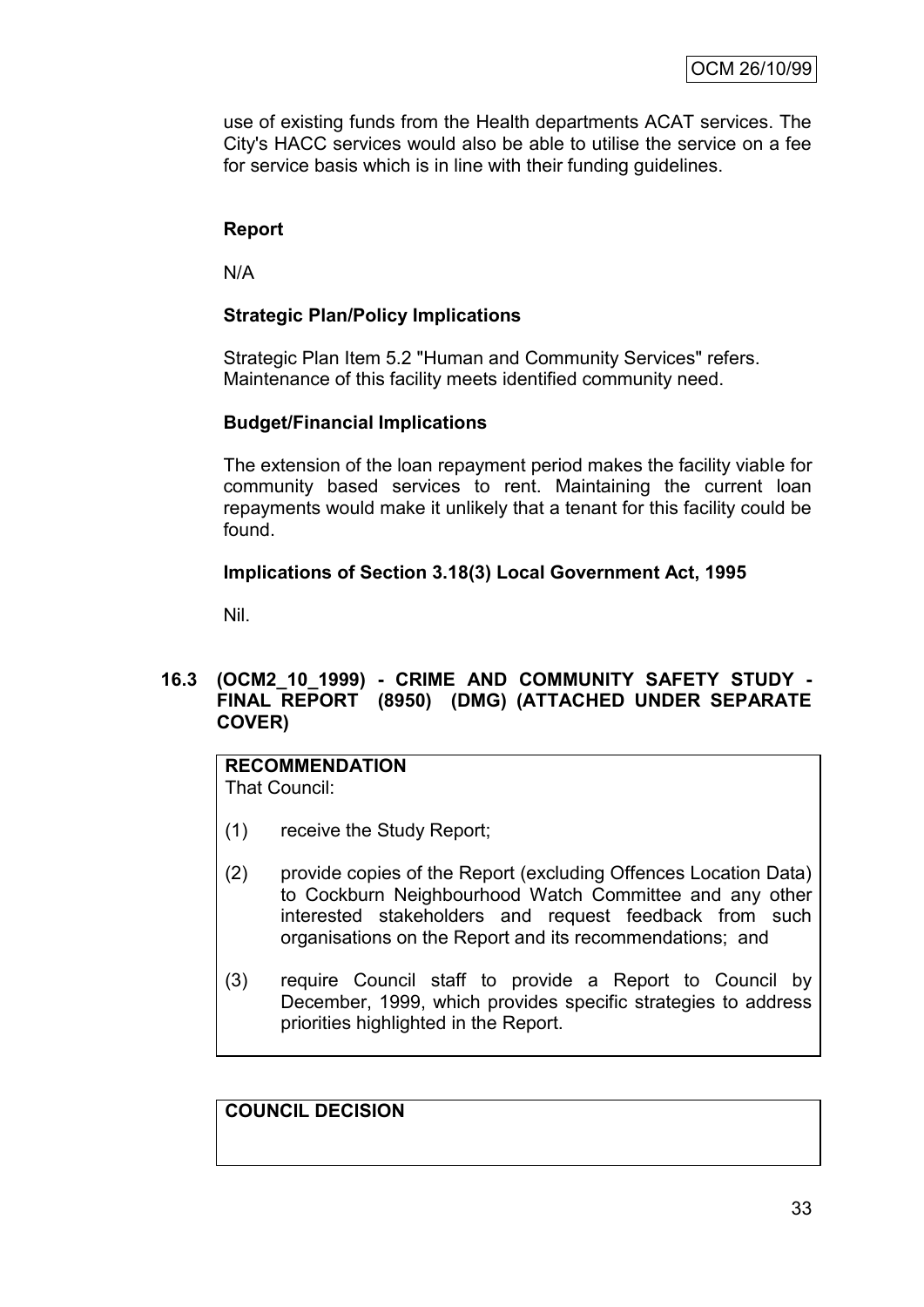#### **Background**

During 1998/99, Council funded a consultancy to address crime and safety issues in Cockburn, which had been highlighted as the single most important concern to residents in a Community Needs Survey undertaken in 1997/98.

#### **Submission**

N/A

### **Report**

While Council's Community Needs Survey identified community concern regarding safety and security issues in the City, it provided no information about the types and extent of problems, nor any further information about local community opinion on these matters.

Consequently, Council sought further assistance in collating an overview of safety and security issues and, with the assistance of a Safety W.A. Grant, commissioned a study to better profile these matters for Council.

In January, 1999, Matrix Consulting Group and Behavioural Science Investigative Consultancy were appointed to undertake the study.

The study process involved collecting and analysing actual police crime statistics while, at the same time, soliciting public feedback from within the community through a series of workshops and surveys undertaken throughout the City.

The final stage of the study involved the identification of priorities within the community and the establishment of strategies to address these.

Matters most considered were the effectiveness of security patrols, improvements to design, preventative programs, the role of Council law enforcement practices, liaison with the Police Service, neighbourhood disturbance and anti-social behaviour, community information and communication dissemination, partnerships with Government Agencies and / or private enterprise, Youth Crime intervention strategies and a whole of Council Community Safety Management Strategy.

Obviously, such a wide range of issues raises several other deeper and more complex matters which require further investigation prior to being more seriously considered by Council.

However, at this stage, it is considered important that the community and key stakeholders be informed of and have access to the Report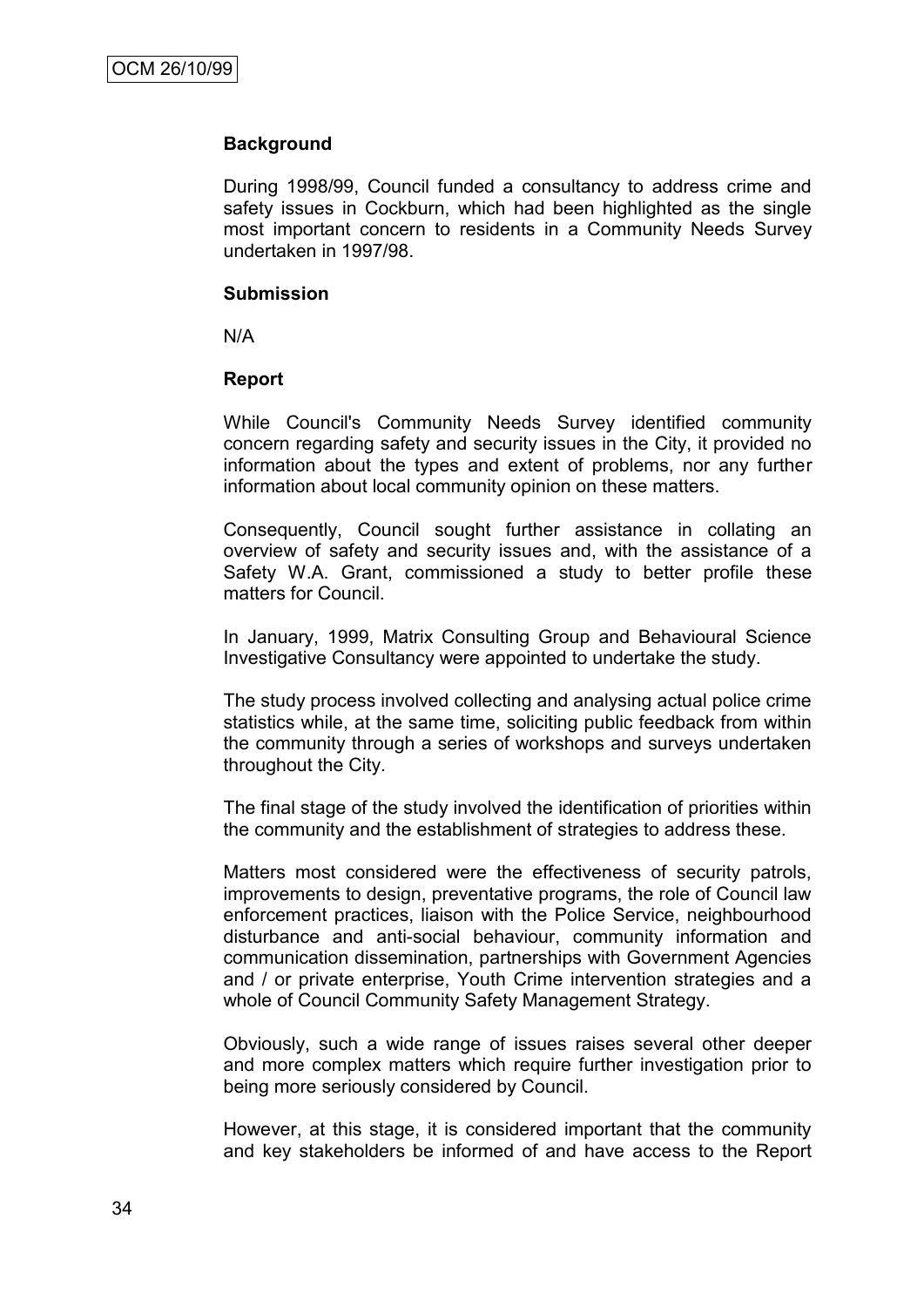document in order to commence the process of prioritising and then actioning initiatives to address those matters.

Once the opportunity to provide feedback to Council has been provided, it will then be possible for staff to provide a more comprehensive response to the Report and present strategies to target specific outcomes and solutions to those concerns considered most important.

This is likely to lead to the provision of an overall Community Security and Safety Plan which will act as a guide for the allocation of future Council resources to this function into the future.

## **Strategic Plan/Policy Implications**

Strategic Plan item 5.3 "Municipal Law and Public Safety" refers.

### **Budget/Financial Implications**

\$100,000 has been provided on the 1999/2000 Budget to address Community Safety and Security matters in Cockburn.

### **Implications of Section 3.18(3) Local Government Act, 1995**

Although other Government Agencies and private companies are involved in Community Safety and Security programs, it is necessary for local government to participate in and contribute towards many of the issues raised in the Report.

# **16.4 (OCM2\_10\_1999) - RANGER REVIEW OUTCOME (1007) (RA)**

## **RECOMMENDATION**

That Council:

- (1) pursuant to the recent review of Council's Ranger Service, employ a full time Ranger utilising funds available within the current allocated budget for 1999/2000;
- (2) purchase a new vehicle for Ranger Services, equivalent to the current standard, up to the value of \$36,000; and
- (3) amend the 1999/2000 Budget by reducing Account No. 160740 (Motor Vehicles Fire Prevention) by \$36,000 and increasing Account No. 180740 (Motor Vehicles - Ranger Services) by \$36,000. **TO BE CARRIED BY AN ABSOLUTE MAJORITY OF COUNCIL**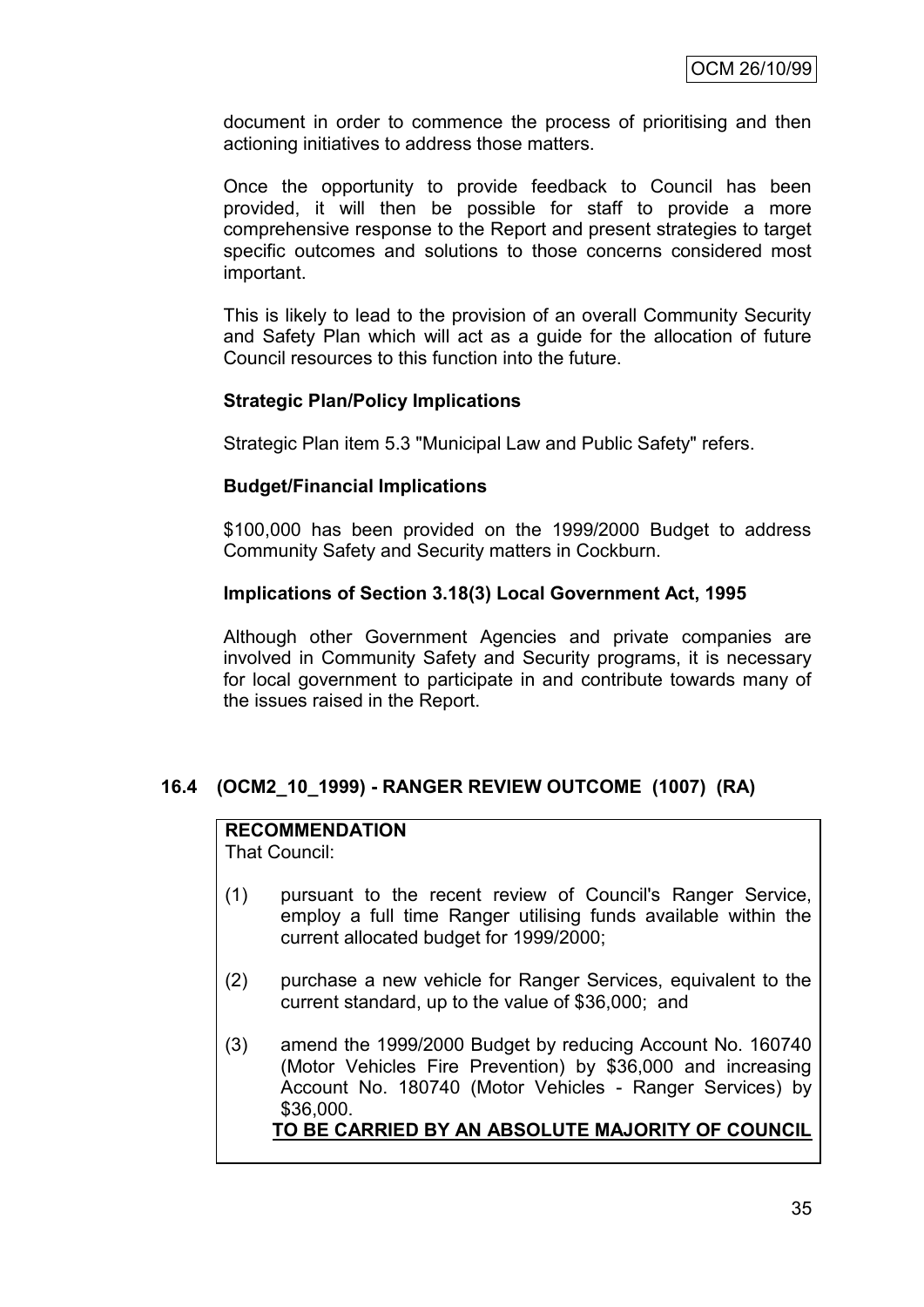# **COUNCIL DECISION**

#### **Background**

Council placed on its 1999/00 Budget \$30,000 to allow for additional ranger service provision should it be required as a result of an independent consultants report into the level and nature of ranger service delivery.

#### **Submission**

N/A

#### **Report**

The consultant"s report addressed a number of key areas of responsibility of Ranger Services, which are as follows:

#### **Fire Control**

Council procedures for firebreak inspections provide a significant level of warning and follow up which is very time consuming for both the Chief Bush Fire Control Officer and his deputy. The procedures in place are beyond the industry standard. Whilst there are benefits in both public education on fire control issues and the public perception of Council in the approach currently adopted there are also significant added costs and a reduced acknowledgment of the obligation of land owners to put in firebreaks without requiring regular reminders. These procedures are being improved to meet a better balance between the conflicting demands. A real time Global Information System to allow for the ready identification of lot boundaries was recommended and this is being pursued within existing resources. It was further suggested that a District Fire Management Officer be appointed to take on the duties of the CBFCO and all other prevention and wild fire control duties.

### **Dog Control**

This is a significant area of responsibility and a matter, which takes up considerable ranger time. A number of proposals were put forward to streamline and reduce the level of dog barking complaints in particular. These matters including an urban animal management policy will be addressed administratively to reduce dog problems in the district. It was also proposed that alternatives to Councils current dog pound be considered including sharing with an adjoining local authority or outsourcing.

Other issues such as parking control, control of off road vehicles, control of litter and abandoned vehicles were addressed. Although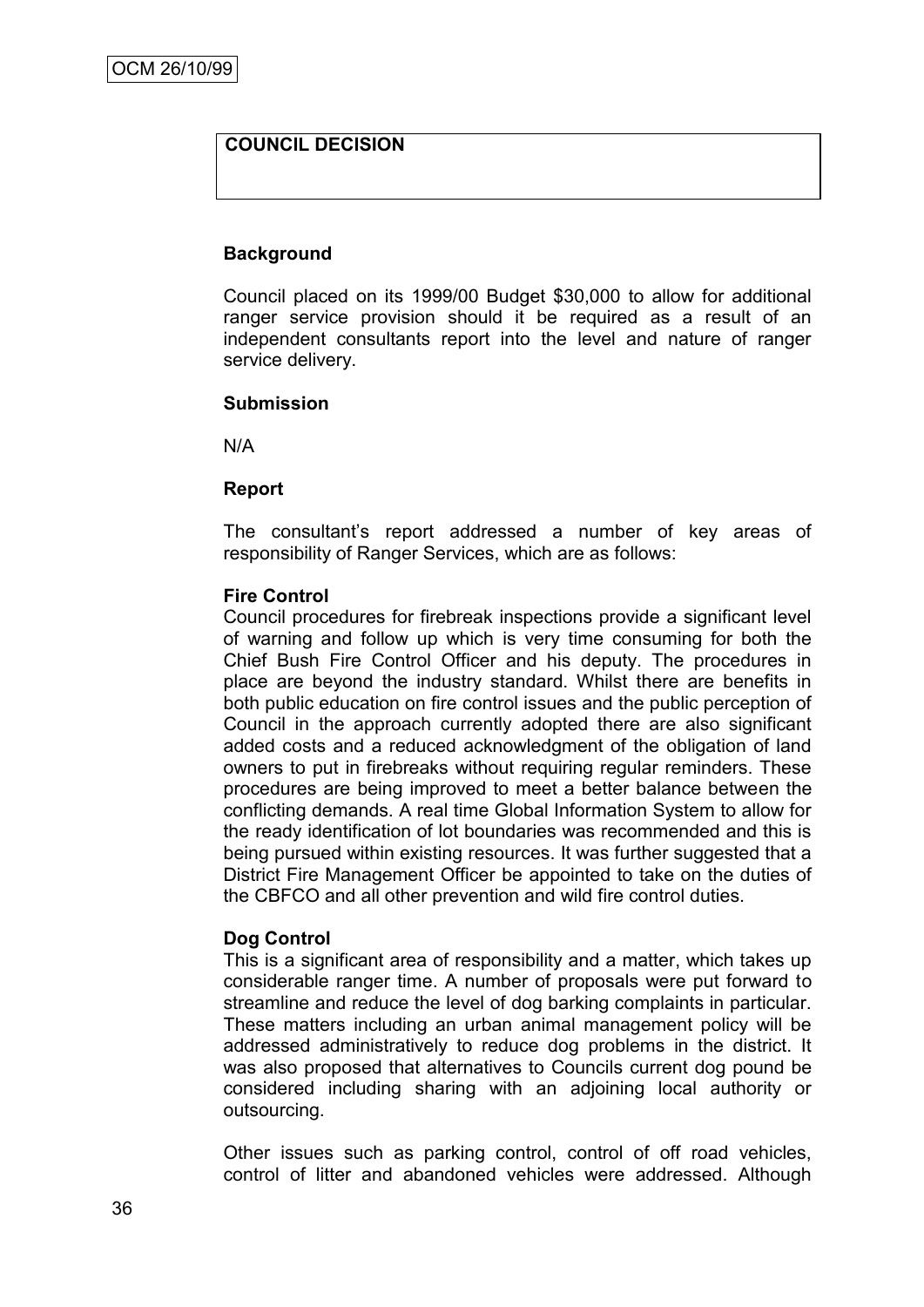individually they are not significant items they do in total call upon significant resources. The new Local Laws could have a significant impact on the resources of Council and the Ranger Section in particular although in the drafting of the these laws there has been a conscious effort to consider how these laws will be administered.

A summary of the revised list of tasks to be performed by the Rangers' Section was assessed by the Consultant to total 96 hours per week. Senior Management is of the view that this figure is very high and would reflect a very high level of service beyond which this Council would normally provide and beyond that it could reasonably afford to provide in the immediate to medium term.

It is of interest to note the following Ratio of Rangers to Ratepayers for a selected number of local authorities.

| City of Mandurah           | 1:3636  |
|----------------------------|---------|
| <b>City of Nedlands</b>    | 1:4000  |
| Town of Kwinana            | 1:5000  |
| City of Armadale           | 1:9000  |
| <b>City of Gosnells</b>    | 1:12500 |
| City of Rockingham         | 1:13200 |
| City of Cockburn (current) | 1:16500 |
| (Proposed)                 | 1:13000 |
|                            |         |

Should Council increase its number of rangers as proposed by administration from 4 FTE's to 5 FTE's it will be comparable to other Local Authorities of a similar size and socio-economic profile. This assumes that the level of clerical support is the same and the list of ranger duties is comparable, both of which are understood to be the case. This proposed increase in the number of rangers can be achieved within the budget allocated for 1999/00 including the \$30,000 allocated as a contingency.

Within the Councils recently completed Community Safety / Crime Prevention Study a recommendation was made to create a position of Safer City Coordinator. The actual acceptance of this report and the recommendations of Council administration will be presented prior to the end of the year. In the mean time the responsibilities of this position will be absorbed into a revamped position of Safer City Coordinator which will include the duties of the CBFCO and the coordination and overseeing the likes of Neighbourhood Watch, Cockburn Volunteer Emergency Services, Volunteer Bush Fire Brigades and Sea Search and Rescue. The position will also provide support and assistance to community safety and crime prevention community initiatives. This position will be created from within the revamping of the council"s current ranger section.

The result of the revamping of the section will be as follows: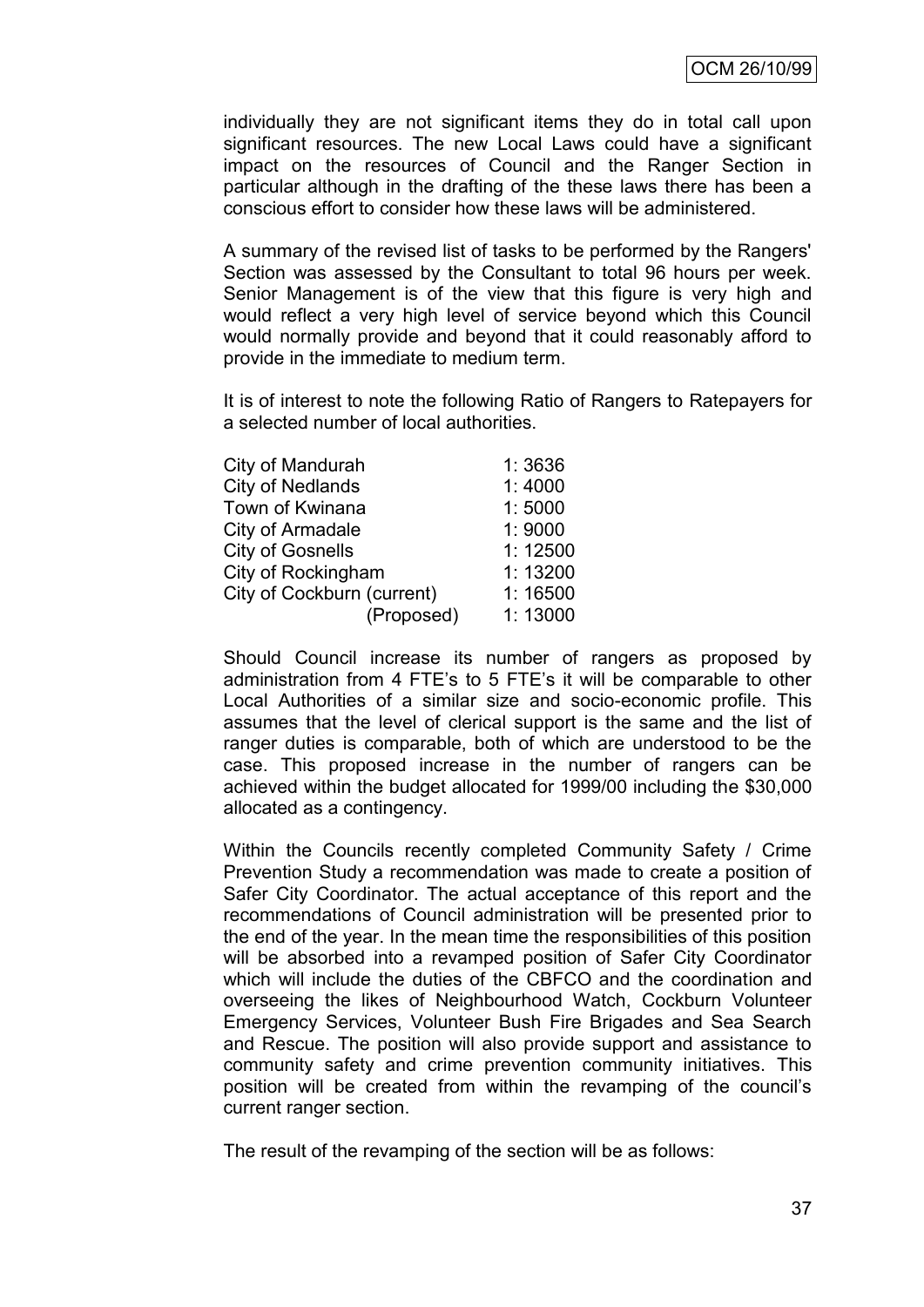- Safer City Coordinator
- Ranger Services Administrator
- Ranger Administration Clerk
- Rangers  $(5)$
- Relief ranger (20 weeks per Year)

There are currently 4 ranger vehicles (plus a vehicle for the Safer City Coordinator) for which the rangers have commuting use and which also allows for them to be on call out side of work hours without Council having to pay a stand by allowance as the commuting use of a vehicle is seen as recompense for this. Without another vehicle being purchased for the rangers there would be a requirement for rangers to have to share a vehicle. In this situation of not having another vehicle a difficulty would be created in respect to rangers being on call and also could be seen as a loss of entitlements for current rangers.

### **Strategic Plan/Policy Implications**

Strategic Plan Item 5.3 "Municipal Law and Public Safety" refers.

### **Budget/Financial Implications**

Funds have been identified in the 1999/00 budget, which would allow for the purchase of a new vehicle. There is the sum of \$24,945 in account 160730 which is no longer required for equipment for the volunteer bushfire units due to savings in purchases. A 4WD (Plant No 283) Fire tender for the South Coogee Volunteer Fire Brigade was budgeted for but is not required due to the purchase of a fast attack vehicle in 1998/99 in accordance to Councils 15 year plan, therefore the sum of \$27,000 is available. The total of funds required are \$36,000 for a standard fully equipped ranger vehicle provided to Council rangers. The total figure available with the release of these funds is \$51,945 of which \$36,000 is required under this proposal.

### **Implications of Section 3.18(3) Local Government Act, 1995**

Nil.

# **16.5 (OCM2\_10\_1999) - NEW TELEPHONE SYSTEM (1060) (RA)**

# **RECOMMENDATION**

That Council:

- (1) receive the tender submitted by NEC, Siemens and Classical Communications for tender No. 41/99;
- (2) not consider tenders submitted by Alcatel and Fujitsu as they were not submitted in accordance with the Local Government Act 1985 and associated regulations;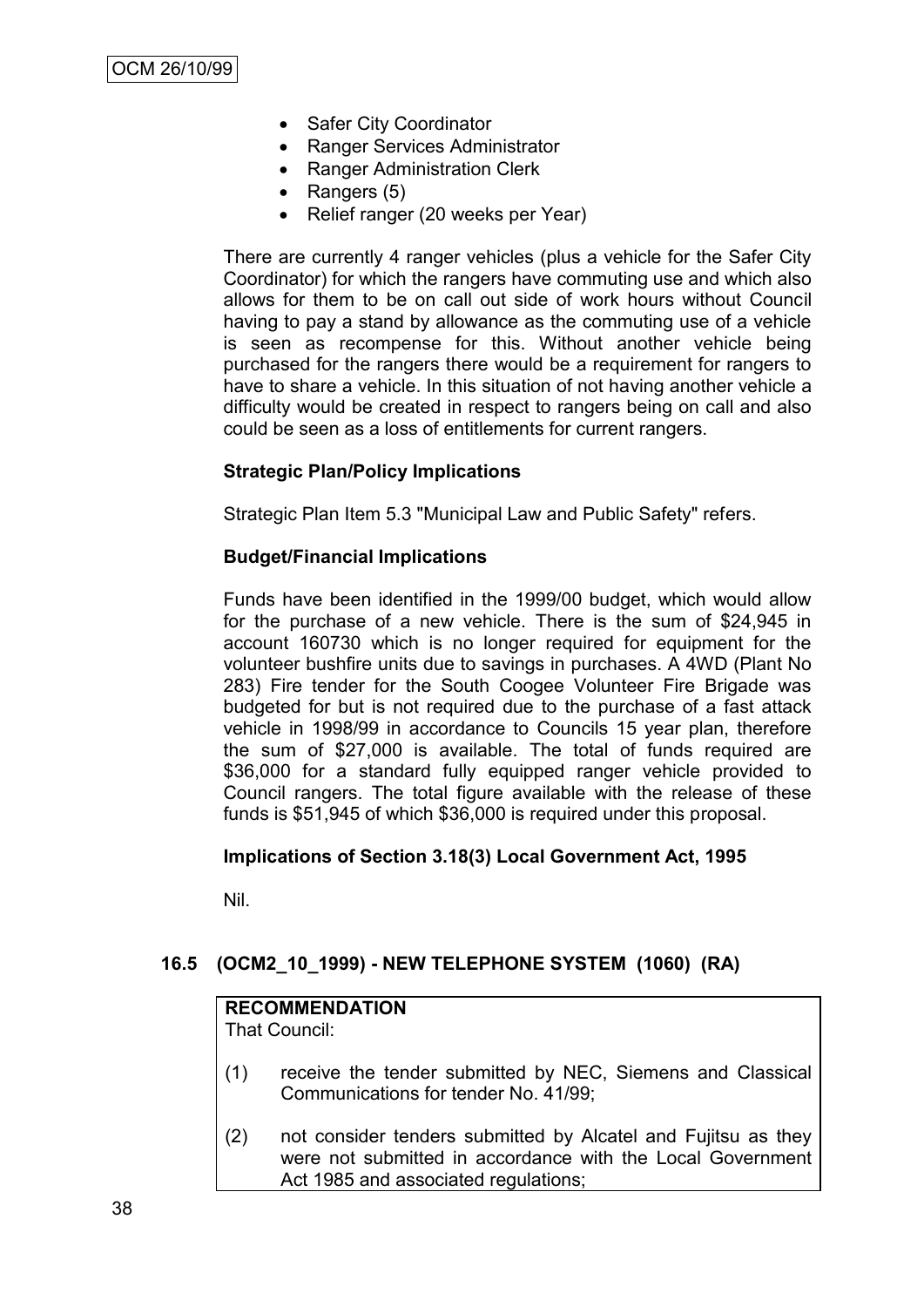- (3) accept the tender submitted by Siemens for a PABX telephone system which has a purchase value of up to \$225,000 and to enter into a lease agreement for 5 years with Newcourt for the system described in the report with an option to extend the lease for a period of up to 5 years; and
- (4) acceptance of the tender from Siemens being conditional on them having the new system operational by the 1 January 2000, or providing assurance that an interim system is in place which is Y2k compliant.

# **COUNCIL DECISION**

### **Background**

Council has identified during consideration of the Y2K issue that the current Alcatel PABX system is not compliant and there are no upgrade opportunities for the current system available to make it compliant. In the 1999/00 budget the sum of \$60,000 was made available to lease a new telephone system. Telecommunications consultants Stratacom were contracted to provide advice on the most appropriate system to address our needs, develop specification for tender and assess the tenders received and make recommendations on the system to be purchased or leased.

In accordance with Council's Delegated Authority DA-F5 which requires tenders to be considered by Council if the lowest tender is not accepted the following report is provided.

#### **Submission**

N/A

### **Report**

The technical specifications called for tender that were able to address a number of key criteria including the need to incorporate the latest software available: allow for seamless connection with the Council depot: provide ETSI ISDN basic rate service and support a number of features such as call waiting, voice mail and Tims. The tenders also needed to allow for the potential to expand the system for the current Administration building to approximately twice the current capacity for future growth. The provision of training for staff on the operation of the system was to be provided within the tender. Details on Warranty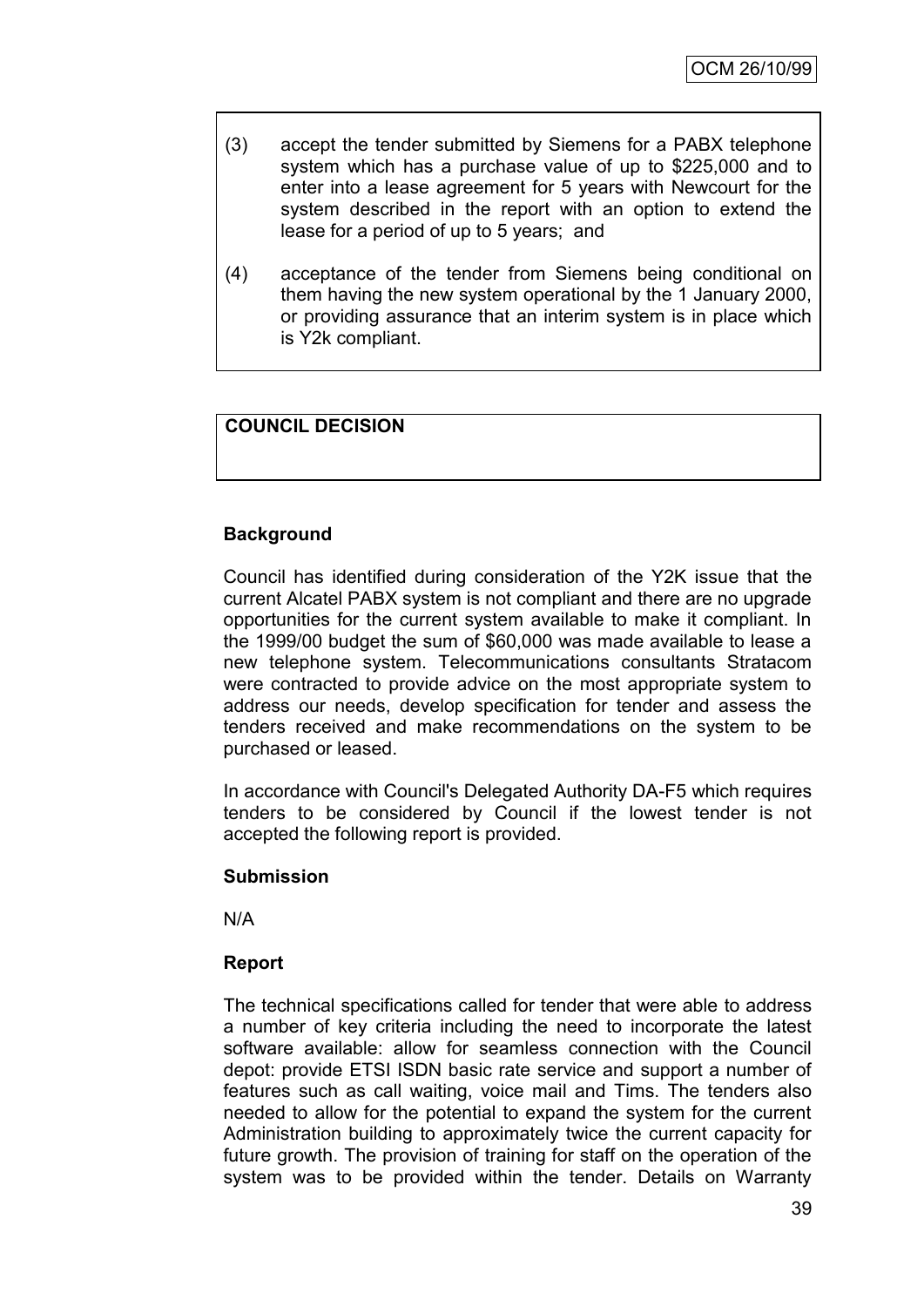Service and Maintenance costs were to be included in the tender documentation. The specifications included the opportunity for proponents to provide a 5 year lease option.

There were five responses to the Request for Tender prepared by Stratacom Communication on behalf of the City of Cockburn. Three of the tenders were submitted to the City of Cockburn in accordance to the Local Government Act Tender Regulations these being from NEC, Siemens, and Panasonic. The other two tenders were delivered to Stratacom Communications, namely tenders from Alcatel and Fujitsu and, as they did not comply with the tender requirements they have not been considered.

Additional information which is Commercial Confidence has been provided to Commissioners under separate cover.

#### **Summary**

#### **NEC:**

Is a leading supplier of PABX equipment throughout Australia. With a number of local employees and a National support network NEC will in the view of the consultant have no difficulty in supplying and supporting the system and any future installations and upgrades. However, they do not supply the radio link and rely upon another provider. This situation does have the potential to create some difficulty with the initial setting up of the system and future maintenance, as there will be separate suppliers for the PABX and for the radio link.

#### **Seimens:**

The Siemens system runs on a ATM (Asyncroness Transfer Mode) backbone which will allow a more flexible integration of the future CTI (Computor Telephony Integration) than the other two proponents. This is an important consideration for Councils IT section as it is a superior "switching" system that allows for fewer difficulties in integration of voice and e-mail systems and allows for other sites to be more readily connected in the future. Siemens also uses Windows NT as the platform for all administrative functions. The firm is a significant supplier of PABX systems in Australia. Siemens offers a fully compliant system which best meets the tender specifications.

### **Panasonic:**

Classical Communications are the dealer rather than the manufacture and there is some question raised over the support available and the financial capacity of the respondent. Stratacom state they have no reason to believe that the firm cannot meet the financial obligations of the proposed contract but point out there is a significant difference in size between this respondent and the other two. Panasonic have only just entered the PABX market in Australia and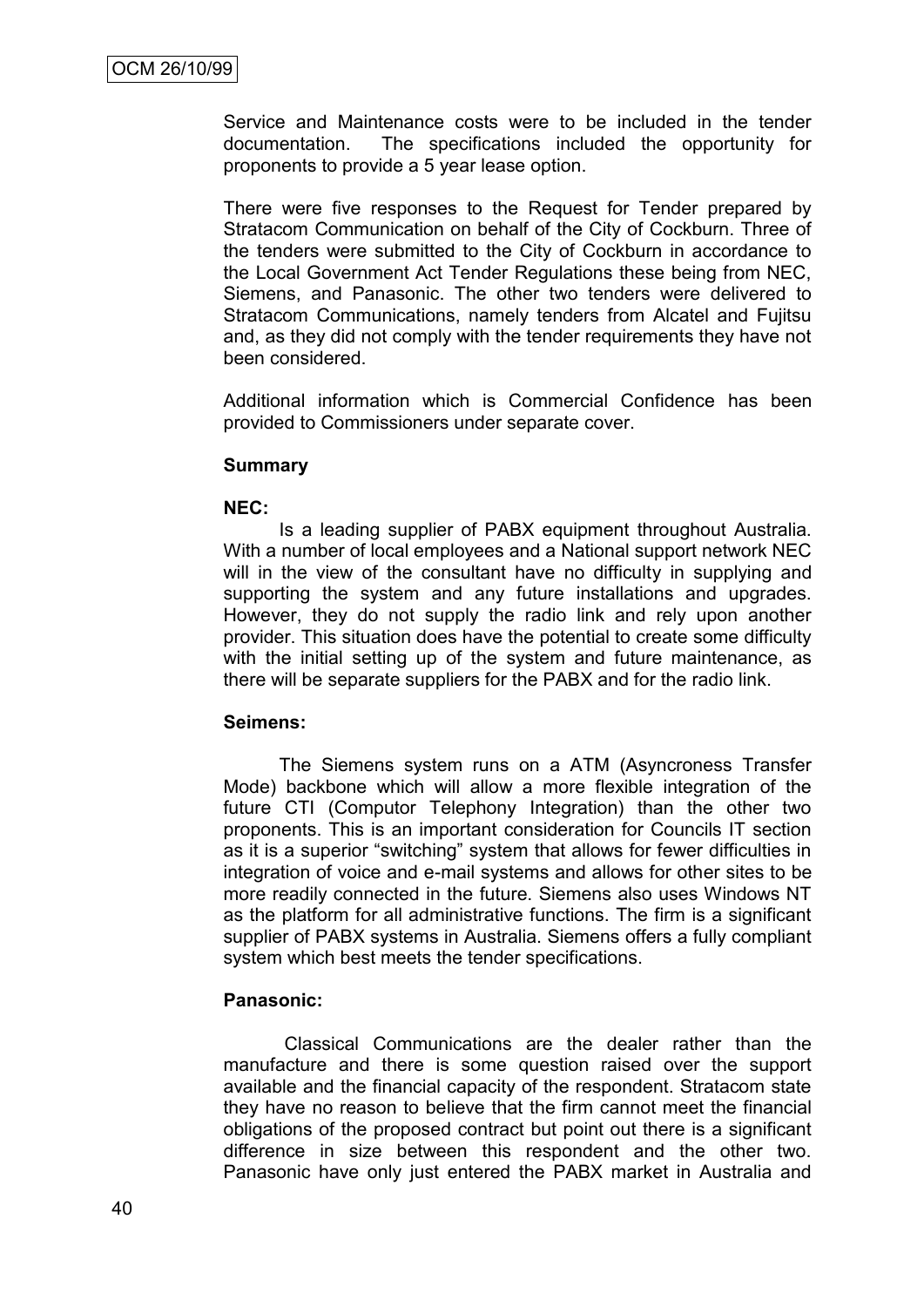while they have had a great deal of success with key systems, in the view of the consultant their PABX system appears to be simply a larger version of the key system. The respondents have not provided any references on the system offered.

## **Weighting**

Weighting scores were judged out of ten, based upon information supplied, and general industry knowledge. Considering the weighting indices, as above, the assessments are as follows, as provided by the Consultant.

| <b>NEC</b> | 88% |
|------------|-----|
| Panasonic  | 75% |
| Siemens    | 91% |

It is recommended that Council lease a Siemens P.A.B.X. System through Newcourt, Siemens' preferred provider, in accordance with the tender as submitted.

## **Strategic Plan/Policy Implications**

N/A

### **Budget/Financial Implications**

Council has open to it the option for an outright purchase of a PABX system. It ought to be noted, however, that there has been \$60,000 allocated within the existing budget for the lease of a PABX.

### **Implications of Section 3.18(3) Local Government Act, 1995**

Nil.

### **17. EXECUTIVE DIVISION ISSUES**

## **17.1 (OCM2\_10\_1999) - YEAR 2000 (Y2k) CONTINGENCY PLAN (1411) (RS) (ATTACH)**

### **RECOMMENDATION**

That Council note the Y2k audit results of equipment and machinery with time / date sensitive systems.

**COUNCIL DECISION**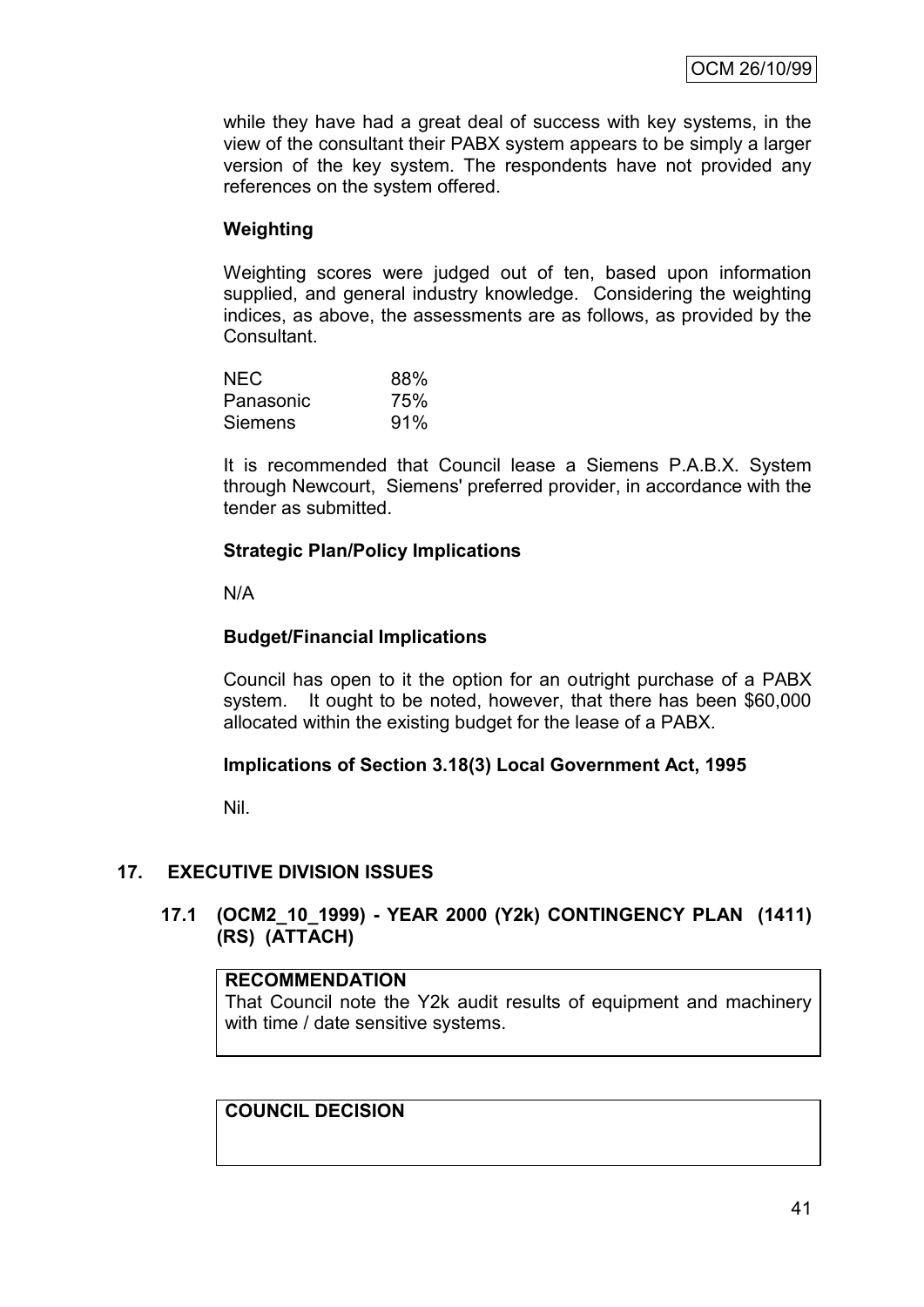#### **Background**

In accordance with Y2k Contingency Planning Guidelines an inventory of all non-computer plant and equipment was undertaken to identify those items with operating mechanisms that have embedded computerised devices.

Council"s computer systems – mainframe and PC"s – and applicable software had previously been tested satisfactorily for Y2k compliance. The only exception (4 PCs at South Lake Leisure Centre) is contained in this report.

A procedure of testing was undertaken and the results recorded on the inventory. Where appropriate third party certification from the supplier or manufacturer was obtained to attest to the products and systems Y2k compliance.

#### **Submission**

N/A

### **Report**

The audit detected the following actions:

- $\degree$  Switchboard although likely to continue to function, the supplier can not certify Y2k compliancy. Other improvements to the telephone system have been identified and the replacement of the switchboard is budgeted for this year. The new system will provide new and improved functions as well as ensure that no problems occur as a result of the change in date.
- $\degree$  South Lake Leisure Centre 4 personal computers that were not Y2k compliant have been replaced in the current budget.
- Wellard Street Depot fuel management system is not Y2k compliant and is in the process of being upgraded to ensure that it will continue to function after 31/12/99.

While we are able to confirm the compliance of our services to function normally from 1/1/2000 and we have received similar assurances from Western Power, Water Authority, telecommunications and fuel suppliers, it is considered prudent to develop a contingency plan in case these systems fail.

The loss of power would result in the loss of fuel and water supplies. For health reasons the most urgent priority, in the event of such a calamity, would be to maintain the rubbish collection and disposal service. Prior to 31<sup>st</sup> December fuel stores at the depot will be topped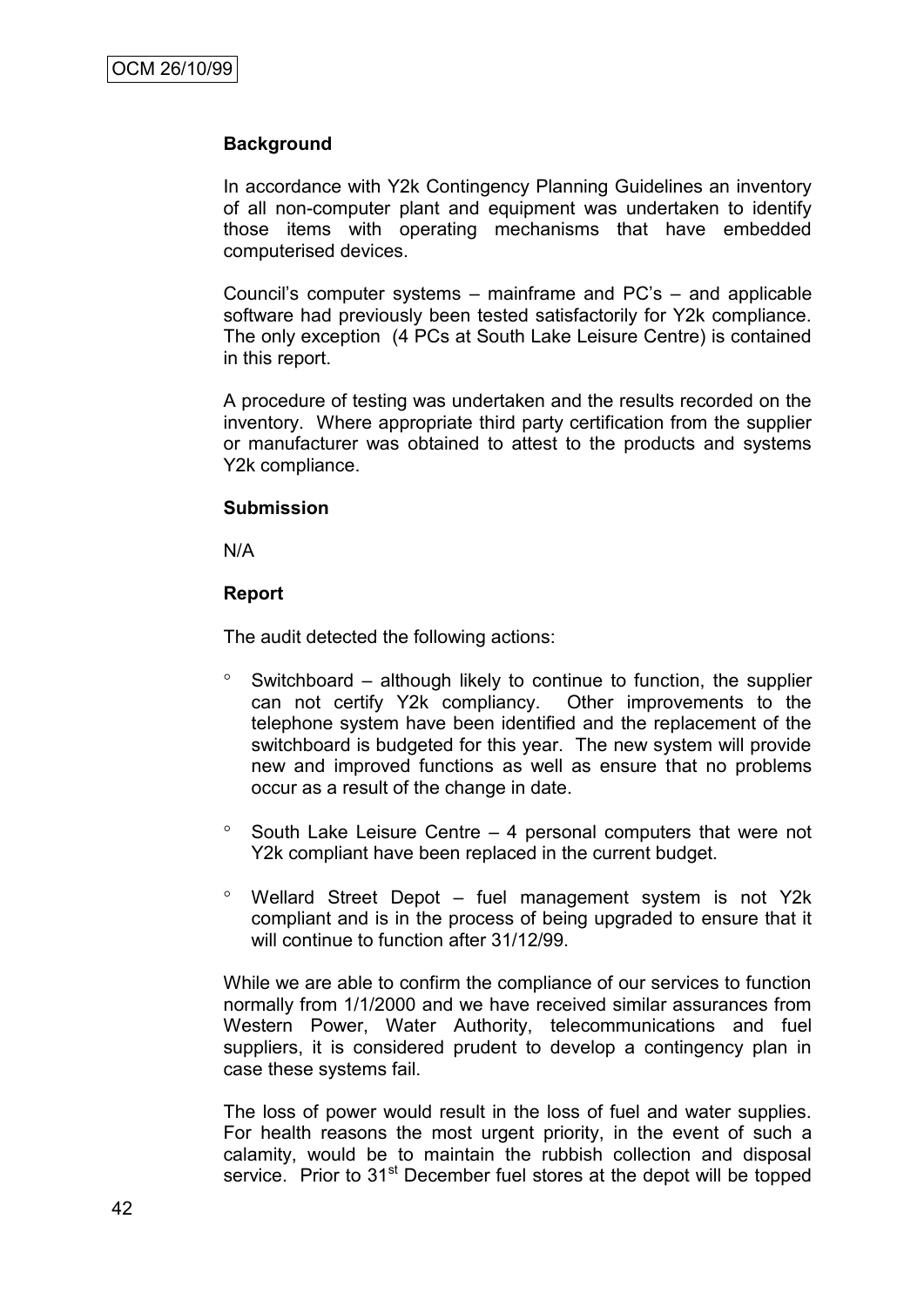up and all vehicles will have their tanks filled. If the supply of fuel is restricted after 1/1/2000 only the waste collection trucks would receive fuel.

If the "worst case" scenario occurs there are limited options available until the supply of essential services is restored. City of Cockburn"s Disaster (Business Recovery) Plan details the procedures to be adopted for dealing with such a calamity.

Western Australia will have 5 hours notice of any likely problems, when New Zealand switches over to the new year (7.00pm WST) and 3 hours notice when the Eastern States switch over (9.00pm WST).

### **Strategic Plan/Policy Implications**

N/A

## **Budget/Financial Implications**

\$72,000 is provided in the budget for 12 months lease and consultancy costs for a new switchboard system.

\$6,600 has been expended for 4 new computers at the South Lake Leisure Centre.

\$4,075 is budgeted to upgrade the depot's fuel management system.

### **Implications of Section 3.18(3) Local Government Act, 1995**

Nil.

### **18. MOTIONS OF WHICH PREVIOUS NOTICE HAS BEEN GIVEN**

Nil

### **19. NOTICES OF MOTION GIVEN AT THE MEETING FOR CONSIDERATION AT NEXT MEETING**

Nil

### **20. NEW BUSINESS OF AN URGENT NATURE INTRODUCED BY DECISION OF MEETING**

Nil